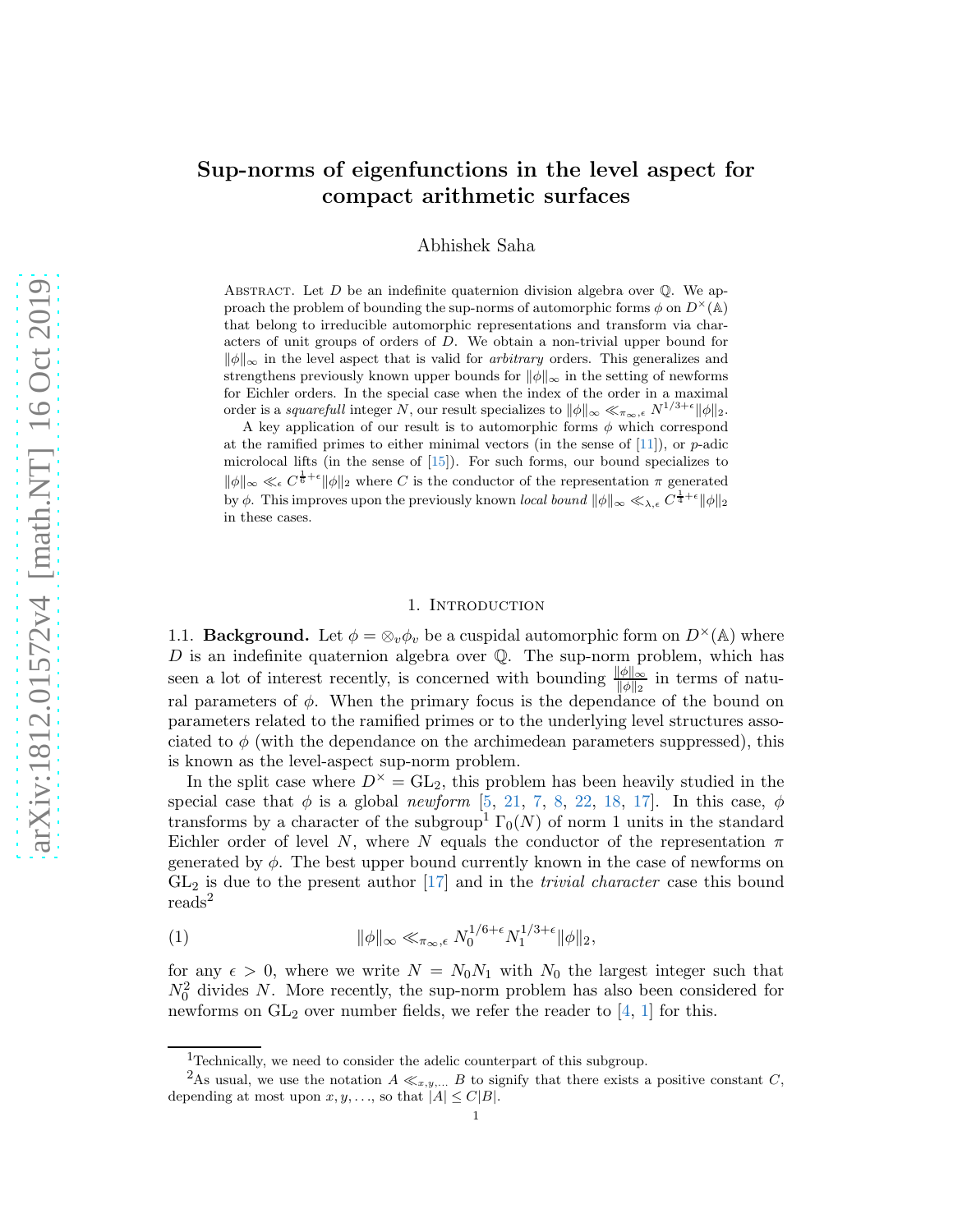In the compact situation where  $D$  is a *division* algebra, less work has been done. As in the split case, the *trivial bound* in the level aspect is

<span id="page-1-0"></span>(2) 
$$
\|\phi\|_{\infty} \ll_{\pi_{\infty},\epsilon} N^{1/2+\epsilon} \|\phi\|_{2},
$$

for any automorphic form  $\phi$  that transforms by a character of the unit group of an order of level  $N$  (see below for a more precise definition of this). The first improvement in this setting was due to Templier [\[20,](#page-29-5) [21\]](#page-29-1), who proved that for  $\phi$  a global newform with respect to an Eichler order of level  $N$ , one has the bound

(3) 
$$
\|\phi\|_{\infty} \ll_{D,\pi_{\infty},\epsilon} N^{11/24+\epsilon} \|\phi\|_{2}.
$$

More recently, Marshall [\[14\]](#page-29-6) proved the bound (again, only in the setting of newforms for Eichler orders of level  $N$ :

(4) 
$$
\|\phi\|_{\infty} \ll_{D,\pi_{\infty}} \left(N_1 \prod_{p|N} (1+p^{-1})\right)^{1/2} \|\phi\|_{2},
$$

with  $N_1$  as in [\(1\)](#page-0-0). (It was noted in [\[14\]](#page-29-6) that the same bound also holds in the split case of  $D^{\times} = GL_2$ , provided one restricts the domain to a fixed compact set.) Note that Marshall's bound is better than Templier's when  $N$  is squarefull, but worse when N is squarefree. This reflects the fact that Marshall's bound is the local bound, which essentially coincides with the trivial bound for newforms of squarefree level, but is stronger than the trivial bound in general. We discuss this distinction in more detail in Section [1.4;](#page-4-0) see also Remark [3.2](#page-18-0) for a more precise formulation.

1.2. The main result. For the rest of this paper, let  $D$  be a fixed indefinite quaternion division algebra over Q. We now describe (a simplified version of) the main result of this paper, which deals with the compact case and for the first time, im-proves upon the trivial bound [\(2\)](#page-1-0) for completely arbitrary orders. Let  $\mathcal{O}^{\max}$  denote a maximal order of D. For any order  $\mathcal{O} \subseteq \mathcal{O}^{\max}$  of D define the level

$$
N_{\mathcal{O}}=[\mathcal{O}^{\max}:\mathcal{O}].
$$

Given an order  $\mathcal{O} \subseteq \mathcal{O}^{\max}$ , define the (adelic) congruence subgroup  $K_{\mathcal{O}}$  of  $D^{\times}(\mathbb{A}_{\mathbf{f}})$ (where  $A_f$  denotes the finite adeles) by

$$
K_{\mathcal{O}}=\prod_{p}\mathcal{O}_{p}^{\times}
$$

where the product is taken over all primes, and where we denote  $\mathcal{O}_p = \mathcal{O} \otimes_{\mathbb{Z}} \mathbb{Z}_p$ .

Let  $\pi$  be an irreducible automorphic representation of  $D^{\times}(\mathbb{A})$  with unitary central character. Since we are in the division algebra case,  $\pi$  is unitary and cuspidal. By the multiplicity one theorem, we can uniquely identify  $V_{\pi}$  with a certain space of automorphic forms on  $D^{\times}(\mathbb{A})$ . For  $\phi \in V_{\pi}$ , we define as usual

$$
\|\phi\|_2 = \int_{D^\times \backslash D^\times(\mathbb{A})/\mathbb{A}^\times} |\phi(g)|^2 dg.
$$

Let  $\mathcal{O} \subseteq \mathcal{O}^{\max}$  be an order and  $\chi$  be a character of  $K_{\mathcal{O}}$ . Note that we may write  $\chi = \prod_p \chi_p$  where p traverses the primes, and  $\chi_p$  is a character of  $\mathcal{O}_p^{\times}$  with  $\chi_p$  trivial for almost all p. The compactness of  $K_{\mathcal{O}}$  and the continuity<sup>3</sup> of  $\chi$  automatically

 ${}^{3}\mathrm{All}$  our characters are assumed to be continuous.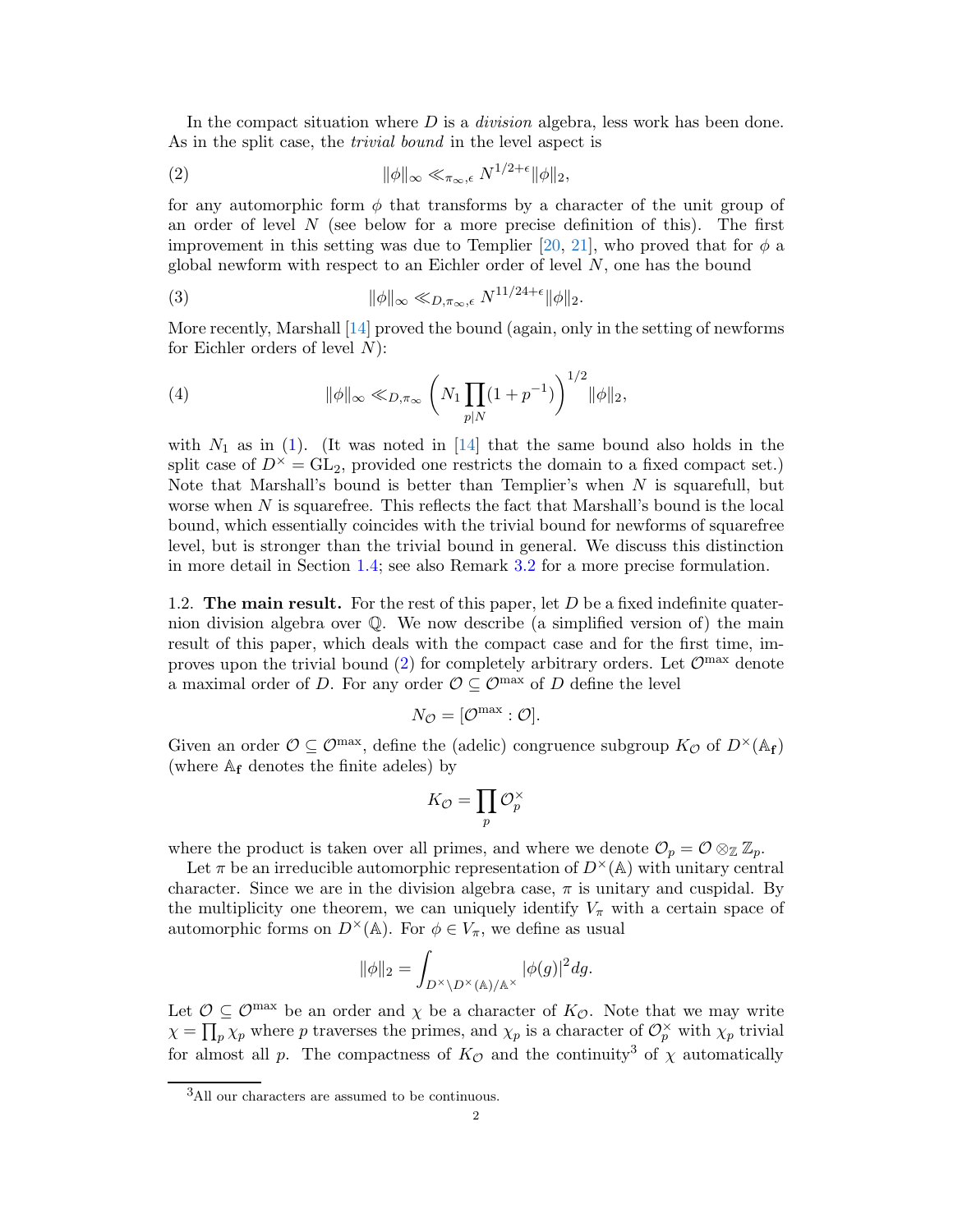implies that  $\chi$  is of finite order. We define  $V_\pi(K_{\mathcal{O}}, \chi) \subseteq V_\pi$  to be the subspace of functions  $\phi \in V_{\pi}$  that have the transformation property

(5) 
$$
\phi(gk) = \chi(k)\phi(g) \text{ for all } k \in K_{\mathcal{O}}, g \in D^{\times}(\mathbb{A}).
$$

Given any non-zero  $\phi \in V_\pi(K_\mathcal{O}, \chi)$ , we wish to bound the sup-norm  $\psi \|_{\phi \|_2}^{\phi}$  in terms of the level  $N_{\mathcal{O}}$ .

As is clear from the earlier discussion, previous work on this topic has been focussed on the case where  $\phi$  is a newform and  $\mathcal O$  is an Eichler order with level  $N_{\mathcal{O}}$  equal to the conductor of π. This restriction to newforms and Eichler orders is quite limiting as it does not capture the behavior of several natural families of automorphic forms. For example, there is an emerging theory of automorphic forms of minimal type [\[11,](#page-28-0) [9,](#page-28-6) [10,](#page-28-7) [12\]](#page-29-7); such forms transform naturally with respect to characters of unit groups of certain non-Eichler Bass orders. The aim of this paper is to prove for the first time a non-trivial upper bound for the sup-norm in the case of general orders.

**Theorem A.** (see Theorem [1\)](#page-18-1) Let  $\mathcal O$  be an order of D and denote  $N = [\mathcal O^{\max} : \mathcal O].$ Let  $N_1$  be as in [\(1\)](#page-0-0). Let  $\phi \in V_\pi(K_{\mathcal{O}}, \chi)$  where  $\pi$  is an irreducible automorphic representation of  $D^{\times}(\mathbb{A})$  with unitary central character, and  $\chi$  is a character of  $K_{\mathcal{O}}$ . Suppose that  $\phi_{\infty}$  corresponds to the vector of lowest non-negative weight<sup>4</sup> in  $\pi_{\infty}$ . Then we have

$$
\|\phi\|_{\infty} \ll_{D,\pi_{\infty},\epsilon} N^{\epsilon} \min(\max(N^{1/3}, N_1^{1/2}), N^{11/24}) \|\phi\|_2.
$$

For squarefree N, our Theorem implies that  $\|\phi\|_{\infty} \ll_{D,\pi_{\infty},\epsilon} N^{11/24+\epsilon} \|\phi\|_{2}$ . However, when  $N$  is squarefull (i.e., every prime that divides  $N$  does so with exponent at least 2) Theorem A gives a much stronger "Weyl-type" exponent.

Corollary. Let the notations and assumptions be as in Theorem A and assume that  $N$  is squarefull. Then we have

$$
\|\phi\|_{\infty} \ll_{D,\pi_{\infty},\epsilon} N^{\frac{1}{3}+\epsilon} \|\phi\|_2.
$$

For an explanation why we get such different exponents for squarefree and squarefull levels, see Section [1.5](#page-6-0) of this introduction. An interesting fact is that this squarefree/squarefull dichotomy in the sup-norm bound is also present in the case of newforms on  $GL_2$  (see Section 1.3 of [\[17\]](#page-29-4)), but for utterly different reasons!

**Remark 1.1.** Our main result (Theorem [1\)](#page-18-1) is significantly more general than Theorem A above, because it does not require that the space generated by  $\phi$  under the action of  $K_{\mathcal{O}}$  is one-dimensional.

1.3. A classical reformulation. In this subsection, we reformulate Theorem A in the language of Hecke-Laplace eigenfunctions on the upper-half plane, which may be helpful for those who are more familiar with the classical language.

We let d denote the reduced discriminant of D and we fix an isomorphism  $\iota_{\infty}$ :  $D \otimes_{\mathbb{Q}} \mathbb{R} \simeq M_2(\mathbb{R})$ . This leads to an embedding  $D \hookrightarrow M_2(\mathbb{R})$  which we also denote by  $\iota_{\infty}$ .

<sup>&</sup>lt;sup>4</sup>This assumption on  $\phi_{\infty}$  is merely for convenience; our result can be stated without this assumption but then the implied constant will depend on  $\phi_{\infty}$ .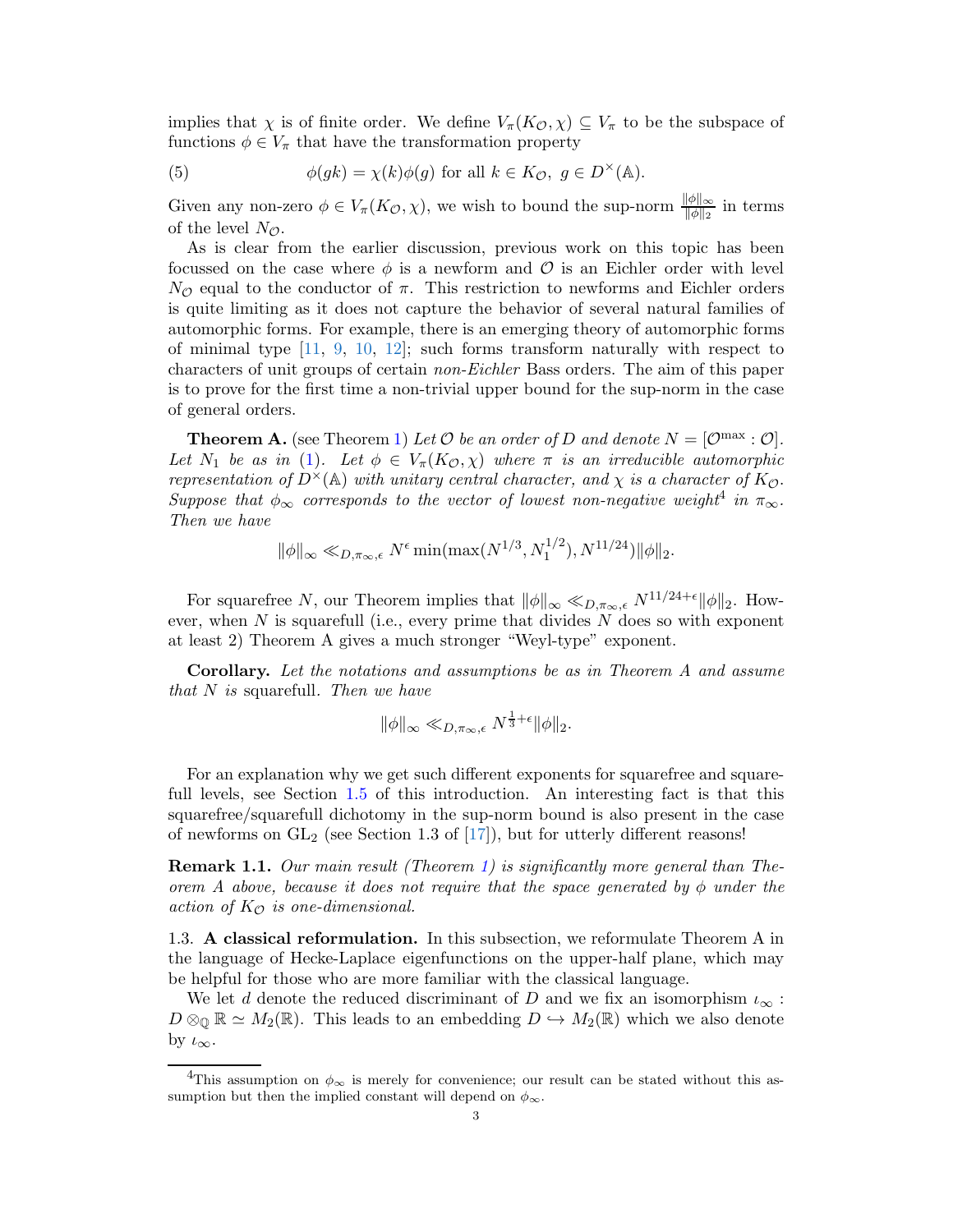For any order O of D, associate a discrete subgroup  $\Gamma_{\mathcal{O}}$  of  $SL_2(\mathbb{R})$  as follows:

<span id="page-3-0"></span>
$$
\Gamma_{\mathcal{O}} = \{ \gamma \in \iota_{\infty}(\mathcal{O}), \ \det(\gamma) = 1 \}.
$$

Note that  $\Gamma_{\mathcal{O}}\backslash\mathbb{H}$  is a compact hyperbolic surface.

Now, let  $\chi = \prod_p \chi_p$  be a unitary character of  $K_{\mathcal{O}}$  as in the previous subsection. We have the identity

(6) 
$$
\iota_{\infty}^{-1}(\Gamma_{\mathcal{O}}) = D^{\times}(\mathbb{Q}) \cap D^{\times}(\mathbb{R})^+ K_{\mathcal{O}},
$$

where  $D^{\times}(\mathbb{R})^+$  consists of the elements of  $D^{\times}(\mathbb{R}) \simeq GL_2(\mathbb{R})$  with positive reduced norm (positive determinant). We extend  $\chi$  to  $D^{\times}(\mathbb{R})^+K_{\mathcal{O}}$  by making it trivial on  $D^{\times}(\mathbb{R})^+$ . Hence [\(6\)](#page-3-0) allows us to define a character on  $\Gamma_{\mathcal{O}}$  which (by abusing notation) we also denote by  $\chi$ . Let  $N_{\chi}$  be an integer such that

<span id="page-3-1"></span>(7) 
$$
\mathcal{O}^{\max}(N_{\chi}) := \mathbb{Z} + N_{\chi}\mathcal{O}^{\max} \subseteq \mathcal{O}, \qquad \chi_p|_{1+N_{\chi}\mathcal{O}_p^{\max}} = 1 \text{ for all primes } p.
$$

(The existence of  $N_\chi$  is clear.) The character  $\chi : \Gamma_\mathcal{O} \to S^1$  is trivial on the principal congruence subgroup  $\Gamma_{\mathcal{O}^{\max}(N_\chi)}$ , which is a normal subgroup of  $\Gamma_{\mathcal{O}}$ . In particular,  $\chi$  is a *congruence character*, i.e., it is trivial on a principal congruence subgroup.

We let  $C^{\infty}(\Gamma_{\mathcal{O}}\backslash\mathbb{H},\chi^{-1})$  denote the space of smooth functions  $f:\mathbb{H}\to\mathbb{C}$  such that

$$
f(\gamma z) = \chi^{-1}(\gamma) f(z)
$$

for all  $\gamma \in \Gamma_{\mathcal{O}}$ . For each  $f \in C^{\infty}(\Gamma_{\mathcal{O}}\backslash \mathbb{H}, \chi^{-1})$ , we define

$$
||f||_2 = \left(\text{vol}(\Gamma_{\mathcal{O}}\backslash \mathbb{H})^{-1} \int_{\Gamma_{\mathcal{O}}\backslash \mathbb{H}} |f(z)|^2 dz\right)^{1/2}
$$

where  $dz = c \frac{dxdy}{dt^2}$  $\frac{xdy}{y^2}$  is any SL<sub>2</sub>( $\mathbb{R}$ )-invariant measure on  $\mathbb{H}$ . On  $C^{\infty}(\Gamma_{\mathcal{O}}\backslash\mathbb{H}, \chi^{-1})$  there exist Hecke operators  $T_n$  for each positive integer n defined as follows:

$$
(T_n f)(z) = \sum_{\gamma \in \Gamma_{\mathcal{O}^{\max}(N_\chi)} \backslash S_{\mathcal{O}^{\max}(N_\chi)}(n)} f(\gamma z),
$$

where  $N_\chi$  is chosen as above, and the subset  $S_{\mathcal{O}^{\max}(N_\chi)}(n)$  of  $\text{GL}_2(\mathbb{Q})$  is defined by

$$
S_{\mathcal{O}^{\max}(N_\chi)}(n) = \{ \gamma \in \iota_\infty(\mathcal{O}^{\max}(N_\chi)), \, \det(\gamma) = n \}.
$$

It can be checked that the definition of  $T_n$  given above is *independent* of all choices, including the choice of  $N_{\chi}$ , and is well-defined on the space  $C^{\infty}(\Gamma_{\mathcal{O}}\backslash\mathbb{H}, \chi^{-1})$ . For all  $(n, dN_\chi) = 1$ , these operators are normal and commuting.

Now, let  $\phi$  and  $\pi$  be as in Theorem A. Assume that  $\phi$  is right-invariant by  $\iota_{\infty}^{-1}(\mathrm{SO}(2))$ . Define a function  $f_{\phi}: \mathbb{H} \mapsto \mathbb{C}$  via the equation

$$
f_{\phi}(z) = \phi(g_{\infty})
$$

where  $g_{\infty} \in D^{\times}(\mathbb{R})^+$  is any matrix such that  $\iota_{\infty}(g_{\infty})i = z$ . Then  $f_{\phi}$  has the following properties:

- (1)  $f_{\phi} \in C^{\infty}(\Gamma_{\mathcal{O}}\backslash \mathbb{H}, \chi^{-1}).$
- (2)  $f_{\phi}$  satisfies  $(\Delta + \lambda)f_{\phi} = 0$  where  $\Delta := y^{-2}(\partial_x^2 + \partial_y^2)$ .
- (3)  $f_{\phi}$  is a simultaneous eigenfunction of the Hecke operators  $T_n$  for all positive integers n with  $(n, dN_\chi) = 1$ .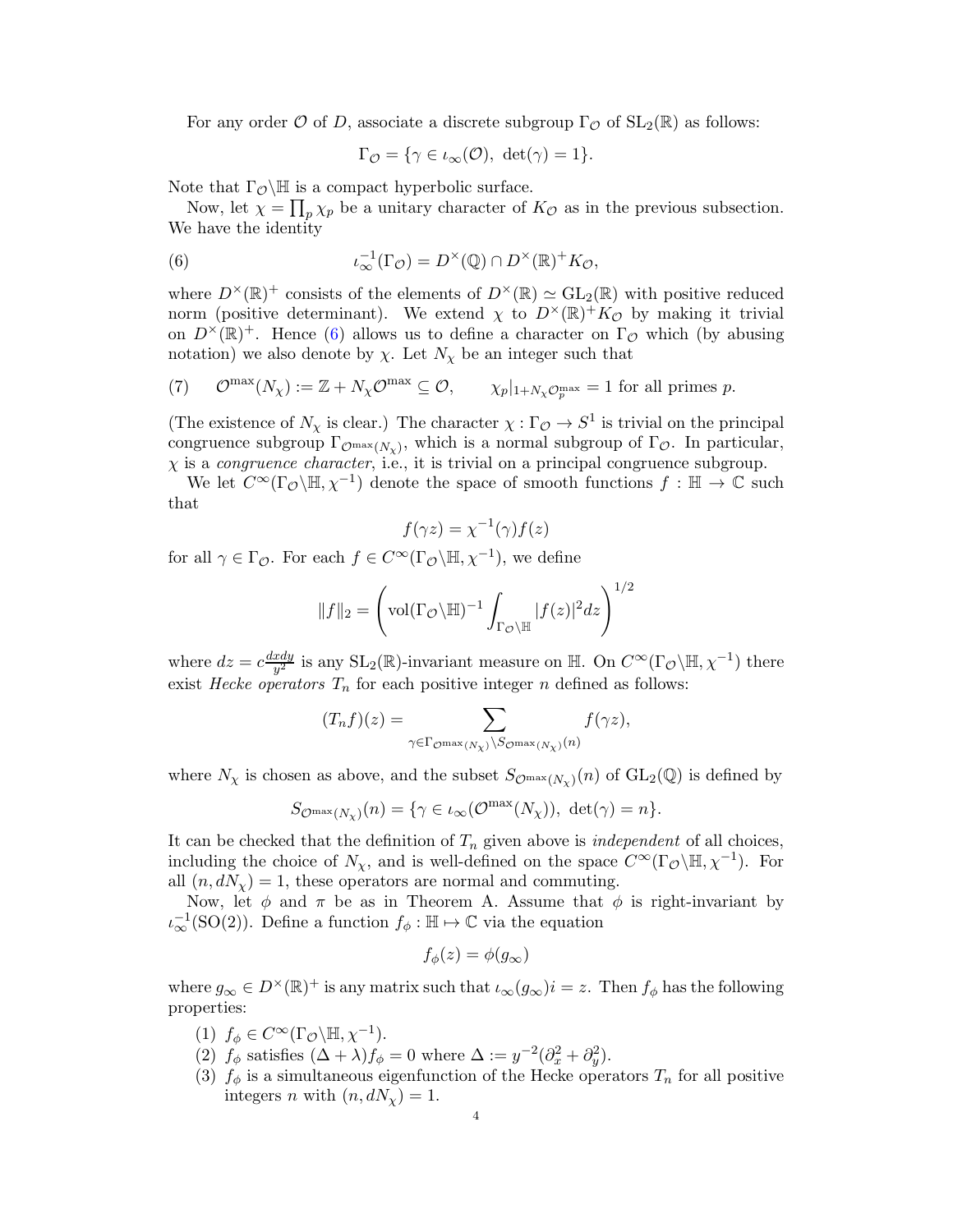In other words,  $f_{\phi}$  is a *Maass form* for  $\Gamma_{\mathcal{O}}$  with character  $\chi^{-1}$  and Laplace eigenvalue  $\lambda$  that is a Hecke eigenform at the good primes. Theorem A can be reformulated as an upper-bound on the sup-norms of such  $f_{\phi}$ :

$$
||f_{\phi}||_{\infty} \ll_{D,\lambda,\epsilon} N^{\epsilon} \min(\max(N^{1/3}, N_1^{1/2}), N^{11/24}) ||f_{\phi}||_2.
$$

This follows from the fact that  $\sup_{g \in D^{\times}(\mathbb{A})} |\phi(g)| = \sup_{z \in \mathbb{H}} |f_{\phi}(z)|$ .

**Remark 1.2.** In fact, every Maass form f for  $\Gamma_{\mathcal{O}}$  with character  $\chi^{-1}$  and Laplace eigenvalue  $\lambda$  that is a Hecke eigenform at the good primes, can be obtained in the above way, i.e.,  $f = f_{\phi}$  for some  $\phi$  as in Theorem A. This can be proved using the technique of adelization. We omit the details of this in the interest of brevity.

<span id="page-4-0"></span>1.4. The local bound and application to minimal vectors. For this subsection, we assume for simplicity that  $\pi$  has trivial central character. We compare Theorem A with the local bound in the level aspect for automorphic forms  $\phi$  inside automorphic representations  $\pi$  of  $D^{\times}(\mathbb{A})$ . By the local bound for  $\phi$ , we mean the immediate bound emerging from the adelic pre-trace formula where the local test function at each ramified prime is chosen to be the restriction (to a maximal compact subgroup) of the *matrix coefficient* of  $\phi_p$ . In fact, an explicit computation performed in [\[14,](#page-29-6) [17\]](#page-29-4) for the case of newforms together with the principle of formal degrees, allows us to write down this bound in terms of the conductor of  $\pi$ .

More precisely, let  $\pi$  be as in Theorem A such that  $\pi$  has trivial central character and  $\pi_p$  is one-dimensional at each prime dividing d. Then, for all  $\phi \in V_\pi$  that satisfy a mild condition<sup>5</sup>, we have the following bound:

<span id="page-4-1"></span>(8) 
$$
\|\phi\|_{\infty} \ll_{\epsilon} C_1^{\frac{1}{2}+\epsilon} \|\phi\|_2
$$

where  $C_1$  is the smallest integer such that  $\text{cond}(\pi)|C_1^2$ . We call [\(8\)](#page-4-1) the local bound (in the level aspect). A more refined local bound is given in Remark [3.2](#page-18-0) of this paper, under slightly more restrictive assumptions on  $\phi$ .

**Remark 1.3.** The quantity  $C_1$  is equal to cond $(\pi \times \tilde{\pi})^{1/2}$ . One reason that  $C_1 =$ cond $(\pi \times \tilde{\pi})^{1/2}$  shows up in [\(8\)](#page-4-1) is that (when  $\pi$  is discrete series)  $C_1$  approximately equals the formal degree of  $\pi$ ; see the calculations in [\[14,](#page-29-6) [17\]](#page-29-4) or [\[10,](#page-28-7) Appendix A].

The local bound  $(8)$  is essentially due to Marshall  $[14]$ . It seems reasonable to call [\(8\)](#page-4-1) the local bound because (to quote Marshall in [\[14\]](#page-29-6)) it appears to be "the best bound that may be proved by only considering the behaviour of  $\phi$  in one small open set at a time, without taking the global structure of the space into account". We note that the bound [\(8\)](#page-4-1) is also true in the non-compact setting of automorphic forms on  $GL_2(\mathbb{A})$ , provided one restricts the domain of  $\phi$  to a fixed compact set. It seems worthwhile here to comment on the relationship between the local bound [\(8\)](#page-4-1) and the trivial bound [\(2\)](#page-1-0). It can be shown easily that the local bound [\(8\)](#page-4-1) is always at least as strong as the trivial bound [\(2\)](#page-1-0). However, these two bounds have somewhat different flavours: the trivial bound applies to *all* forms that transform by unitary characters of compact subgroups of a particular volume (and does not depend on the conductors of the associated representations) while the local bound applies to

<sup>&</sup>lt;sup>5</sup>The condition is that for some  $g \in D^{\times}(\mathbb{A}_{f})$  we have  $\int_{gK_{\mathcal{O}max}} g^{-1} |\langle \pi(h)\phi, \phi \rangle|^{2} dh \gg_{\epsilon}$  $C_1^{-1-\epsilon}\langle\phi,\phi\rangle^2$ . This is a mild technical condition that is satisfied by several families of automorphic forms, including newforms, automorphic forms corresponding to minimal vectors, p-adic microlocal lifts, and so on. For a more down-to-earth but slightly stronger condition, see Remark [3.2.](#page-18-0)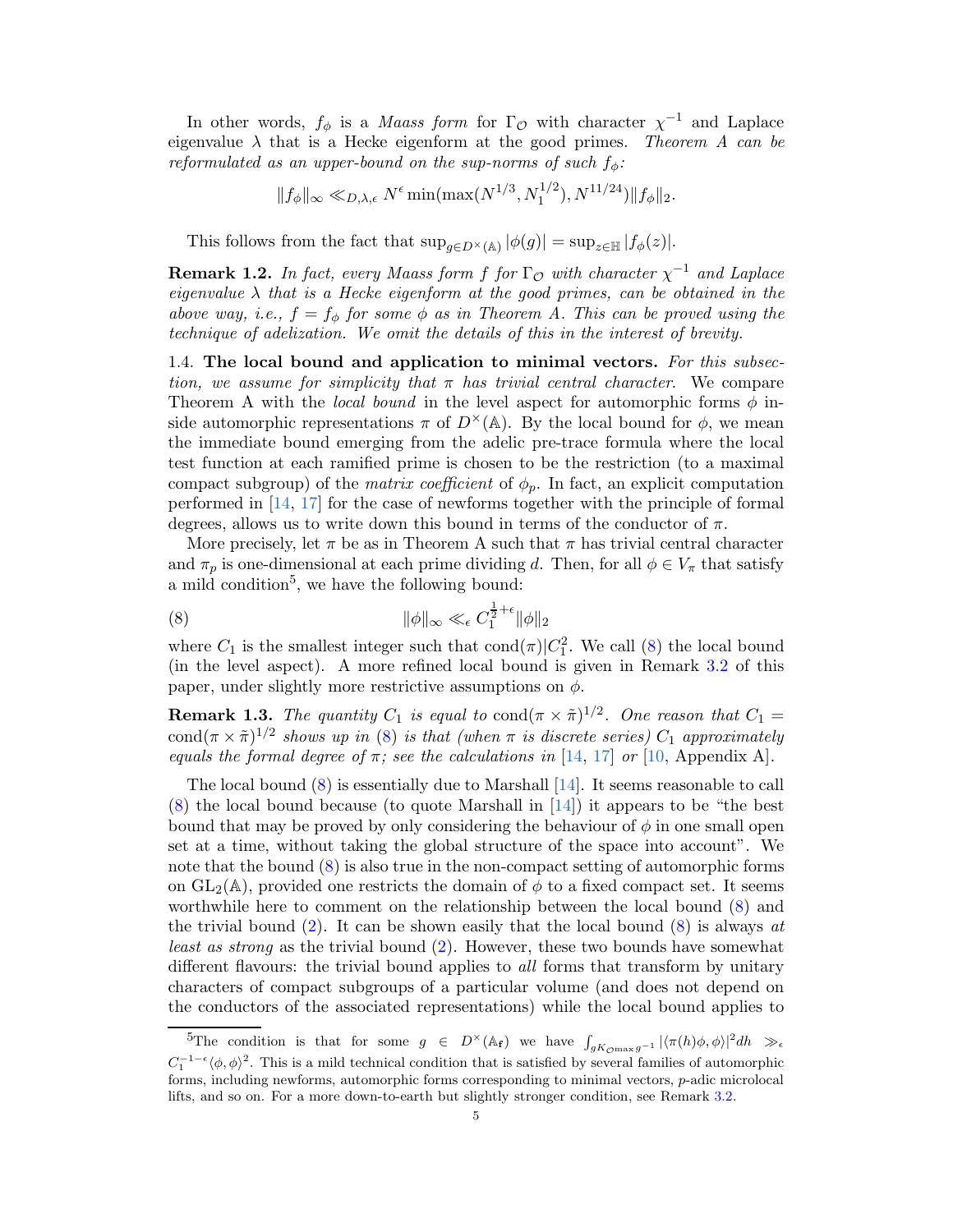forms whose associated representations have a particular conductor (and does not depend on some choice of subgroup that transforms the form by a character).

A central problem in this field (which also generalizes to higher rank automorphic forms) is to improve upon the local bound [\(8\)](#page-4-1) for natural families of automorphic forms  $\phi$ . An obvious strategy to try to do this would be to first improve upon the trivial bound for some class of subgroups (as we do in Theorem A in wide generality), and then use this result (for some carefully chosen subgroup) to improve upon the local bound. This naive strategy works best when the local component  $\phi_p$  for each ramified prime  $p$  is an eigenvector of a relatively large neighbourhood of the identity. A key class of  $\phi_p$  for which this is true is the family of *minimal vectors*. Minimal vectors may be viewed as p-adic analogues of holomorphic vectors at infinity and have several remarkable properties, which were proved in our recent work [\[11\]](#page-28-0) (where the analytic properties of the corresponding global automorphic forms of minimal type were studied for the first time in the setting of  $GL_2$ ). The main result of [\[11\]](#page-28-0) proved an optimal sup-norm bound for such forms in the setting of  $GL_2$ .

However, the techniques used in [\[11\]](#page-28-0) relied on a very special property of the Whittaker/Fourier expansion of  $\phi$  which only works in the non-compact setting. Therefore, the proof cannot carry over to the compact case, i.e., to our case of indefinite quaternion division algebras  $D$ , as no Whittaker/Fourier expansions exist here. A major impetus behind this paper was to improve upon [\(8\)](#page-4-1) for automorphic forms of minimal type on compact arithmetic surfaces. One consequence of Theorem A is that we can now do this.

**Theorem B.** (see Theorem [2\)](#page-20-0) Let  $\pi$  be an irreducible, automorphic representation of  $D^{\times}(\mathbb{A})$  with trivial central character whose local component at each prime dividing d is one-dimensional, and let C denote the (arithmetic) conductor of  $\pi$ . Assume that C is the fourth power of an odd integer and suppose, for each prime p dividing C, that  $\pi_p$  is a supercuspidal representation. Let  $\phi$  in the space of  $\pi$  correspond to a minimal vector at each prime dividing  $C$ , a spherical vector at all other primes, and a vector of minimal weight at infinity. Then

<span id="page-5-0"></span>(9) 
$$
\|\phi\|_{\infty} \ll_{D,\pi_{\infty},\epsilon} C^{\frac{1}{6}+\epsilon} \|\phi\|_{2}.
$$

We remark that the condition on the conductor being the fourth power of an odd integer is a convenient one that was assumed for the definition of minimal vectors in our work [\[11\]](#page-28-0). However, this restriction has been partially removed in more recent work of Hu and Nelson [\[10\]](#page-28-7) where they define and study properties of minimal vectors for all supercuspidal representations of  $D^{\times}$  where D is a (split or division) quaternion algebra over a p-adic field with  $p \neq 2$ . Using their work, we prove a more general version of Theorem B (Theorem [2\)](#page-20-0) that applies to any odd conductor C.

The quantity  $C^{1/6}$  on the right side of [\(9\)](#page-5-0) represents one-third of the progress from the local bound  $C^{1/4}$  extracted from the right side of [\(8\)](#page-4-1) (we observe that in the setting of Theorem B,  $C_1 = C^{1/2}$  to the conjectured<sup>6</sup> true bound of  $C^{\epsilon}$ . Theorem B therefore gives a Weyl-type exponent, which appears to be a natural limit for the problem of improving upon the local bound with current tools, at least in cases where no Fourier expansions are available.

 ${}^{6}$ To be fair, not a lot of evidence exists for this conjecture beyond the fact that it the best possible bound one can hope to prove, and no theoretical obstructions to achieving it have been found.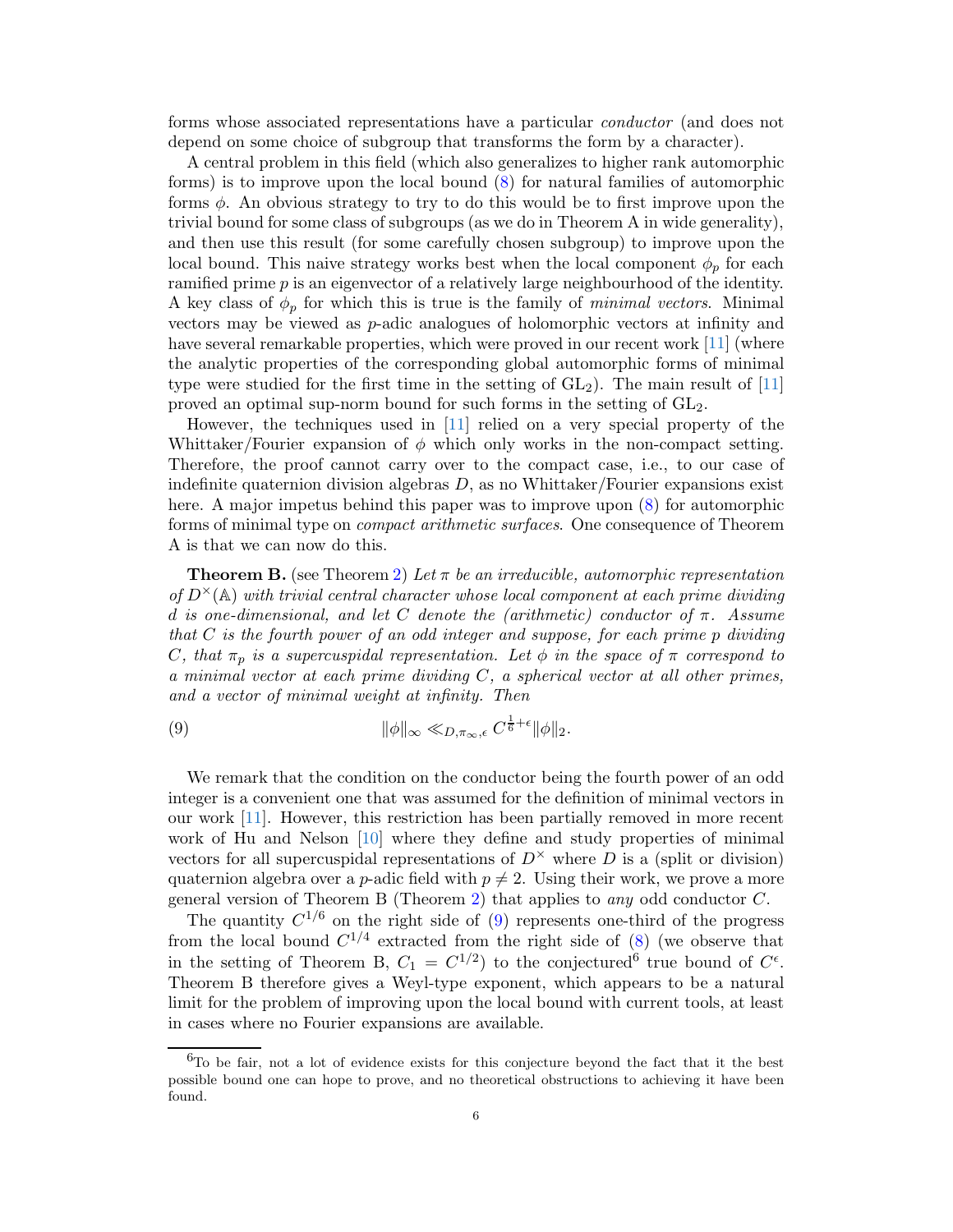Theorem A also leads to a sub-local bound in certain other settings. These other settings include the case of "p-adic microlocal lifts" in the sense of  $[15]$ . The p-adic microlocal lifts may be naturally viewed as the principal series analogue of minimal vectors. Indeed, for the corresponding global automorphic forms, we are also able to prove a Weyl strength sub-local bound, see [\(43\)](#page-21-0). We also obtain a bound for newforms that generalizes and strengthens previously known results; see Theorem [3.](#page-21-1) 7

Finally, we remark that the results of this paper appear to be the first time that the local bound in the conductor aspect has been improved upon for squarefull conductors, for any kind of automorphic form on a compact domain. (In the noncompact case, this had been achieved in our previous paper [\[11\]](#page-28-0).) It seems also worth mentioning here the very recent work of Hu [\[9\]](#page-28-6) which generalizes [\[11\]](#page-28-0) and proves a sub-local bound in the depth aspect for automorphic forms of minimal type on  $GL_n$ under the assumption that the corresponding local representations have "generic" induction datum.

<span id="page-6-0"></span>1.5. Key ideas. The heart of this paper is our solution to a counting problem for the number of elements that are "close" to the identity inside a (varying) quaternion order. This counting problem arises naturally in the amplification method for the level-aspect sup-norm problem. Roughly speaking, given an order  $\mathcal{O} \subseteq \mathcal{O}^{\max}$  of D, we are interested in good upper bounds for the integer

$$
N_{\mathcal{O}}(m; z) = |\{\alpha \in S_{\mathcal{O}}(m) : u(z, \alpha z) \ll 1\}|
$$

where

$$
S_{\mathcal{O}}(m) = \{ \gamma \in \iota_{\infty}(\mathcal{O}), \ \det(\gamma) = m \},\
$$

and  $u(z_1, z_2)$  denotes the hyperbolic distance.

Above,  $z$  is any point on the upper-half plane  $\mathbb H$ . Note, however, that for any  $\gamma \in \Gamma_{\mathcal{O}^{\max}}$ , we have  $N_{\mathcal{O}}(m;z) = N_{\mathcal{O}'}(m;\gamma z)$ , for an order  $\mathcal{O}'$  that is *conjugate* to O by an element of  $(\mathcal{O}^{max})^{\times}$ . This allows us to move z to a fixed compact set J, namely J equal to some choice of fundamental domain for the action of  $\Gamma_{\mathcal{O}^{\text{max}}}$  on  $\mathbb{H}$ , at the cost of changing the order  $\mathcal{O}$  to a suitable  $(\mathcal{O}^{max})^{\times}$ -conjugate of it. Now suppose that for each m and  $z \in \mathcal{J}$ , we are able to prove a bound for  $N_{\mathcal{O}}(m; z)$ that depends only on  $m, \mathcal{J}$ , and the  $(\mathcal{O}^{max})^{\times}$ -conjugacy class of  $\mathcal{O}$ . Then we have actually proved a bound that is valid for all  $z \in \mathbb{H}$ . This reduction is a key piece in our strategy and can be viewed as a workaround for the situation when  $\Gamma_{\mathcal{O}}$  is not a normal subgroup of  $\Gamma_{\mathcal{O}^{max}}$  (c.f. the comments in Section 1.3 of [\[21\]](#page-29-1)).

In fact we prove two separate bounds for  $N_{\mathcal{O}}(m; z)$  for  $z \in \mathcal{J}$ . The primary one among them (Proposition [2.8\)](#page-11-0) is valid for general *lattices*  $\mathcal{O}$  (and does not use the multiplicative structure of the order at all!). The analysis behind the proof of this proposition, carried out in Sections [2.1](#page-8-0) - [2.3,](#page-12-0) may be of independent interest. Roughly speaking, we use a workhorse lemma on small linear combinations of integers to reduce the counting problem to several elementary ones involving simple linear congruences. The reader may wonder at this point why we do not instead use standard lattice counting results such as Proposition 2.1 of [\[2\]](#page-28-8). The reason is that those counting results are typically in terms of the successive minima of the lattice, which is not a preserved quantity for  $(\mathcal{O}^{max})^{\times}$ -conjugates of the lattice. In contrast, our method allows us to obtain a strong upper bound (Proposition [2.8\)](#page-11-0) in terms of

<sup>7</sup>A much stronger bound in the setting of newforms of trivial character in the *depth aspect* will appear in a sequel to this paper.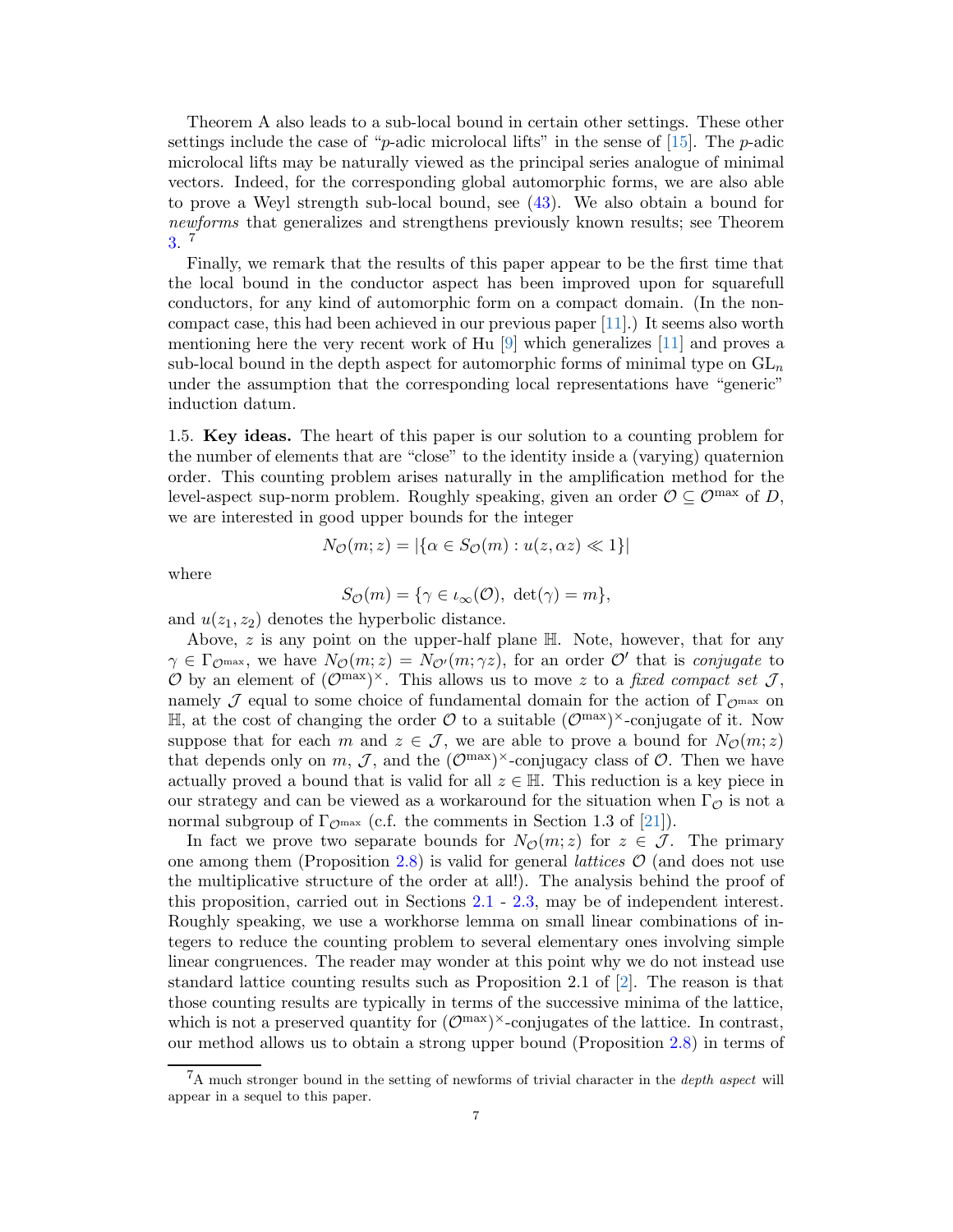the *invariant factors* of the lattice in  $\mathcal{O}^{\text{max}}$  (the invariant factors are the same for all  $(\mathcal{O}^{max})^{\times}$ -conjugate lattices).

However, the bound obtained in Proposition [2.8](#page-11-0) is sufficient for our purposes only when the lattice is *balanced* in the sense that its largest invariant factor is not very large (relative to the level). This raises the question: how do we deal with unbalanced lattices? For this, we observe another useful fact: the sup-norm of an automorphic form  $\phi$  does not change when the form is replaced by some  $D^{\times}(\mathbb{A})$ translate of it. Now, given  $\phi$  as in Theorem A, a  $D^{\times}(\mathbb{A})$ -translate of  $\phi$  transforms by a character of an order  $\mathcal{O}'$  that is *locally isomorphic* to (in the same genus as) the order  $\mathcal O$  that we started off with. This leads us to investigate which orders have the key property of having a locally isomorphic order whose largest invariant factor is not very large. We solve this problem by a careful case-by-case analysis (see Section [3.7\)](#page-23-0) relying on the explicit classification of local Gorenstein orders due to Brzezinski. The answer (essentially) is that any order of level  $N$  is locally isomorphic to an order whose largest invariant factor divides  $N_1$ . This result may be of independent interest.

The upshot of all this is that the *only* orders for which our general lattice counting result (Proposition [2.8\)](#page-11-0) does not lead to a non-trivial sup-norm bound are those whose levels are close to squarefree. To deal with this remaining case, we follow Templier's method [\[21,](#page-29-1) [20\]](#page-29-5) and prove a second counting result (Proposition [2.14\)](#page-15-0), which uses the ring structure of the order to prove that elements that are close to the centralizer of some point must lie in a quadratic subfield. The combination of these two counting results lead directly to Theorem A above, and explain the shape the bound therein takes. Indeed, the term  $\max(N^{1/3}, N_1^{1/2})$  in Theorem A comes from our first counting result, while the term  $N^{11/24}$  comes from our second counting result.

Once the counting results are in place, we feed it into the amplification machinery to prove our main Theorems, closely following the adelic language employed in our previous paper [\[17\]](#page-29-4). It might be worth mentioning here that we use the slightly improved amplifier introduced by Blomer–Harcos–Milićević in  $\lceil 3 \rceil$  rather than the amplifier used in works like  $[8, 17]$  $[8, 17]$ , which saves us some technical difficulties.

1.6. Additional remarks. For simplicity, we have only proved a level aspect bound in Theorem A. It should be possible to extend the argument to prove a non-trivial hybrid bound, however we do not attempt to do so here. It may also be possible to extend some parts of this paper (with additional work) to the case of number fields, and to certain higher rank groups. This is because our counting argument for general lattices is elementary and highly flexible, and should generalise to anisotropic lattices of higher rank.

We end this introduction with a final remark. As explained in Section [1.4](#page-4-0) of this paper, our main result leads to an improvement of the local bound [\(8\)](#page-4-1) in the level aspect for various families of automorphic forms, particularly the ones of minimal type studied in [\[11,](#page-28-0) [10\]](#page-28-7). This uses crucially the fact that minimal vectors in supercuspidal representations  $\pi_p$  are eigenvectors for the action of a relatively large subgroup (having volume around  $\text{cond}(\pi_p)^{-1/2}$ ). In contrast, newvectors in  $\pi$  behave well only under the action of a much smaller subgroup (having volume around cond $(\pi_p)^{-1}$ ). Therefore, the approach of this paper does not immediately lead to an improvement over the local bound for newforms in the depth aspect where the conductor varies over powers of a fixed prime. However, all hope is not lost –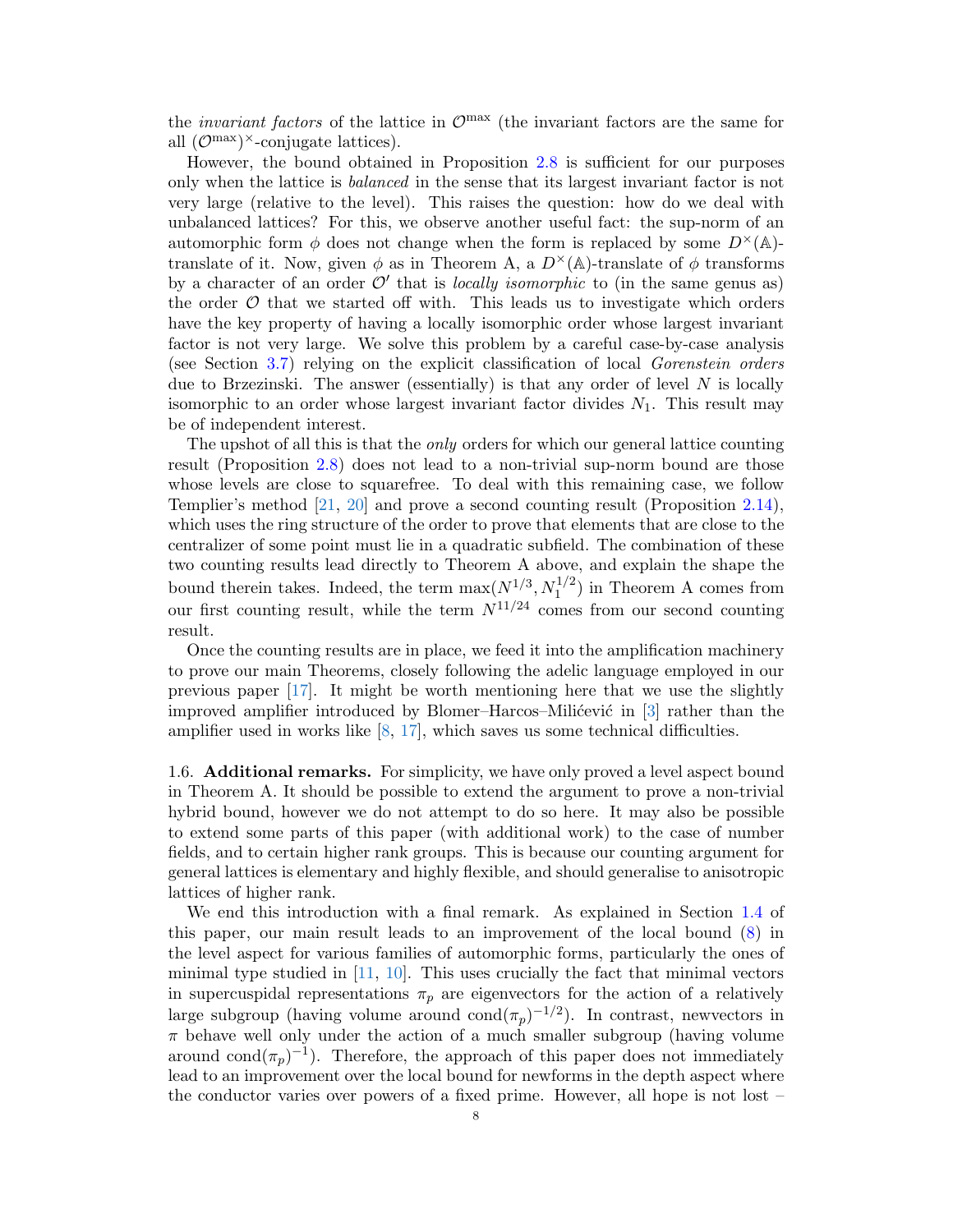it turns out that one can augment this approach with suitable results on decay of matrix coefficients. This is the topic of ongoing work of the author with Yueke Hu, which will be published in a sequel to this paper. Our method there will allow us to beat the local bound for newforms in the depth aspect for the first time.

Acknowledgements. I would like to thank Yueke Hu and Paul Nelson for useful discussions, and Raphael Steiner for his generous help with the proof of Lemma [2.1.](#page-8-1) I would also like to thank the anonymous referee for his suggestion to rephrase the argument of Section [2.3](#page-12-0) in terms of matrix manipulations and for other suggestions which have improved the readability of this paper.

### 2. A counting problem for lattices

<span id="page-8-3"></span><span id="page-8-0"></span>2.1. A lemma on linear combinations of integers. The object of this subsection is to prove an elementary but very useful lemma on the existence of "small" linear combinations of integers coprime to another integer. It is possible that some version of this lemma has appeared elsewhere, but we were unable to find a suitable reference. The proof below is essentially due to Raphael Steiner (private correspondence, March 2018) and we are grateful to him for his help and for allowing us to include his proof here.

<span id="page-8-1"></span>**Lemma 2.1.** For any  $\epsilon > 0$ , and any  $c \geq 1$ , there is a positive constant  $C_{c,\epsilon}$  such that for all  $(n+2)$ -tuples of integers  $(a_0, a_1, \ldots, a_n, N)$ , with  $N > 0$ ,  $gcd(a_0, a_1, \ldots, a_n, N)$ 1, there exists at least  $c^n$  distinct n-tuples of integers  $(p_1, p_2, \ldots, p_n)$  with

- (1)  $0 \leq p_i \leq C_{c,\epsilon} N^{\epsilon}$  for  $1 \leq i \leq n$ ,
- (2)  $\gcd(a_0 + a_1p_1 + a_2p_2 + \ldots + a_np_n, N) = 1.$

More precisely, for any non-empty subset I of  $\{1,\ldots,n\}$ , let  $P_I$  denote the natural projection map from  $\mathbb{Z}^n$  to  $\mathbb{Z}^I$  taking any n-tuple to its associated sub-tuple corresponding to the indices in I. Then, if  $S \subset \mathbb{Z}^n$  consists of all the n-tuples  $(p_1, p_2, \ldots, p_n)$  satisfying the conditions (1), (2) above, then  $|P_I(S)| \ge c^{|I|}$  for each subset I of  $\{1,\ldots,n\}$ .

**Remark 2.2.** With more sophisticated sieving methods a la [\[13\]](#page-29-8), one can replace  $N^{\epsilon}$  by  $\log(N)^2$  in the lemma above.

**Remark 2.3.** We encourage the reader to initially focus on the case  $n = 1$  of the lemma above to get a feel for the statement. In this paper, we will need the lemma only in the case  $c = 2$ ,  $n = 2$ .

*Proof.* We may assume without loss of generality that  $gcd(a_0, a_1, \ldots, a_n) = 1$  and that N is squarefree. Indeed, if these conditions are not met, we can replace each  $a_i$ by  $a_i/d$  where  $d = \gcd(a_0, a_1, \ldots, a_n)$  and we can replace N by its largest squarefree divisor, so that this modified setup does satisfy the conditions. Any constant  $C_{c,\epsilon}$ that works for this modified setup will also work for the original setup.

We will prove the lemma by induction on n. Let us prove the base case  $n = 1$ . The starting point for this case is the following fact: For all  $\epsilon > 0$ , there is a constant  $D_{\epsilon}$  such that for all positive integers  $a_0, a_1, Q$  with  $gcd(a_1, Q) = 1$  and  $X > 0$  we have

<span id="page-8-2"></span>(10) 
$$
\sum_{\substack{1 \le m \le X \\ \gcd(a_0 + ma_1, Q) = 1}} 1 \ge \frac{\phi(Q)}{Q} X - D_{\epsilon} Q^{\epsilon/2}.
$$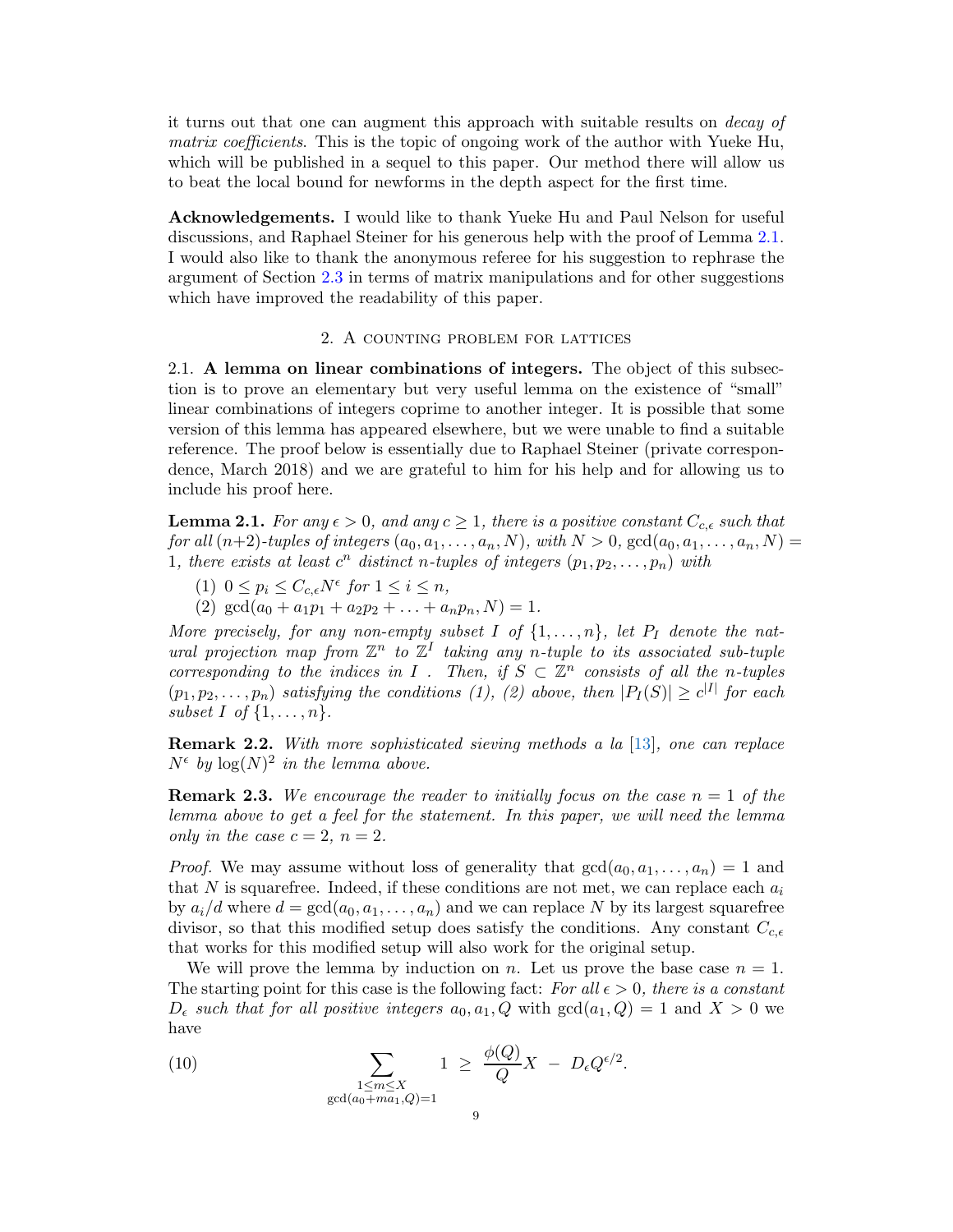The proof of  $(10)$  follows from the following calculation:

$$
\sum_{\substack{1 \le m \le X \\ \gcd(a_0 + ma_1, Q) = 1}} 1 = \sum_{1 \le m \le X} \sum_{\substack{d|Q \\ d|a_0 + ma_1}} \mu(d) = \sum_{d|Q} \mu(d) \sum_{\substack{1 \le m \le X \\ m \equiv -\overline{a_1}a_0 \mod (d) \\ \text{mod } (d)}} 1
$$
\n
$$
= \sum_{d|Q} \mu(d) \left(\frac{X}{d} + O(1)\right) = X \sum_{d|Q} \frac{\mu(d)}{d} + \sum_{d|Q} O(1) = \frac{\phi(Q)}{Q} X + O_{\epsilon}(Q^{\epsilon}).
$$

Let us now explain how the case  $n = 1$  of the lemma follows from [\(10\)](#page-8-2). We may assume that  $D_{\epsilon} > 1$ . We can find a constant  $E_{\epsilon}$  such that

$$
\frac{Q}{\phi(Q)} \leq E_\epsilon Q^{\epsilon/2}
$$

for all Q and all  $\epsilon > 0$ . Now put  $Q = N/\text{gcd}(a_1, N)$  and choose  $C_{c,\epsilon} > (c+1)D_{\epsilon}E_{\epsilon}$ . Then picking  $X = C_{c,\epsilon} Q^{\epsilon}$  in [\(10\)](#page-8-2) we have that

(11) 
$$
\sum_{\substack{1 \leq m \leq C_{c,\epsilon}Q^{\epsilon} \\ \gcd(a_0 + ma_1, Q) = 1}} 1 \geq \frac{\phi(Q)}{Q} C_{c,\epsilon} Q^{\epsilon} - D_{\epsilon} Q^{\epsilon/2} \geq c D_{\epsilon} Q^{\epsilon/2} \geq c.
$$

So there exist at least c distinct integers  $m_1, m_2, \ldots, m_c$ , such that for  $p_1 \in$  ${m_1, m_2, \ldots, m_c}$ , we have

$$
p_1 \leq C_{c,\epsilon} N^{\epsilon}
$$
,  $gcd(a_0 + p_1 a_1, N/gcd(a_1, N)) = 1$ .

However, since  $gcd(a_0, a_1) = 1$ , we have that

$$
\gcd(a_0 + p_1 a_1, N/\gcd(a_1, N)) = 1 \Rightarrow \gcd(a_0 + p_1 a_1, N) = 1.
$$

The proof of the case  $n = 1$  of the Lemma is complete.

We now prove the induction step. Assume that the lemma is proved for  $n = k$ . We will proe the lemma for  $n = k+1$ . Suppose we have integers  $a_0, a_1, \ldots, a_{k+1}, N$ , with  $gcd(a_0, a_1, \ldots, a_{k+1}) = 1$ . By replacing  $a_{k+1}$  by its residue modulo N if necessary, we may assume that  $0 \le a_{k+1} \le N$ .

Since  $a_{k+1} \leq N$ , by the case  $n = k$  of the Lemma, we can find a set  $S_k \subset \mathbb{Z}^k$  with the following properties:

- For each  $(p_1, \ldots, p_k) \in S_k$ , we have  $0 \leq p_i \leq C_{c,\epsilon} N^{\epsilon}$  and  $gcd(a_0 + a_1 p_1 + \epsilon)$  $\ldots + a_k p_k, a_{k+1} = 1.$
- For each non-empty subset I of  $\{1, \ldots, k\}, |P_I(S)| \ge c^{|I|}$ .

We now construct a set  $S_{k+1} \subset \mathbb{Z}^{k+1}$ . Namely, given any  $\tilde{s} = (p_1, \ldots, p_k) \in S_k$ , we use the case  $n = 1$  of the lemma to find c distinct integers  $p_{\tilde{s},i}$  for  $1 \leq i \leq c$ , such that  $0 \leq p_{\tilde{s},i} \leq C_{c,\epsilon} N^{\epsilon}$  and such that

$$
\gcd((a_0 + a_1p_1 + \ldots + a_kp_k) + a_{k+1}p_{\tilde{s},i}, N) = 1.
$$

Define

$$
S_{k+1} = \{ (\tilde{s}, p_{\tilde{s},i}) : \tilde{s} \in S_k, \ 1 \le i \le c \}.
$$

It is clear that  $S_{k+1}$  satisfies the required conditions and thus the induction step is complete. □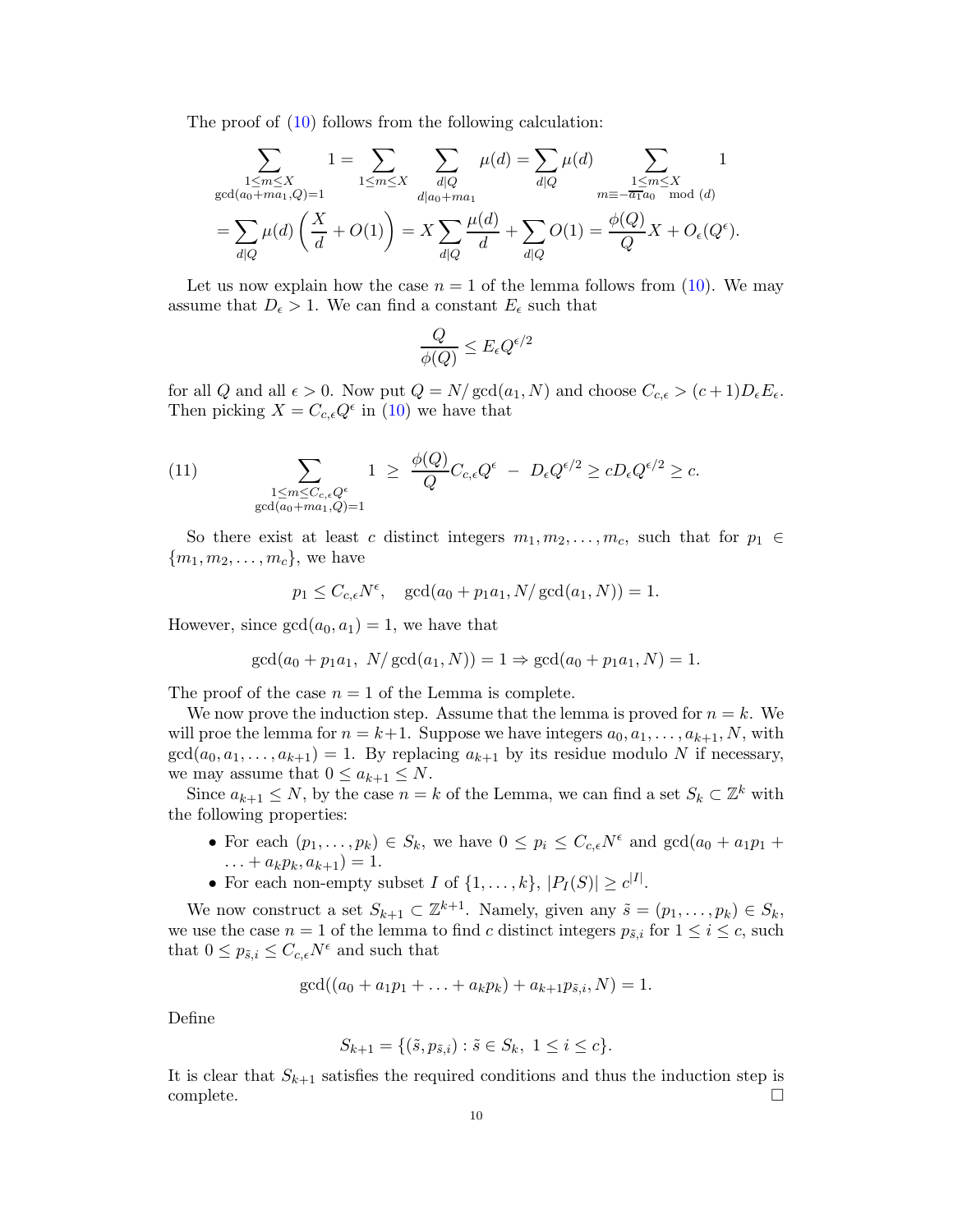<span id="page-10-0"></span>2.2. Lattices in quaternion orders. Let D be an indefinite quaternion division algebra over  $\mathbb{Q}$ . We let d denote the reduced discriminant of D, i.e., the product of all primes such that  $D_p$  is a division algebra. Fix once and for all a maximal order  $\mathcal{O}^{\max}$  of D, and an isomorphism<sup>8</sup>  $\iota_{\infty}: D_{\infty} \to M(2, \mathbb{R})$ .

For  $\alpha \in D$ , let  $\alpha \mapsto \overline{\alpha}$  be the standard involution of D and let the reduced norm nr and trace Tr be given by

$$
nr(\alpha) = \alpha \overline{\alpha}, \quad Tr(\alpha) = \alpha + \overline{\alpha}.
$$

Given a subset  $\mathcal L$  of  $\mathcal O^{max}$ , and an integer m, we define

$$
\mathcal{L}(m) = \{ \alpha \in \mathcal{L} : \text{nr}(\alpha) = m \},
$$
  

$$
\mathcal{L}_m = \{ \alpha \in \mathcal{L} : \text{Tr}(\alpha) = m \}.
$$

Thus,  $\mathcal{O}_0^{\max}$  denotes the trace 0 elements of  $\mathcal{O}^{\max}$ , and  $\mathcal{O}^{\max}(1)$  is the subgroup of  $(\mathcal{O}^{\max})^{\times}$  with reduced norm 1. We fix, once and for all, three elements  $i_1$ ,  $i_2$ ,  $i_3$  in  $\mathcal{O}_0^{\text{max}}$  such that

$$
\mathcal{O}_0^{\max} = \mathbb{Z}i_1 \oplus \mathbb{Z}i_2 \oplus \mathbb{Z}i_3.
$$

So we have

$$
D = \mathbb{Q} + \mathbb{Q}i_1 + \mathbb{Q}i_2 + \mathbb{Q}i_3.
$$

Fix a compact subset  $\mathcal J$  of  $\mathbb{H}$ .<sup>9</sup> Given a subset  $\mathcal L$  of D, and an element  $z \in \mathbb{H}$ ,  $\delta > 0$ , define for each positive integer m the set

$$
\mathcal{L}(m; z, \delta) = \{ \alpha \in \mathcal{L}(m) : u(z, \iota_{\infty}(\alpha)z) \leq \delta \}.
$$

The reader should think of  $\delta \geq 1$  as fixed, since all constants will be allowed to depend on  $\delta$  (in fact, for our eventual applications, we will actually fix  $\delta = 1$ , however it will be useful to keep this variable  $\delta$  around for now). Our goal is to bound the cardinality of  $\mathcal{L}(m; z, \delta)$  (in terms of some basic invariants of  $\mathcal{L}$ ) whenever  $\mathcal{L} \subseteq \mathcal{O}^{\max}$  is a *lattice* containing 1.

Let  $\mathcal{L} \subset \mathcal{O}^{\max}$  be a lattice containing 1. We denote

$$
N=[\mathcal{O}^{\max}:\mathcal{L}]
$$

and call N the level of  $\mathcal{L}$ . By the structure theorem for finitely generated abelian groups, the finite group  $\mathcal{O}_0^{\max}/L_0$  is isomorphic to  $(\mathbb{Z}/M_1\mathbb{Z}) \times (\mathbb{Z}/M_2\mathbb{Z}) \times (\mathbb{Z}/M_3\mathbb{Z})$ for some uniquely defined positive integers  $M_1|M_2|M_3$ , which are sometimes known as invariant factors. We will refer to these integers as the shape of  $\mathcal{L}$ .

**Definition 2.4.** Given positive integers  $M_1, M_2, M_3$  such that  $M_1|M_2|M_3$ , a lattice  $\mathcal L$  of D is said to have shape  $(M_1, M_2, M_3)$  if  $1 \in \mathcal L$ ,  $\mathcal L \subseteq \mathcal O^{\max}$  and there exist elements  $\Delta_1, \Delta_2, \Delta_3 \in \mathcal{O}_0^{\max}$  such that:

- (1)  $\mathcal{O}_0^{\max} = \mathbb{Z}\Delta_1 \oplus \mathbb{Z}\Delta_2 \oplus \mathbb{Z}\Delta_3$ ,
- (2)  $\mathcal{L}_0 = M_1 \mathbb{Z} \Delta_1 \oplus M_2 \mathbb{Z} \Delta_2 \oplus M_3 \mathbb{Z} \Delta_3.$

Furthermore, we denote  $M = M_1 M_2 M_3$  and call it the level of  $\mathcal{L}_0$ .

**Remark 2.5.** Let  $\mathcal{L} \subseteq \mathcal{O}^{\text{max}}$  be a lattice of shape  $(M_1, M_2, M_3)$  and level N. If  $x \in D$  satisfies  $x \mathcal{L} x^{-1} \subseteq \mathcal{O}^{\max}$ , then one may ask about the shape and level of  $\mathcal{L}' := x \mathcal{L} x^{-1}.$ 

It is easy to see that  $\mathcal{L}'$  always has level N but its shape might be different in general. However, if  $x \in (\mathcal{O}^{\max})^{\times}$ , then  $\mathcal{L}'$  also has shape  $(M_1, M_2, M_3)$ .

<sup>&</sup>lt;sup>8</sup>Such an isomorphism  $\iota_{\infty}$  is unique up to conjugation by  $GL_2(\mathbb{R})$ .

<sup>&</sup>lt;sup>9</sup>Later in this paper, we will take  $\mathcal J$  to be a fundamental domain for the action of  $\iota_{\infty}(\mathcal O^{\max}(1))$ on H.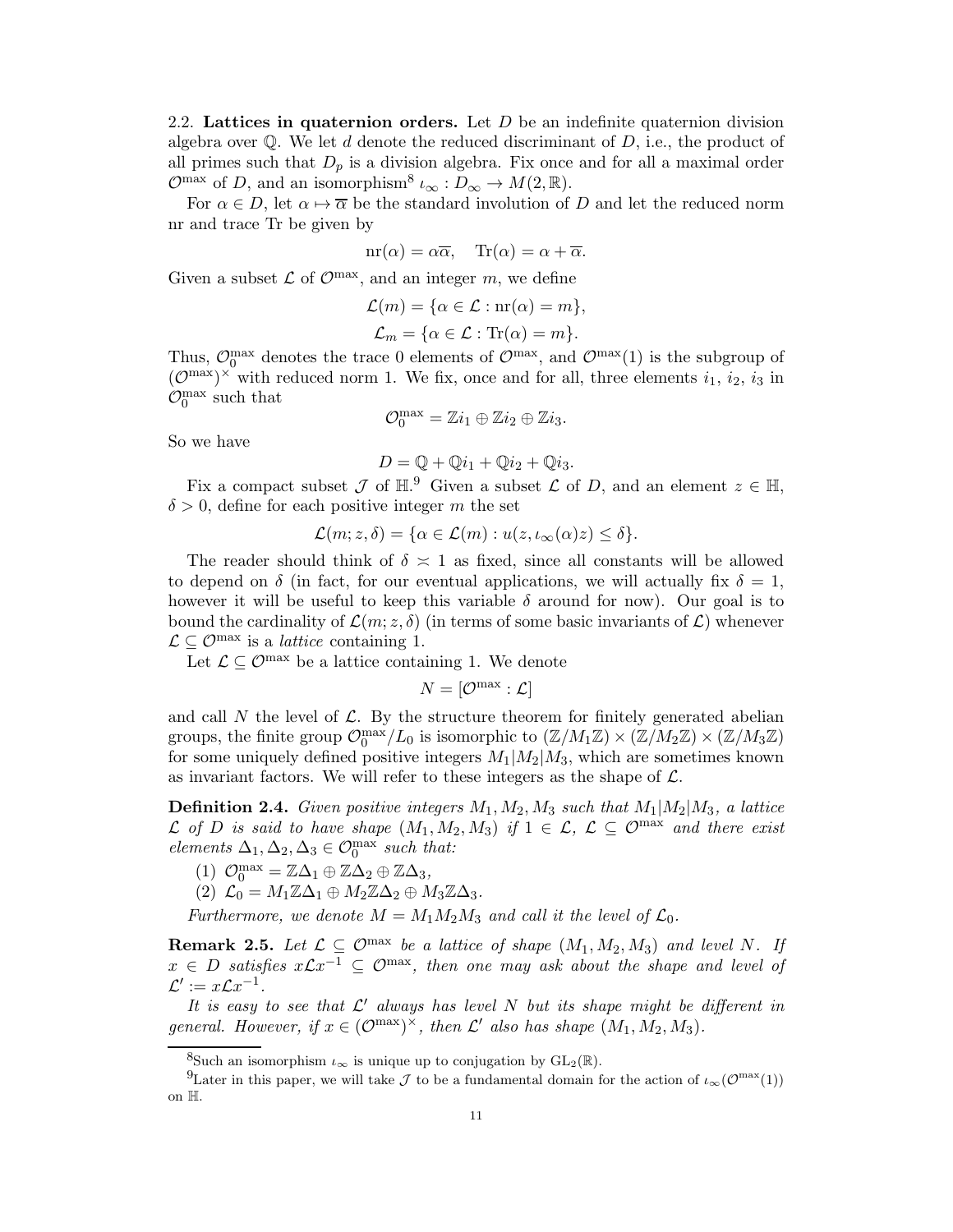It turns out to be more convenient for us to descend to the sublattice  $\mathbb{Z} \oplus \mathcal{L}_0$ , for which the next lemma is essential.

<span id="page-11-1"></span>**Lemma 2.6.** Let  $\mathcal{L}$  be a lattice in D such that  $\mathcal{L} \subseteq \mathcal{O}^{\max}$  and  $1 \in \mathcal{L}$ . Then

$$
[\mathcal{L}:\mathbb{Z}\oplus\mathcal{L}_0]\in\{1,2\}.
$$

*Proof.* Given an element  $\ell \in \mathcal{L}$ , we have  $\text{Tr}(\ell) \in \mathbb{Z}$  and furthermore,  $\ell$  belongs to  $\mathbb{Z} \oplus \mathcal{L}_0$  if and only if  $\text{Tr}(\ell) \in 2\mathbb{Z}$ . So if  $\ell_1$  and  $\ell_2$  are two elements in  $\mathcal{L}$ , neither of which belong to  $\mathbb{Z} \oplus \mathcal{L}_0$ , then  $\ell_1 + \ell_2 \in \mathbb{Z} \oplus \mathcal{L}_0$ . The statement follows. which belong to  $\mathbb{Z} \oplus \mathcal{L}_0$ , then  $\ell_1 + \ell_2 \in \mathbb{Z} \oplus \mathcal{L}_0$ . The statement follows.

Let  $\mathcal L$  be a lattice as in Lemma [2.6,](#page-11-1) and let N be the level of  $\mathcal L$ , and M the level of  $\mathcal{L}_0$ . Using Lemma [2.6](#page-11-1) and the fact that  $\mathcal{O}_0^{\max} + \mathbb{Z}$  has index two in  $\mathcal{O}^{\max}$ , we observe that

<span id="page-11-2"></span>(12) 
$$
M = [\mathcal{O}_0^{\max} : \mathcal{L}_0] = \frac{[\mathcal{O}^{\max} : \mathbb{Z} \oplus \mathcal{L}_0]}{2} = \frac{N}{e}, \quad e \in \{1, 2\}
$$

where e equals 2 if and only if  $\mathcal{L} = \mathbb{Z} \oplus \mathcal{L}_0$ . So  $N \approx M = M_1 M_2 M_3$ .

<span id="page-11-4"></span>**Remark 2.7.** Consider the lattice  $\mathcal{L}$  in O<sup>max</sup>. The invariant factors of  $\mathcal{L}$  with respect to  $\mathcal{O}^{\max}$  are  $(1, M'_1, M'_2, M'_3)$ , for some integers  $M'_1|M'_2|M'_3$ . Now, using Lemma [2.6,](#page-11-1) we obtain for  $i = 1, 2, 3$ ,

(13) 
$$
M'_i = e_i M_i, \quad e_i \in \{1, 2\}, \quad e_1 e_2 e_3 = e \in \{1, 2\}.
$$

<span id="page-11-3"></span>We now state our main counting result.

<span id="page-11-0"></span>**Proposition 2.8.** Let  $\mathcal{L} \subseteq \mathcal{O}^{\text{max}}$  be a lattice containing 1. Suppose that  $\mathcal{L}$  has shape  $(M_1, M_2, M_3)$  and level N. Let  $z \in \mathcal{J}$  and  $1 \leq L \leq N^{O(1)}$ . Then the following hold.

(14) 
$$
\sum_{1 \le m \le L} |\mathcal{L}(m; z, \delta)| \ll_{\epsilon, \delta} N^{\epsilon} \left( L^{1/2} + \frac{L}{M_1} + \frac{L^{3/2}}{M_1 M_2} + \frac{L^2}{N} \right).
$$

(15) 
$$
\sum_{1 \leq m \leq L} |\mathcal{L}(m^2; z, \delta)| \ll_{\epsilon, \delta} N^{\epsilon} \left( L + \frac{L^2}{M_1 M_2} + \frac{L^3}{N} \right).
$$

**Remark 2.9.** The constants implicit in the bounds above depend only on  $\epsilon$ ,  $\delta$  and the fixed objects  $D, \mathcal{O}^{max}, \iota_{\infty}, \mathcal{J}.$ 

**Remark 2.10.** Note that the bounds do not depend on the elements  $\Delta_1$ ,  $\Delta_2$ ,  $\Delta_3$ . Hence the bounds obtained are uniform over all  $(\mathcal{O}^{max})^{\times}$ -conjugates of  $\mathcal{L}$ . This will be key for us later on.

**Remark 2.11.** Because of [\(12\)](#page-11-2) one can replace N by M in the theorem above, if one wishes. Furthermore, because of [\(13\)](#page-11-3), one can replace  $M_1$ ,  $M_2$  in the theorem above by  $M'_1$ ,  $M'_2$  respectively, if one wishes to.

**Remark 2.12.** The bound obtained in Proposition [2.8](#page-11-0) is not sufficient for our purposes when  $M_1M_2$  is small in relation to N. So in Section [2.4,](#page-15-1) we will prove another counting result under the additional assumption that  $\mathcal L$  is an order.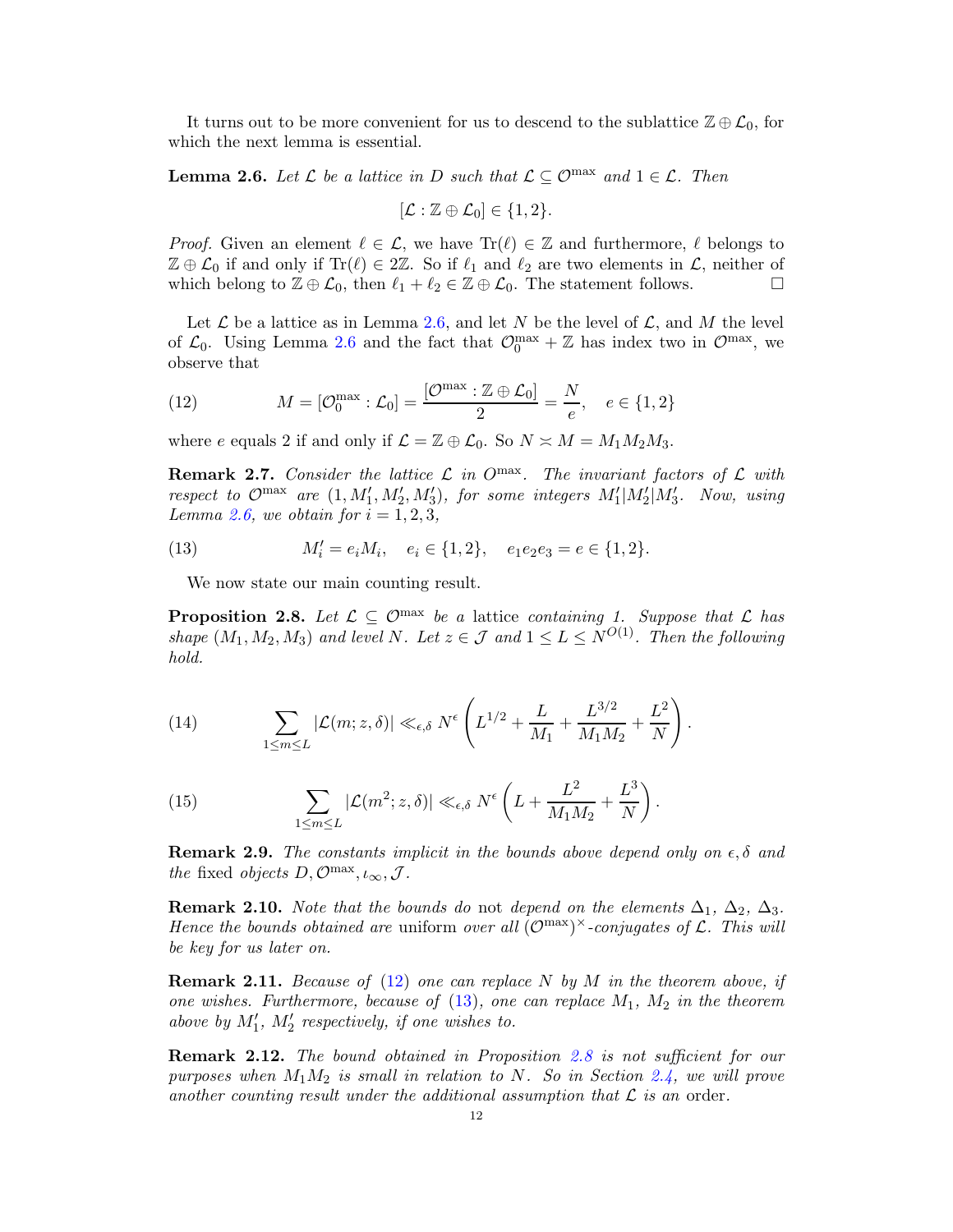#### <span id="page-12-0"></span>2.3. Proof of Proposition [2.8.](#page-11-0)

<span id="page-12-1"></span>**Lemma 2.13.** For any  $\delta > 0$ , there exists a constant T (depending on  $\delta$ , J and  $\iota_{\infty}$ ) with the following property: For  $m > 0$ ,  $z \in \mathcal{J}$ , and  $\alpha = a_0 + a_1 i_1 + a_2 e i_2 + a_3 i_3 \in$  $D(m)$  satisfying  $u(z, \iota_{\infty}(\alpha)z) \leq \delta$ , we have

$$
|a_i| \le Tm^{1/2} \text{ for } i = 0, 1, 2, 3.
$$

*Proof.* It suffices to show that the set of all  $\frac{\alpha}{\sqrt{m}}$  as above lies in a compact set depending only on  $\delta$ ,  $\mathcal J$  and  $\iota_{\infty}$ . The subset  $\Omega_{\mathcal J,\delta}$  of  $SL_2(\mathbb R)$  given by

$$
\Omega_{\mathcal{J},\delta} = \{ \gamma \in SL_2(\mathbb{R}) : u(z, \gamma z) \le \delta \text{ for all } z \in \mathcal{J} \}
$$

is compact since the stabilizer of each point is compact, and  $\mathcal J$  is compact. Therefore the subset  $\iota_{\infty}^{-1}(\Omega_{\mathcal{J},\delta})$  is a compact subset of  $D(1)$  that contains all the elements  $\frac{\alpha}{\sqrt{m}} = \frac{a_0 + a_1 i_1 + a_2 i_2 + a_3 i_3}{\sqrt{m}}$  $\frac{a_2i_2+a_3i_3}{m}$  as in the Lemma. The result follows.

We now prove Proposition [2.8.](#page-11-0) Using Lemma [2.6,](#page-11-1) we may assume that  $\mathcal{L} = \mathbb{Z} \oplus \mathcal{L}_0$ . Indeed, putting  $\mathcal{L}' = \mathbb{Z} \oplus \mathcal{L}_0$ , we see that

<span id="page-12-5"></span>
$$
|\mathcal{L}'(m; z, \delta)| \leq |\mathcal{L}(m; z, \delta)| \leq |\mathcal{L}'(4m; z, \delta)|.
$$

So by shrinking  $\mathcal L$  if necessary, we will assume throughout the rest of this subsection that

$$
(16) \t\t\t \mathcal{L} = \mathbb{Z} \oplus \mathcal{L}_0.
$$

Now, using Lemma [2.13,](#page-12-1) we see that Proposition [2.8](#page-11-0) would follow from the following statement:

Let  $\mathcal{L} = \mathbb{Z} \oplus M_1 \mathbb{Z} \Delta_1 \oplus M_2 \mathbb{Z} \Delta_2 \oplus M_3 \mathbb{Z} \Delta_3$  be a lattice of shape  $(M_1, M_2, M_3)$  and level N, where  $\Delta_1, \Delta_2, \Delta_3 \in \mathcal{O}_0^{\max}$  and  $M_1|M_2|M_3$ . For  $T > 0$ , define

 $\mathcal{L}(m,T) = \{a_0 + a_1i_1 + a_2i_2 + a_3i_3 \in \mathcal{L}(m) : a_i \in \mathbb{Z}, |a_i| \leq T m^{1/2} \text{ for } 0 \leq i \leq 3\}.$ Then for  $1 \leq L \leq N^{O(1)}$  we have:

.

<span id="page-12-2"></span>(17) 
$$
\# \bigg( \bigcup_{1 \leq m \leq L} \mathcal{L}(m, T) \bigg) \ll_{\epsilon, T} N^{\epsilon} \bigg( L^{1/2} + \frac{L}{M_1} + \frac{L^{3/2}}{M_1 M_2} + \frac{L^2}{N} \bigg)
$$

<span id="page-12-3"></span>(18) 
$$
\#\left(\bigcup_{\substack{1\leq m\leq L\\ \sqrt{m}\in\mathbb{Z}}} \mathcal{L}(m,T)\right)\ll_{\epsilon,T} N^{\epsilon}\left(L^{1/2}+\frac{L}{M_1M_2}+\frac{L^{3/2}}{N}\right).
$$

We now begin the proof of the bounds [\(17\)](#page-12-2), [\(18\)](#page-12-3). This will complete the proof of Proposition [2.8.](#page-11-0) For brevity, we drop T from the  $\ll$  symbol in the rest of this subsection (so all constants henceforth are allowed to depend on T).

Since  $(\Delta_1, \Delta_2, \Delta_3)$  and  $(i_1, i_2, i_3)$  are integral bases for  $\mathcal{O}_0$ , it follows that there exists a matrix  $\delta \in GL_3(\mathbb{Z})$  such that

<span id="page-12-4"></span>(19) 
$$
[\Delta_1, \Delta_2, \Delta_3]^t = \delta [i_1, i_2, i_3]^t.
$$

We note that

$$
\det(\delta) = \pm 1.
$$

In paticular,  $gcd(\delta_{1,1}, \delta_{1,2}, \delta_{1,3}) = 1$ . Therefore, using Lemma [2.1,](#page-8-1) we fix integers  $r_2$ ,  $r_3$ , both  $\ll_{\epsilon} N^{\epsilon}$ , such that

(21) 
$$
R = \delta_{1,1} + r_2 \delta_{1,2} + r_3 \delta_{1,3} \text{ satisfies } \gcd(R, N) = 1.
$$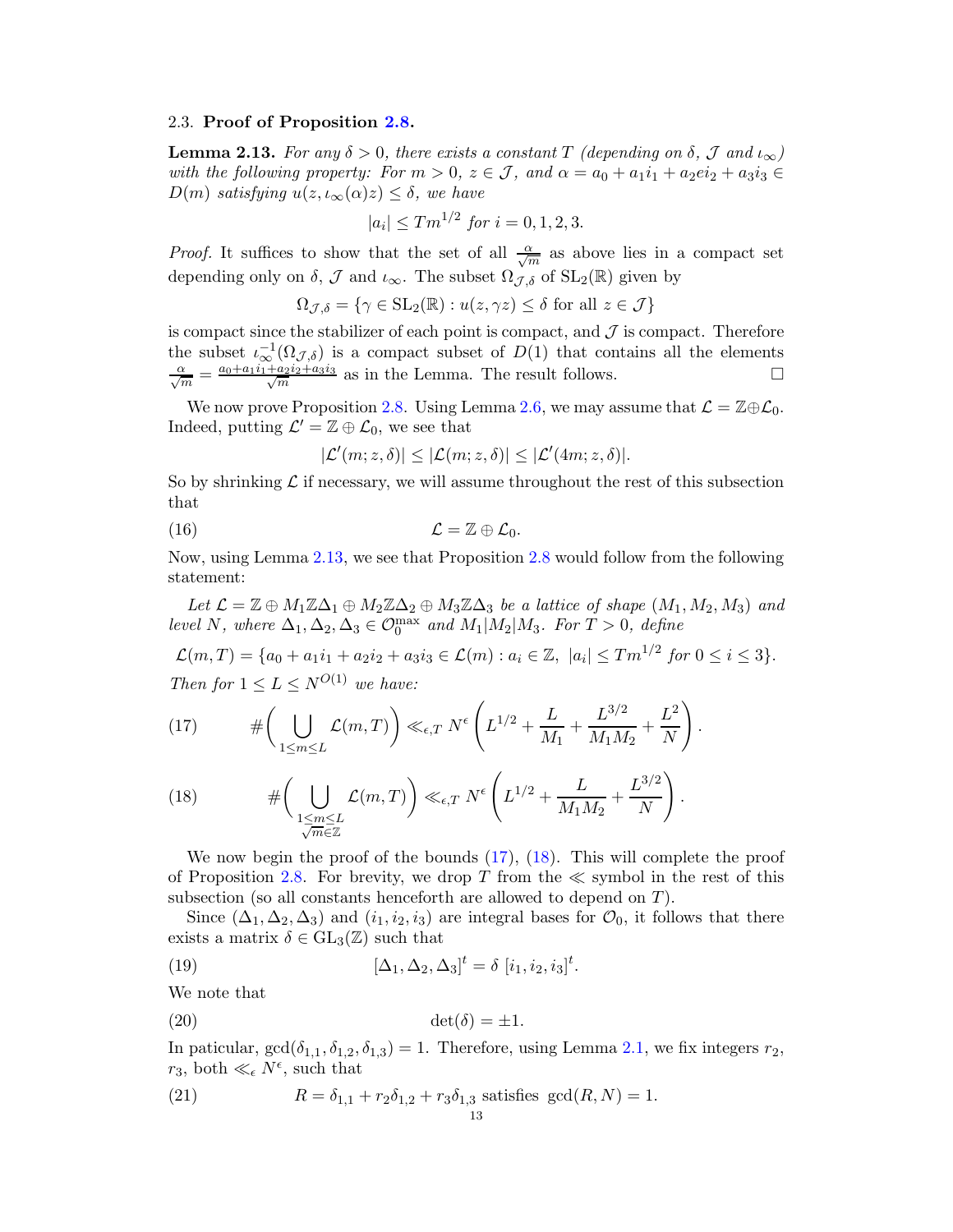Define  $R_2$ ,  $R_3$  via the equation

(22) 
$$
\delta [1, r_2, r_3]^t = [R, R_2, R_3]^t.
$$

Fix an integer  $\overline{R}$  such that  $R\overline{R} \equiv 1 \pmod{N}$ . Now define

<span id="page-13-1"></span>
$$
h = \begin{bmatrix} 1 & 0 & 0 \\ -R_2 \bar{R} & 1 & 0 \\ 0 & 0 & 1 \end{bmatrix}.
$$

Let the integers  $S_1$ ,  $S_2$ ,  $S_3$  be defined via the equation

$$
[0,1,0]h\delta = [S_1, S_2, S_3].
$$

We claim that  $gcd(S_1, S_2, S_3, N) = 1$ . Suppose this were not true. Then we would be able to find a prime  $p|N$  such that

<span id="page-13-0"></span>
$$
[0,1,0]h\delta \equiv [0,0,0] \pmod{p}.
$$

Since  $\delta \in GL_3(\mathbb{Z})$ , this implies that

(23) 
$$
[0,1,0]h \equiv [0,0,0] \pmod{p}.
$$

However, the left-hand-side of  $(23)$  is a vector of the form  $[*, 1, 0]$ , leading to a contradiction. This contradiction proves that  $gcd(S_1, S_2, S_3, N) = 1$ .

Using Lemma [2.1,](#page-8-1) we now fix integers  $s_2$ ,  $s_3$ , both  $\ll_{\epsilon} N^{\epsilon}$  and such that

$$
s_2 \neq r_2
$$
,  $S = S_1 + s_2S_2 + s_3S_3$  satisfies  $gcd(S, N) = 1$ .

Define the element  $S'$  via

$$
S' = [1, 0, 0]\delta[1, s_2, s_3]^t.
$$

Put

$$
g = \begin{bmatrix} 1 & 1 & 0 \\ r_2 & s_2 & 0 \\ r_3 & s_3 & 1 \end{bmatrix}.
$$

By our assumption that  $s_2 \neq r_2$ , we have  $\det(g) \neq 0$ . Moreover, from [\(22\)](#page-13-1) and the definitions of  $h, S, S'$ , we see that

(24) 
$$
h\delta g \equiv \begin{bmatrix} R & S' & \delta_{1,3} \\ 0 & S & -R_2 \overline{R} \delta_{1,3} + \delta_{2,3} \\ * & * & * \end{bmatrix} \pmod{N}.
$$

We now begin the proof of [\(17\)](#page-12-2). Let

<span id="page-13-3"></span>
$$
\alpha \in \bigcup_{1 \leq m \leq L} \mathcal{L}(m, T).
$$

Our strategy will be to associate to each such  $\alpha$  a quadruple  $(a_0, A_\alpha, B_\alpha, a_3)$  such that the function  $\alpha \mapsto (a_0, A_\alpha, B_\alpha, a_3)$  is injective. A bound for the cardinality of  $\bigcup_{1 \leq m \leq L} \mathcal{L}(m, T)$  will then follow by bounding the number of distinct tuples  $(a_0, A_\alpha, B_\alpha, a_3)$  that are possible.

Write

$$
\alpha = a_0 + a_1 i_1 + a_2 i_2 + a_3 i_3.
$$

We have that  $|a_i| \ll L^{1/2}$ . Furthermore, using the definition of  $\mathcal L$  together with  $(19)$ , it follows that there exist integers  $u_1, u_2, u_3$  such that

(25) 
$$
[a_1, a_2, a_3] = [u_1 M_1, u_2 M_2, u_3 M_3] \delta.
$$

Define  $A_{\alpha}$ ,  $B_{\alpha}$  via the equation

<span id="page-13-2"></span>(26) 
$$
[A_{\alpha}, B_{\alpha}, a_3] = [a_1, a_2, a_3]g = [u_1M_1, u_2M_2, u_3M_3]\delta g.
$$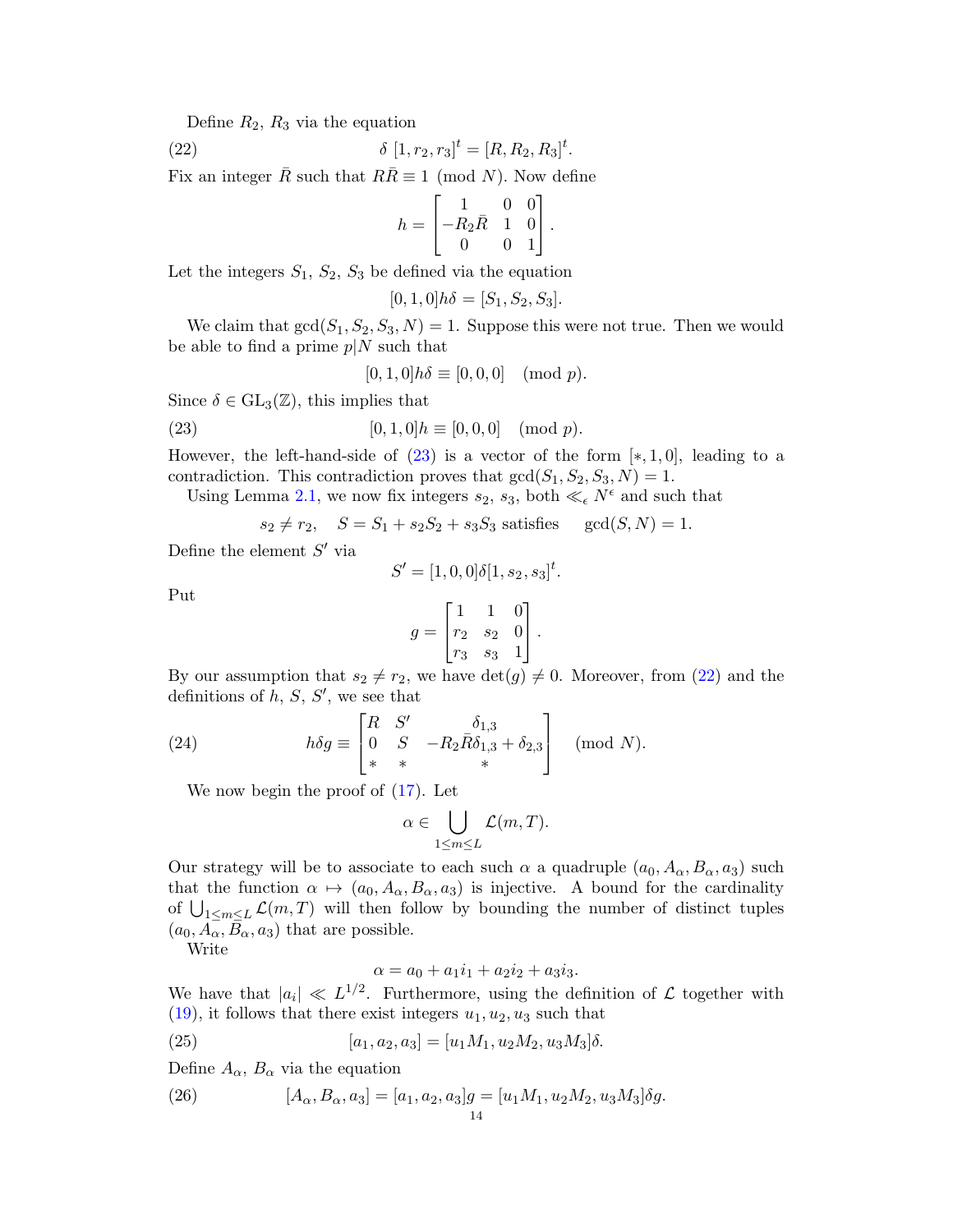We saw already that g is an invertible matrix and therefore the mapping  $\alpha \mapsto$  $(a_0, A_\alpha, B_\alpha, a_3)$  is injective, as required.

It remains to bound the number of distinct tuples of integers  $(a_0, A_\alpha, B_\alpha, a_3)$  that are possible. To achieve that, we will prove certain bounds and congruences satisfied by such tuples. First of all, using [\(26\)](#page-13-2) and the fact that  $r_2$ ,  $r_3$  are both  $\ll_{\epsilon} N^{\epsilon}$ , it follows that  $|A_{\alpha}| \ll_{\epsilon} L^{1/2} N^{\epsilon}$  and  $A_{\alpha} \equiv 0 \pmod{M_1}$ . So there are  $\ll_{\epsilon} N^{\epsilon} \left(1 + \frac{L^{1/2}}{M_1}\right)$  $\frac{L^{1/2}}{M_1}\bigg)$ choices for  $A_{\alpha}$ . Henceforth, assume such a choice has been made.

Next, using  $(24)$  and  $(26)$  we see that

 $[A_{\alpha}, B_{\alpha}, a_3] = [u_1 M_1, u_2 M_2, u_3 M_3] h^{-1} h \delta g$ 

<span id="page-14-1"></span>(27) 
$$
\equiv [u_1 M_1 + R_2 \bar{R} u_2 M_2, u_2 M_2, 0] \begin{bmatrix} R & S' & \delta_{1,3} \\ 0 & S & -R_2 \bar{R} \delta_{1,3} + \delta_{2,3} \\ * & * & * \end{bmatrix} \pmod{M_3}
$$

<span id="page-14-0"></span>(28) 
$$
\equiv [u_1 M_1, 0, 0] \begin{bmatrix} R & S' & \delta_{1,3} \\ * & * & * \\ * & * & * \end{bmatrix}
$$
 (mod  $M_2$ ).

The last congruence [\(28\)](#page-14-0) above gives us  $B_{\alpha} \equiv A_{\alpha} \bar{R} S'$  (mod  $M_2$ ). Since  $|B_{\alpha}| \ll_{\epsilon}$  $L^{1/2}N^{\epsilon}$ , there are  $\ll_{\epsilon} N^{\epsilon} \left(1 + \frac{L^{1/2}}{M_2}\right)$  $\left(\frac{L^{1/2}}{M_2}\right)$  choices for  $B_\alpha$ . Henceforth, assume such a choice has been made.

Furthermore, [\(27\)](#page-14-1) directly leads to an expression of the form

$$
[u_1M_1 + R_2\overline{R}u_2M_2, u_2M_2] \equiv [A_{\alpha}\overline{R}, \overline{S}(B_{\alpha} - A_{\alpha}\overline{R}S')] \pmod{M_3}.
$$

Therefore, another application of  $(27)$  tells us that  $a_3$  is known modulo  $M_3$  in terms of choices that have already been made. Indeed, if one were to actually perform the above steps, one would arrive at the explicit expression

(29) 
$$
a_3 \equiv A_\alpha \bar{R} \delta_{1,3} + \bar{S} \left( B_\alpha - A_\alpha \bar{R} S' \right) (\delta_{2,3} - R_2 \bar{R} \delta_{1,3}) \pmod{M_3}.
$$

Since  $|a_3| \ll_{\epsilon} L^{1/2}$  there are  $\ll_{\epsilon} N^{\epsilon} \left(1 + \frac{L^{1/2}}{M_3}\right)$  choices for  $a_3$ . Finally, as  $|a_0| \ll L^{1/2}$ , there are  $\ll L^{1/2}$  possible choices for  $a_0$ . Combining all the above italicized statements, we see that there are

$$
\ll_{\epsilon} N^{\epsilon} L^{1/2} \left( 1 + \frac{L^{1/2}}{M_1} \right) \left( 1 + \frac{L^{1/2}}{M_2} \right) \left( 1 + \frac{L^{1/2}}{M_3} \right) \n\ll_{\epsilon} N^{\epsilon} \left( L^{1/2} + \frac{L}{M_1} + \frac{L^{3/2}}{M_1 M_2} + \frac{L^2}{N} \right).
$$

possible different choices for triples  $(a_0, A_\alpha, B_\alpha, a_3)$  as  $\alpha$  varies in  $\bigcup_{1 \le m \le L} \mathcal{L}(m, T)$ . By the injectivity noted earlier, this completes the proof of [\(17\)](#page-12-2).

To prove [\(18\)](#page-12-3), define  $\alpha_0 := (\alpha - \overline{\alpha})/2 = a_1i_1 + a_2i_2 + a_3i_3$ . Now, only consider those  $\alpha$  such that  $m = \text{nr}(\alpha) = \ell^2$  for some  $\ell \in \mathbb{Z}$ ,  $0 \leq \ell \leq L^{1/2}$ . Then we get

<span id="page-14-2"></span>(30) 
$$
(a_0 - \ell)(a_0 + \ell) = \alpha_0^2 = -\mathrm{nr}(\alpha_0).
$$

Now,  $\text{nr}(\alpha_0)$  is an integer and  $|\text{nr}(\alpha_0)| \ll N^{O(1)}$ . So, if  $\text{nr}(\alpha_0) \neq 0$  then [\(30\)](#page-14-2) tells us that there are  $\ll_{\epsilon} N^{\epsilon}$  possibilities for  $a_0$ . If  $nr(\alpha_0) = 0$  then we must have  $\alpha_0 = 0$ (since D is a *division* algebra) and so there are  $\ll L^{1/2}$  possibilities for  $a_0 = \alpha$ .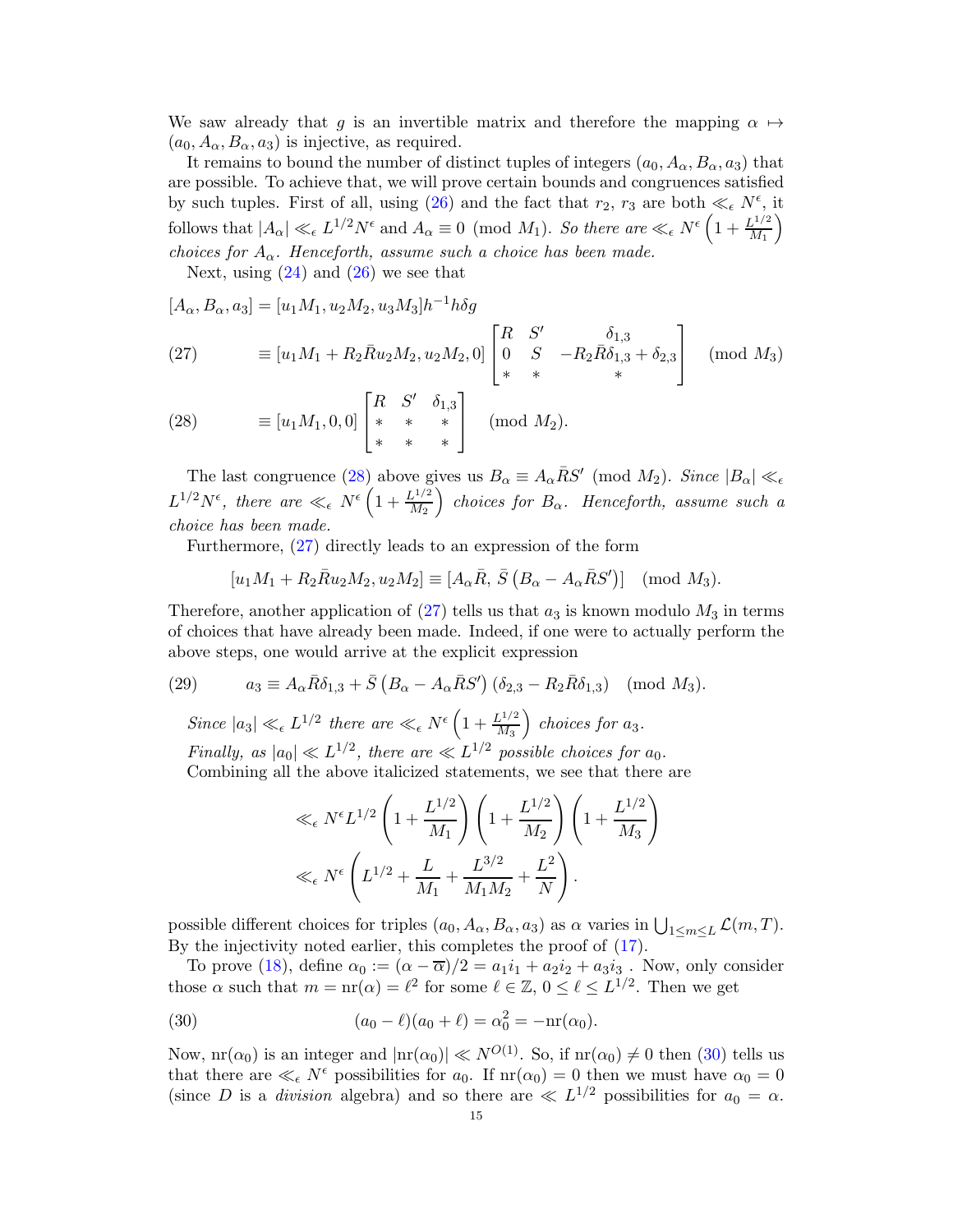Putting it together, we see that the number of elements in  $\bigcup_{\substack{1 \le m \le L}}$  $\overline{m}$ ∈Z  $\mathcal{L}(m,T)$  is

$$
\ll_{\epsilon} L^{1/2} + N^{\epsilon} \left( 1 + \frac{L^{1/2}}{M_1} + \frac{L}{M_1 M_2} + \frac{L^{3/2}}{N} \right).
$$

<span id="page-15-1"></span>This completes the proof of [\(18\)](#page-12-3).

2.4. A supplementary counting result for orders. In this subsection, we give another counting result to supplement Proposition [2.8,](#page-11-0) but one that is applicable only if  $\mathcal{L} = \mathcal{O}$  is an *order*.

<span id="page-15-0"></span>**Proposition 2.14.** Let  $\mathcal{O} \subseteq \mathcal{O}^{\text{max}}$  be an order of level N. There is a constant C (depending on  $\delta$ ,  $\mathcal J$  and  $\iota_{\infty}$ ) such that for  $z \in \mathcal J$  and  $1 \leq m < CN^{\frac{1}{3}}$ , we have

(31) 
$$
|\mathcal{O}(m; z, \delta)| \ll_{\epsilon, \delta} m^{\epsilon}.
$$

Our proof of Proposition [2.14](#page-15-0) is broadly similar to that of Proposition 6.5 of [\[21\]](#page-29-1) (see also [\[20\]](#page-29-5)). The proof will follow from the following sequence of lemmas. Throughout the proof, we will use the notations introduced in Section [2.2](#page-10-0) and we will assume (without loss of generality) that  $(16)$  holds.

**Lemma 2.15.** Let  $\mathcal{L}$  be a subset of D that is closed under multiplication and contains 1. Let  $z \in \mathbb{H}$ , L a positive integer, and  $\delta > 0$ . Then the Q-algebra generated by all elements in  $\bigcup_{1 \leq m \leq L} \mathcal{L}(m; z, \delta)$  is contained in the Q-vector-space spanned by  $\bigcup_{1\leq m\leq L^2}\mathcal{L}(m;z,2\delta).$ 

Proof. By basic properties of a quaternion algebra, any element of the Q-algebra generated by  $\bigcup_{1 \le m \le L} \mathcal{L}(m; z, \delta)$  is a Q-linear combination of elements of the form  $\beta = \beta_1 \beta_2$  with  $\beta_1, \beta_2 \in \bigcup_{1 \leq m \leq L} \mathcal{L}(m; z, \delta)$ . So it suffices to show that any such  $\beta$ belongs to  $\bigcup_{1 \le m \le L^2} \mathcal{L}(m; z, 2\delta)$ . This is clear as  $nr(\beta) = nr(\beta_1)nr(\beta_2) \le L^2$  and

$$
u(z, \iota_{\infty}(\beta)z) = u(\iota_{\infty}(\beta_1^{-1})z, \iota_{\infty}(\beta_2)z) \le u(z, \iota_{\infty}(\beta_1)z) + u(z, \iota_{\infty}(\beta_2)z) \le 2\delta.
$$

**Lemma 2.16.** Let  $\mathcal L$  be a lattice in D of level N,  $z \in \mathcal J$ , L a positive integer, and  $\delta > 0$ . Then there is a constant C (depending on  $\delta$ , J and  $\iota_{\infty}$ ) such that the Q-vector-space spanned by  $\bigcup_{1\leq m\leq L^2} \mathcal{L}(m; z, 2\delta)$  is proper whenever  $L < CN^{1/3}$ .

*Proof.* Let  $\alpha^{(1)}$ ,  $\alpha^{(2)}$ ,  $\alpha^{(3)}$  be three arbitrary elements of  $\bigcup_{1 \leq m \leq L^2} \mathcal{L}(m; z, 2\delta)$ . It suffices to show that 1,  $\alpha^{(1)}$ ,  $\alpha^{(2)}$ ,  $\alpha^{(3)}$  are linearly dependant. For  $i = 1, 2, 3$ , write

$$
\alpha^{(i)} = a_0^{(i)} + a_1^{(i)} i_1 + a_2^{(i)} i_2 + a_3^{(i)} i_3.
$$

Let A be the 3 by 3 matrix whose  $(i, j)$ th entry is  $a_j^{(i)}$  $j^{(i)}$  for  $1 \leq i, j \leq 3$ . We need to show that  $\det(A) = 0$ . Let  $\mathcal L$  have shape  $(M_1, \tilde{M}_2, M_3)$  with  $M_1M_2M_3 \simeq N$ , and let the integers  $\delta_{i,j}$  be as in [\(19\)](#page-12-4). Therefore we have integers  $u_j^{(i)}$  $j^{(i)}$  such that for  $1 \leq i, j \leq 3$ , we have

(32) 
$$
a_j^{(i)} = u_1^{(i)} M_1 \delta_{1,j} + u_2^{(i)} M_2 \delta_{2,j} + u_3^{(i)} M_3 \delta_{3,j}.
$$

Writing the above system of equations in matrix form, we see immediately that  $M_1M_2M_3$  divides  $det(A)$ . On the other hand, by Lemma [2.13,](#page-12-1) we have that  $\det(A) \ll L^3$  where the implied constant depends on  $\delta$ ,  $\mathcal{J}$  and  $\iota_{\infty}$ . So if  $L^3 \ll N$ , we must have  $\det(A) = 0$ , as desired.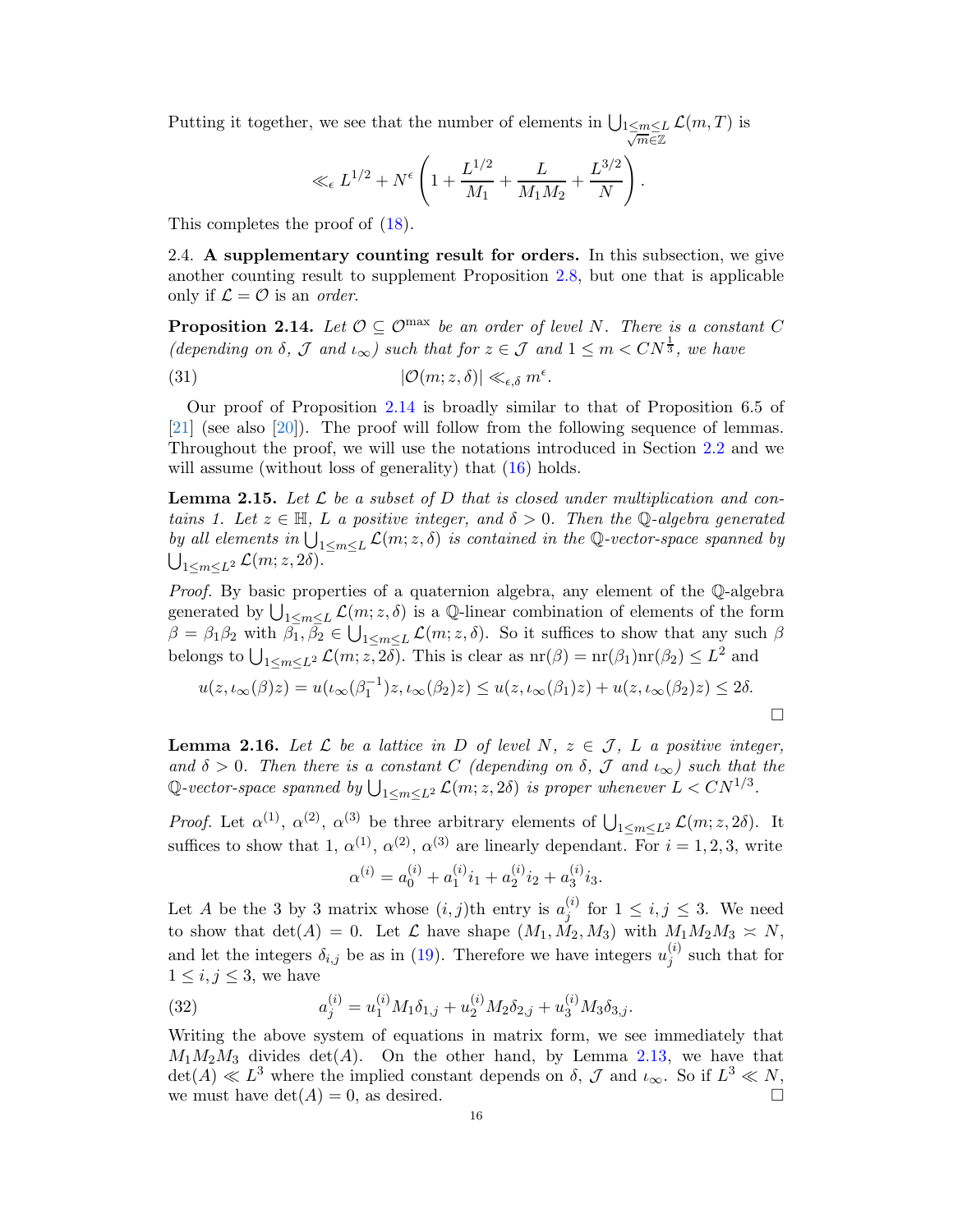Now let  $\mathcal{O} \subset \mathcal{O}^{\max}$  be an order of level N. The above two lemmas imply that if  $1 \leq m \lt CN^{1/3}$ , then all elements of  $\mathcal{O}(m; z, \delta)$  lie in a quadratic field (since the only proper Q-algebras in a given quaternion algebra are Q and various embedded quadratic fields). Now the proof of Proposition [2.14](#page-15-0) follows from the following lemma and the fact that  $d(m) \ll_{\epsilon} m^{\epsilon}$ .

**Lemma 2.17.** Let  $F \subset D$  be a quadratic field. Then for any  $z \in \mathbb{H}$ , and any positive integer m, we have

(33) 
$$
|F(m; z, \delta)| \ll_{\delta} d(m),
$$

where  $d(m)$  denotes the divisor function and the implied constant is independent of  $F$ .

*Proof.* Any element of  $F(m; z, \delta)$  is a product of a unit in  $\mathcal{O}_F^{\times}$  of norm 1, and an element of  $\mathcal{O}_F$  of norm m, with the latter taken from a fixed set of cardinality  $\ll d(m)$ . So we only need to consider the action of units. By the proof of Lemma 6.4 of [\[21\]](#page-29-1), the number of norm 1 units  $\kappa \in \mathcal{O}_F^{\times}$  satisfying  $u(z, \iota_{\infty}(\kappa)z) \leq \delta$  is  $\ll_{\delta} 1$ . This completes the proof.

#### 3. The main result: Statement and key applications

3.1. Basic notations. We continue to use the notations established in Section [2.2,](#page-10-0) and introduce some new ones below. Let  $f$  denote the finite places of  $\mathbb Q$  (which we identify with the set of primes) and  $\infty$  the archimedean place. We let A denote the ring of adeles over  $\mathbb{Q}$ , and  $\mathbb{A}_{\mathbf{f}}$  the ring of finite adeles. Given an algebraic group H defined over  $\mathbb Q$ , a place v of  $\mathbb Q$ , a subset of places U of  $\mathbb Q$ , and a positive integer M, we denote  $H_v := H(\mathbb{Q}_v)$ ,  $H_U := \prod_{v \in U} H_v$ ,  $H_M := \prod_{p \mid M} H_p$ . Given an element g in  $H(\mathbb{Q})$  (resp., in  $H(\mathbb{A})$ ), we will use  $g_p$  to denote the image of g in  $H_p$  (resp., the p-component of g); more generally for any set of places  $U$ , we let  $g_U$  the image of g in  $H_U$ .

Recall that  $D$  is an indefinite quaternion division algebra over  $\mathbb Q$  with reduced discriminant d and that we have fixed a maximal order  $O^{max}$ . We denote  $G = D^{\times}$ and  $G' = PD^{\times} = D^{\times}/Z$  where Z denotes the center of  $D^{\times}$ . For each prime p, let  $K_p = (\mathcal{O}_p^{\max})^{\times}$  and let  $K'_p$  denote the image of  $K_p$  in  $G'_p$ . Thus, for  $p|d$ ,  $K'_p$  has index 2 in the compact group  $G'_{p}$ .

For each place  $v$  that is not among the primes dividing  $d$ , fix an isomorphism  $\iota_v : D_v \stackrel{\cong}{\to} M(2,\mathbb{Q}_v)$ . We assume that these isomorphisms are chosen such that for each finite prime  $p \nmid d$ , we have  $\iota_p(\mathcal{O}_p) = M(2,\mathbb{Z}_p)$ . It is well known that all such choices are conjugate to each other by some matrix in  $GL_2(\mathbb{Z}_p)$ . By abuse of notation, we also use  $\iota_v$  to denote the composition map  $D(\mathbb{Q}) \to D_v \to M(2, \mathbb{Q}_v)$ .

We fix the Haar measure on each group  $G_p$  such that vol $(K_p) = 1$ . We fix Haar measures on  $\mathbb{Q}_p^{\times}$  such that vol $(\mathbb{Z}_p^{\times})=1$ . This gives us resulting Haar measures on each group  $G'_p$  such that vol $(K'_p) = 1$ . Fix any Haar measure on  $G_{\infty}$ , and take the Haar measure on  $\mathbb{R}^{\times}$  to be equal to  $\frac{dx}{|x|}$  where dx is the Lebesgue measure. This gives us a Haar measure on  $G'_{\infty}$ . Take the measures on  $G(\mathbb{A})$  and  $G'(\mathbb{A})$  to be given by the product measure.

For each continuous function  $\phi$  on the space  $G(\mathbb{A})$ , we let  $R(g)$  denote the right regular action, given by  $(R(g)\phi)(h) = \phi(hg)$ . If a continuous function  $\phi$  on  $G(\mathbb{A})$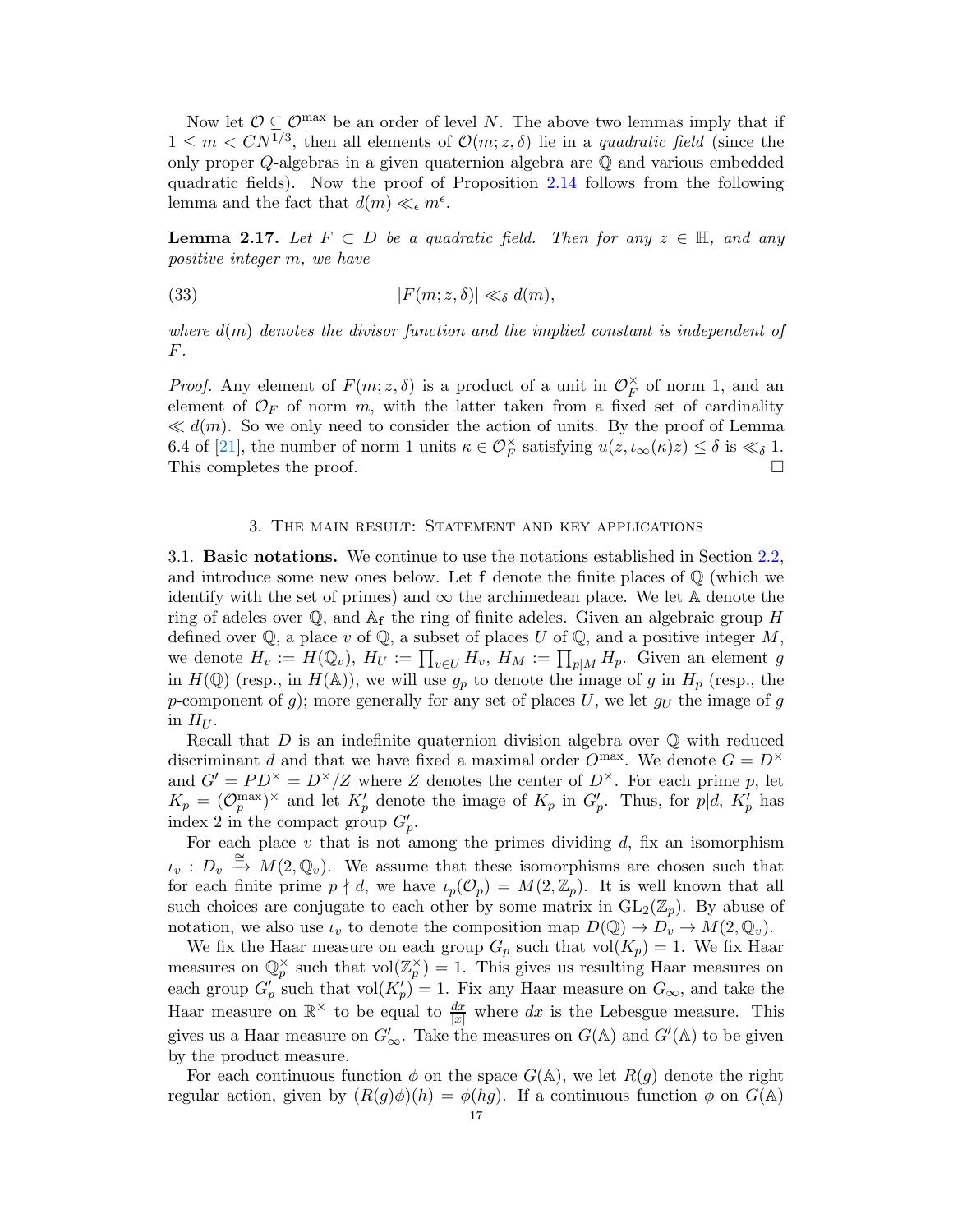satisfies that  $|\phi|$  is left  $Z(\mathbb{A})G(\mathbb{Q})$  invariant, define

$$
\|\phi\|_2 = \int_{G'(\mathbb{Q})\backslash G'(\mathbb{A})} |\phi(g)|^2 dg.
$$

Note above that  $G'(\mathbb{Q})\backslash G'(\mathbb{A})$  is compact, so convergence of the integral is not an issue.

<span id="page-17-2"></span>3.2. Some facts on orders and their localizations. We recall some facts we will need. Proofs of these standard facts can be found, e.g., in [\[23\]](#page-29-9).

For any lattice  $\mathcal{L} \subseteq \mathcal{O}^{\max}$  of D, we get a local lattice  $\mathcal{L}_p$  of  $D_p$  by localizing at each prime p. These collection of lattices satisfy

<span id="page-17-0"></span>(34) 
$$
\mathcal{L} = \{g \in D : g_p \in \mathcal{L}_p \text{ for all primes } p\}.
$$

Conversely, if we are given a collection of local lattices  $\{\mathcal{L}_p\}_{p\in\mathbf{f}}$ , such that  $\mathcal{L}_p \subseteq \mathcal{O}_p^{\max}$ for all p and  $\mathcal{L}_p = \mathcal{O}_p^{\max}$  for all but finitely many p, then there exists a unique lattice  $\mathcal{L} \subseteq \mathcal{O}^{\max}$  of D defined via [\(34\)](#page-17-0) and whose localizations at primes p are precisely the  $\mathcal{L}_p$ . We will refer to  $\mathcal L$  as the global lattice corresponding to the collection of local lattices  $\{\mathcal{L}_p\}_{p\in\mathbf{f}}$ .

Two orders of D (or of  $D_p$ ) are isomorphic as algebras if and only if they are conjugate by an element of  $D^{\times}$  (respectively, by an element of  $D_p^{\times}$ ). Given an order  $\mathcal O$  of D, we define a compact subgroup of  $G(\mathbb A_f)$  by

$$
K_{\mathcal{O}} = \prod_{p \in \mathbf{f}} \mathcal{O}_p^{\times}.
$$

We define the shape and level of an order as in Section [2.2.](#page-10-0) These quantities have obvious local analogues, and so for each order  $\mathcal{O}_p \subseteq \mathcal{O}_p^{\max}$  of  $D_p$ , we can define its shape  $(p^{m_{1,p}}, p^{m_{2,p}}, p^{m_{3,p}})$  and level  $p^{n_p}$ . It is easy to see that  $\text{vol}(\mathcal{O}_p^{\times}) \asymp p^{-n_p}$ . If O is the global order of shape  $(M_1, M_2, M_3)$  and level N corresponding to the collection of local orders  $\{\mathcal{O}_p\}_{p\in\mathbf{f}}$  with shape and level as above, then for  $i=1,2,3$ we have:  $M_i = \prod_{p \in \mathbf{f}} p^{m_{i,p}}, N = \prod_{p \in \mathbf{f}} p^{n_p}$ . From this it follows that

<span id="page-17-3"></span>(35) 
$$
N^{-1-\epsilon} \ll_{\epsilon} \text{vol}(K_{\mathcal{O}}) \ll_{\epsilon} N^{-1+\epsilon}.
$$

For each  $g \in G(\mathbb{A}_{f})$ , and an order  $\mathcal O$  of D, we let  $g \cdot \mathcal O$  denote the order whose localization at each prime p equals  $g_p \mathcal{O}_p g_p^{-1}$ . An order is said to be locally isomorphic to (in the same genus as) O if and only if it is equal to  $q \cdot \mathcal{O}$  for some  $q \in G(\mathbb{A}_{\mathbf{f}})$ . Note that

<span id="page-17-1"></span>(36) 
$$
g \cdot \mathcal{O} \subseteq \mathcal{O}^{\max} \iff g_p \mathcal{O}_p g_p^{-1} \in \mathcal{O}_p^{\max} \ \forall \ p.
$$

Note also that

(37) 
$$
gK_{\mathcal{O}}g^{-1} = K_g.\mathcal{O}.
$$

Given g satisfying [\(36\)](#page-17-1), the orders  $\mathcal O$  and  $g \cdot \mathcal O$  need not be isomorphic or have the same shape, however they always have the same level. However, note that if  $k \in K_{\mathcal{O}^{\max}}$ , then  $k \cdot \mathcal{O}$  has exactly the same shape as  $\mathcal{O}$ .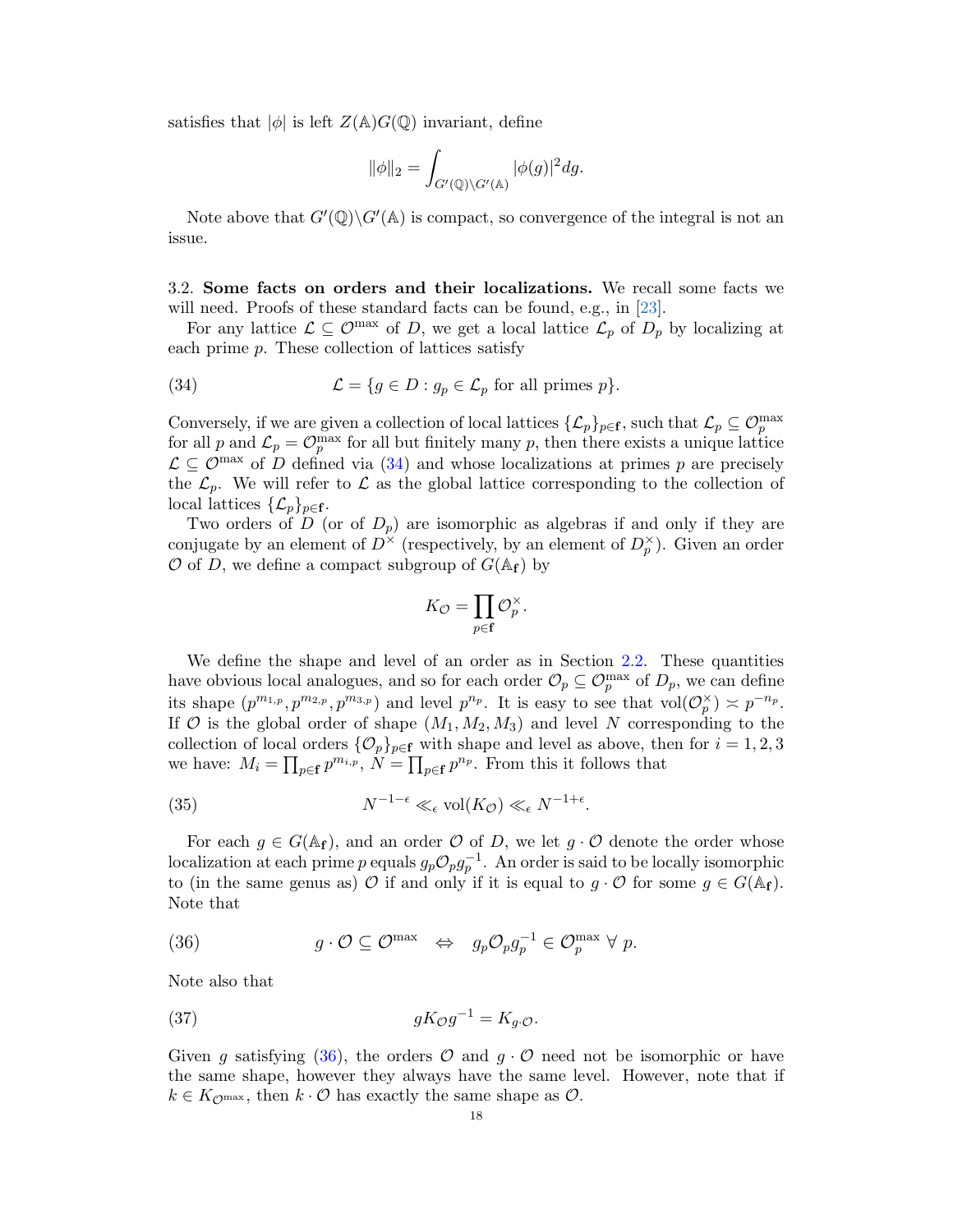<span id="page-18-5"></span>3.3. Statement of main result. Let  $\pi = \otimes_v \pi_v$  be an irreducible, unitary, cuspidal automorphic representation of  $G(A)$  where we identify  $V_{\pi}$  with a (unique) subspace of functions on  $G(A)$ , so that  $\pi(g)$  coincides with  $R(g)$  on that subspace. Given a compact open subgroup  $K' = \prod_{p \in \mathbf{f}} K'_p$  of  $K_{\mathcal{O}^{\text{max}}}$  (where each  $K'_p$  is a subgroup of  $K_p$ , with  $K'_p = K_p$  for almost all p) and a finite dimensional representation  $\rho$  of  $K'$ , we say that an automorphic form  $\phi \in V_{\pi}$  is of  $(K', \rho)$ -type if the right-regular action of K' on  $\phi$  generates a representation isomorphic to  $\rho$ . Observe that the existence of a form of  $(K', \rho)$ -type implies that the restrictions of  $\rho$  and  $\omega_{\pi}$  to the centre of  $K'$  must coincide.

We can now state our main theorem.

<span id="page-18-1"></span>**Theorem 1.** Let  $\mathcal{O} \subseteq \mathcal{O}^{\text{max}}$  be an order of D of level N and let  $\rho$  be a finite dimensional representation of  $K_{\mathcal{O}}$ . Let  $N_1$  be the smallest positive integer such that N divides  $N_1^2$ . Let  $\pi = \otimes_v \pi_v$  be an irreducible, unitary, cuspidal automorphic representation of  $G(\mathbb{A})$ . Let  $\phi \in V_{\pi}$  be of  $(K_{\mathcal{O}}, \rho)$ -type and assume that  $\phi$  is of minimal weight at the archimedean place, *i.e.*,

<span id="page-18-2"></span>(38) 
$$
\phi\left(g\left(\iota_{\infty}^{-1}\left(\begin{array}{c}\cos(\theta) & \sin(\theta) \\ -\sin(\theta) & \cos(\theta)\end{array}\right)\right)\right) = e^{ik\theta}\phi(g)
$$

where  $k = 0$  if  $\pi_{\infty}$  is principal series, and k is the lowest weight if  $\pi_{\infty}$  is discrete series. Then

<span id="page-18-4"></span>(39) 
$$
\sup_{g \in G(\mathbb{A})} |\phi(g)| \ll_{D, \pi_{\infty}, \epsilon} N^{\epsilon} \min(\max(N^{1/3}, N_1^{1/2}), N^{11/24}) \dim(\rho)^{1/2} ||\phi||_2.
$$

Theorem A of the introduction is a special case of Theorem [1,](#page-18-1) where we take  $\rho$ to be a character. A key flexibility of Theorem [1](#page-18-1) comes from the fact that given  $\phi$ , one can optimise which order  $\mathcal O$  to use depending on how much information one has about the dimensions of the representations  $\rho$  generated under the action of various  $K_{\mathcal{O}}$ .

In certain cases, however, one may only know the dimension under the action of some K' that is *not* of the form  $K_{\mathcal{O}}$ . In such cases one can still get a bound by working with any order  $\mathcal O$  containing  $K'$ . The following corollary makes this precise.

<span id="page-18-3"></span>**Corollary 3.1.** Let  $\phi$  be an automorphic form in the space of  $\pi$  such that  $\|\phi\|_2 = 1$ and [\(38\)](#page-18-2) holds. Suppose that  $\phi$  is of  $(K', \rho)$ -type for some compact open subgroup  $K'$  of  $K_{\mathcal{O}^{\text{max}}}$  and some finite dimensional representation  $\rho$  of  $K'$ . Let  $\mathcal{O} \subseteq \mathcal{O}^{\text{max}}$ be any order of D of level N such that  $K' \subseteq K_{\mathcal{O}}$ . Let  $N_1$  be the smallest positive integer such that N divides  $N_1^2$ . Then (40)

$$
\sup_{g \in G(\mathbb{A})} |\phi(g)| \ll_{D, \pi_{\infty}, \epsilon} N^{\epsilon} \min(\max(N^{1/3}, N_1^{1/2}), N^{11/24}) \dim(\rho)^{1/2} [K_{\mathcal{O}} : K']^{1/2}.
$$

*Proof.* Consider the representation  $\rho'$  generated by  $\phi$  under the action of  $K_{\mathcal{O}}$ . Then from elementary considerations,

$$
\dim(\rho') \le \dim(\rho)[K_{\mathcal{O}} : K'].
$$

Now apply Theorem [1](#page-18-1) using the fact that  $\phi$  is of  $(K_{\mathcal{O}}, \rho')$ -type.

<span id="page-18-0"></span>**Remark 3.2.** Suppose that  $\phi \in V_\pi$  is an automorphic form satisfying [\(38\)](#page-18-2) and suppose that K' is a compact open subgroup that acts on  $\phi$  by a character. Taking  $\mathcal{O} = \mathcal{O}^{\text{max}}$  in Corollary [3.1](#page-18-3) then gives us the trivial bound:

$$
\|\phi\|_{\infty} \ll_{D,\pi_{\infty},\epsilon} [K_{\mathcal{O}^{\max}} : K']^{1/2} \|\phi\|_2,
$$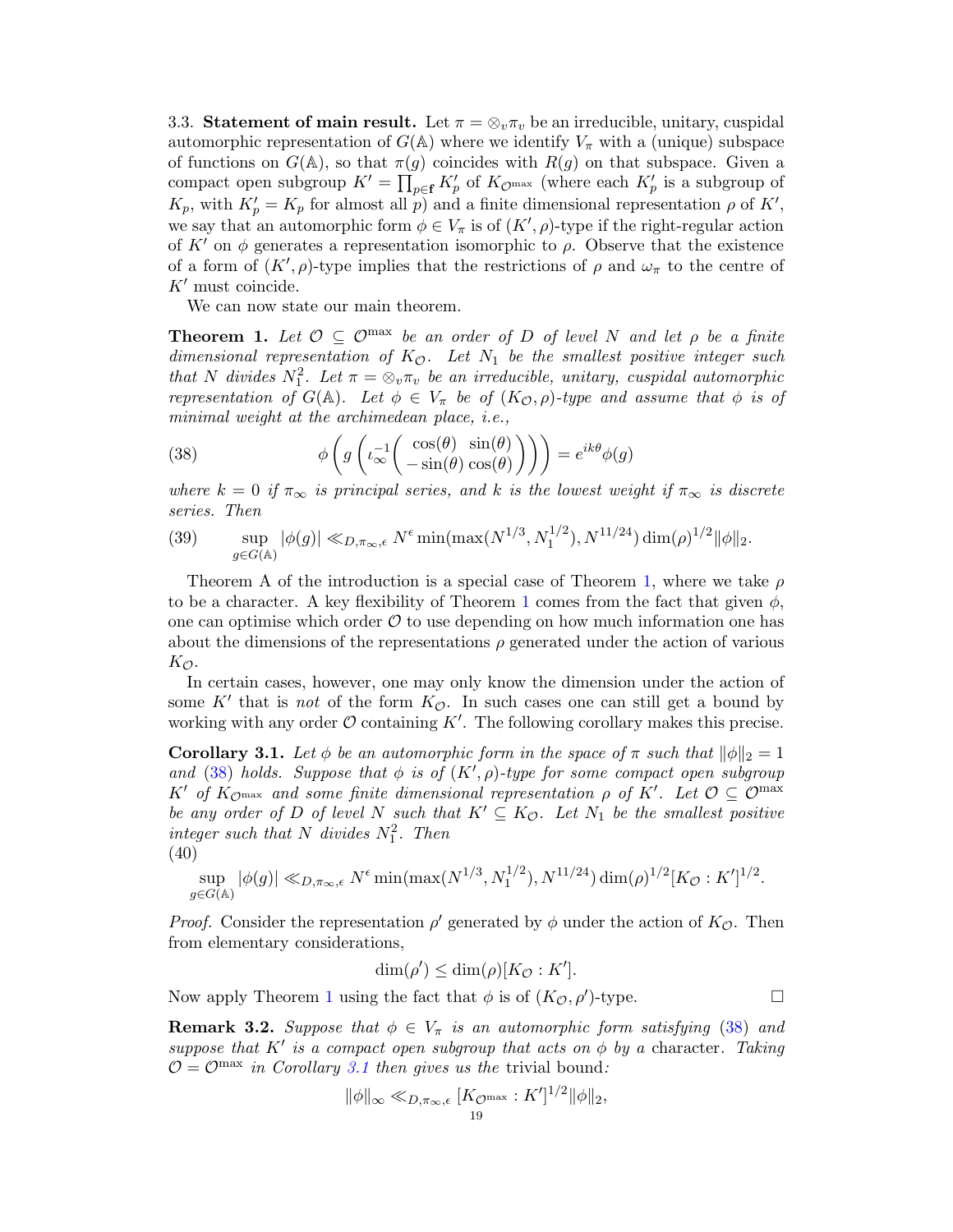which is a mild extension of [\(2\)](#page-1-0).

On the other hand, suppose that  $\pi$  has trivial central character and is spherical at all p|d. Denote the conductor of  $\pi$  by C and let  $C_1$  be the smallest integer such that  $C|C_1^2$ . Suppose that  $\phi \in V_\pi$  has the property that some  $G(\mathbb{A}_{\mathbf{f}})$  translate of it is fixed by the "principal congruence subgroup"  $K_{\mathcal{O}^{\max}(C_1)}$  (see [\(7\)](#page-3-1) for the definition). Then by the results of [\[19,](#page-29-10) p. 96-97], the action of  $K_{\mathcal{O}}$  on  $\phi$  generates a representation of dimension  $\leq C_1 \prod_{p \mid C} (1 + p^{-1})$ , and so by Corollary [3.1:](#page-18-3)

(41) 
$$
\|\phi\|_{\infty} \ll_{D,\pi_{\infty}} C_1^{1/2} \left(\prod_{p|C} (1+p^{-1})\right)^{1/2}.
$$

This is a refinement of the local bound [\(8\)](#page-4-1) for such  $\phi$ . We note here that the class of  $\phi$  having the property mentioned above is quite broad and includes the usual newforms, the automorphic forms of minimal type, and the p-adic microlocal lifts, as well as  $G(\mathbb{A}_{f})$ -translates of all these.

3.4. The case of automorphic forms of minimal type. We now explain how Theorem [1](#page-18-1) implies Theorem B. In fact, we will provide a more general version of Theorem B in Theorem [2](#page-20-0) below. Before stating the theorem, let us briefly recall the concept of a minimal vector. Let p be an odd prime and  $\pi_p$  be a twist-minimal supercuspidal representation of  $GL_2(\mathbb{Q}_p)$  of conductor  $p^{c_p}$ . (The twist-minimal condition is automatic whenever  $\pi_p$  has trivial central character, or more generally whenever  $c_p \neq 2m_p$  where  $p^{m_p}$  is the conductor of the central character of  $\pi_p$ .) Note that as  $\pi_p$  is supercuspidal, we must have  $c_p \geq 2$ . We define integers  $n_p$ ,  $d_p$  as follows depending on the congruence class of  $c_p$  mod 4:

- <span id="page-19-0"></span>(1) If  $c_p \equiv 0 \pmod{4}$ , then  $n_p = \frac{c_p}{2}$  $\frac{2p}{2}, d_p = 0.$
- <span id="page-19-1"></span>(2) If  $c_p \equiv 2 \pmod{4}$ , then  $n_p = \frac{\tilde{c}_p}{2} - 1$ , and  $d_p = 1$ .
- (3) If  $c_p \equiv 1 \pmod{2}$ , then  $n_p = \frac{c_p}{2} + \frac{1}{2}$  $\frac{1}{2}$ ,  $d_p = 0$ .

The concept of a minimal vector was first introduced in [\[11\]](#page-28-0) where we focussed only on the first case above, i.e., the case  $c_p \equiv 0 \pmod{4}$ . In this case, the minimal vector is a unique (up to multiples) vector  $\phi_p$  in the space of  $\pi_p$  that can be described as follows: Let  $\alpha_p \in \mathbb{Z}_p^{\times}$  be a non-square. Define the order  $\widetilde{O}_p$  of  $GL_2(\mathbb{Z}_p)$  via

$$
\tilde{O}_p = \mathbb{Z}_p + \mathbb{Z}_p \left( \begin{array}{c} 0 & 1 \\ \alpha_p & 0 \end{array} \right) + p^{c_p/4} M_2(\mathbb{Z}_p)
$$

and let  $\mathcal{O}_p = \iota_p^{-1}(\tilde{O}_p)$  be the corresponding order of  $D_p$ . Then there exists a character  $\chi_{\pi_p}$  of  $\mathcal{O}_p^{\times}$  (defined in Definition 2.10 of [\[11\]](#page-28-0)) such that  $\pi_p(k_p)\phi_p = \chi_{\pi_p}(k_p)\phi_p$ , for all  $k_p \in \mathcal{O}_p^{\times}$ . This property defines the minimal vector uniquely up to multiples (the definition depends on the isomorphism  $\iota_p$  and the element  $\alpha_p$  but a different choice of these simply corresponds to a  $\mathcal{O}_p^{\times}$  translate of  $\phi_p$ ).

In a recent work [\[10\]](#page-28-7), Hu and Nelson extended the concept of a minimal vector to cases [\(2\)](#page-19-0) and [\(3\)](#page-19-1) above, so that now there is a well-defined notion of a minimal vector for all twist-minimal supercuspidal representations of  $GL_2(\mathbb{Q}_p)$  for p odd. We remark here that the twist-minimality is merely for convenience since the minimal vector in the general case is defined in terms of the twist-minimal case. In principle, the case of  $p = 2$  can also be dealt with similarly but in this case the computations get more technical and these have not been performed so far. The analogous vectors for the case of principal series representations has also been dealt with in separate work of Nelson  $[15]$ ; in this case the relevant vectors are known as  $p$ -adic microlocal lifts.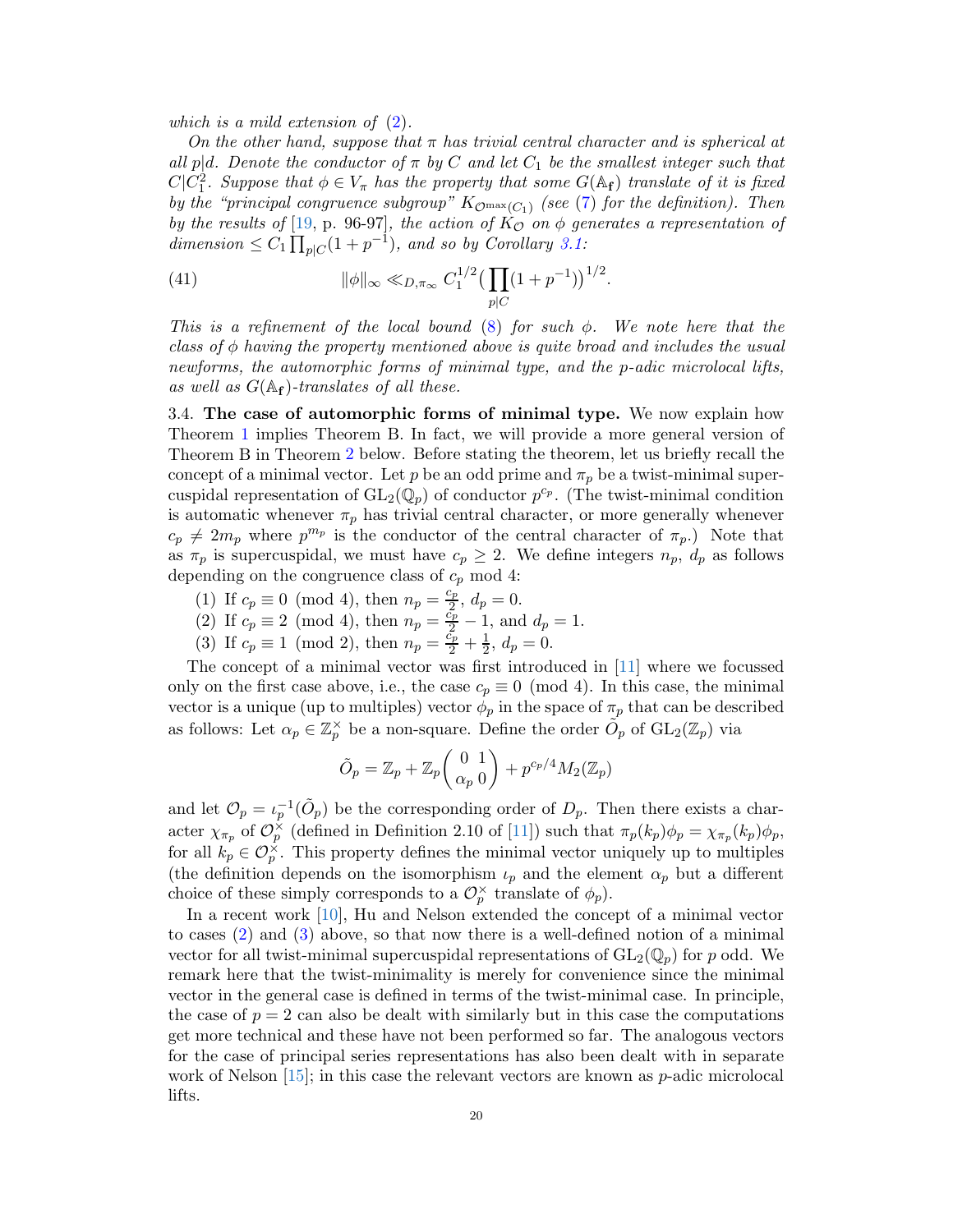Going back to the case of a twist-minimal supercuspidal representation  $\pi_p$  of  $GL_2(\mathbb{Q}_p)$  for p odd, we define a "Type 2 minimal vector" as in [\[10\]](#page-28-7). If  $c_p \neq 2$ (mod 4), then the relevant space is one dimensional and so any minimal vector is automatically of Type 2. In the case  $c_p \equiv 2 \pmod{4}$ , the space of minimal vectors is p-dimensional (except for the case  $c_p = 2$ , when the space is  $p - 1$  dimensional) and has a basis consisting of Type 2 minimal vectors.

A Type 2 minimal vector  $\phi_p$  in the space of  $\pi_p$  has the property that there exists an order  $\mathcal{O}_p \in \mathcal{O}_p^{\max}$  of level  $p^{n_p}$  such that the action of  $\mathcal{O}_p^{\times}$  on  $\phi_p$  generates an irreducible representation  $\rho_p$  of  $\mathcal{O}_p^{\times}$  with dimension  $p^{d_p}$ , except in the special case  $c_p = 2$ , in which the representation has dimension  $p - 1$  $p - 1$ . Now Theorem 1 leads to the following theorem.

<span id="page-20-0"></span>**Theorem 2.** Let  $\pi = \otimes_v \pi_v$  be an irreducible, unitary, cuspidal automorphic representation of  $G(\mathbb{A})$ . Assume that

- If p|d, then  $\pi_p$  has a (non-zero) vector fixed by  $K_p$ . (This implies that  $\pi_p$  is one-dimensional for each  $p|d.$ )
- If  $p \nmid d$ , and the representation  $\pi_p$  of  $G_p \cong GL_2(\mathbb{Q}_p)$  is ramified, then p is odd and  $\pi_p$  is a twist-minimal supercuspidal representation with conductor  $p^{c_p}$ .

Define  $C = \prod_p p^{c_p}$  with the product taken over the ramified primes, so that C is the ("away from d" part of the) conductor of  $\pi$  and equal to an odd squarefull integer. Let  $\phi = \otimes_v \phi_v$  be a non-zero automorphic form in the space of  $\pi$  such that  $\phi_p$  is  $K_p$ fixed for all  $p \nmid C$ ,  $\phi_{\infty}$  is a vector of smallest non-negative weight, and  $\phi_p$  is a Type 2 minimal vector for each  $p|C$ . Then we have

(42) 
$$
\sup_{g \in G(\mathbb{A})} |\phi(g)| \ll_{D, \pi_{\infty}, \epsilon} C_1^{1/3 + \epsilon} ||\phi||_2 \prod_{\substack{p | C \\ c_p \equiv 2 \bmod{4}}} p^{1/6}.
$$

*Proof.* For each  $p|C$ , we have a local order  $\mathcal{O}_p$  of level  $p^{n_p}$  such that the action of  $\mathcal{O}_p^{\times}$  on  $\phi_p$  generates a representation  $\rho_p$  of dimension  $p^{d_p}$ , except if  $c_p = 2$ , when the dimension is  $p^{d_p} \left(1 - \frac{1}{p}\right)$  $\frac{1}{p}$ ). Let  $\mathcal{O}$  be the corresponding global order (put  $\mathcal{O}_p = \mathcal{O}_p^{\max}$ if  $p \nmid C$ ) and  $\rho = \otimes_p \rho_p$  the corresponding representation of  $K_{\mathcal{O}}$ . Then the dimension of  $\rho$  is

$$
r := \prod_{\substack{p \mid C \\ c_p \equiv 2 \bmod 4}} p \prod_{c_p = 2} \left(1 - \frac{1}{p}\right)
$$

and the level of  $\mathcal O$  is  $\prod_{p|C} p^{n_p}$ . Now the result follows immediately from Theorem [1.](#page-18-1)  $\Box$ 

Theorem [2](#page-20-0) improves upon the local bound [\(8\)](#page-4-1) except when  $\sqrt{C}$  is a squarefree integer (in which case we recover the local bound).

3.5. Bounds for  $p$ -adic microlocal lifts and for newforms. In fact, Theorem [1](#page-18-1) implies sub-local bounds in the level aspect for certain families of automorphic forms in addition to the ones of minimal type described above. For example, consider the case where  $\pi$  has trivial central character and whose (away-from-d) conductor C equals  $N^4$  where  $N = \prod_p p^{n_p}$  is an odd integer. For two characters  $\chi_1$ ,  $\chi_2$  on  $\mathbb{Q}_p^{\times}$ , let  $\chi_1 \boxplus \chi_2$  denote the principal series representation on  $GL_2(\mathbb{Q}_p)$  that is unitarily induced from the corresponding representation of its Borel subgroup. Now assume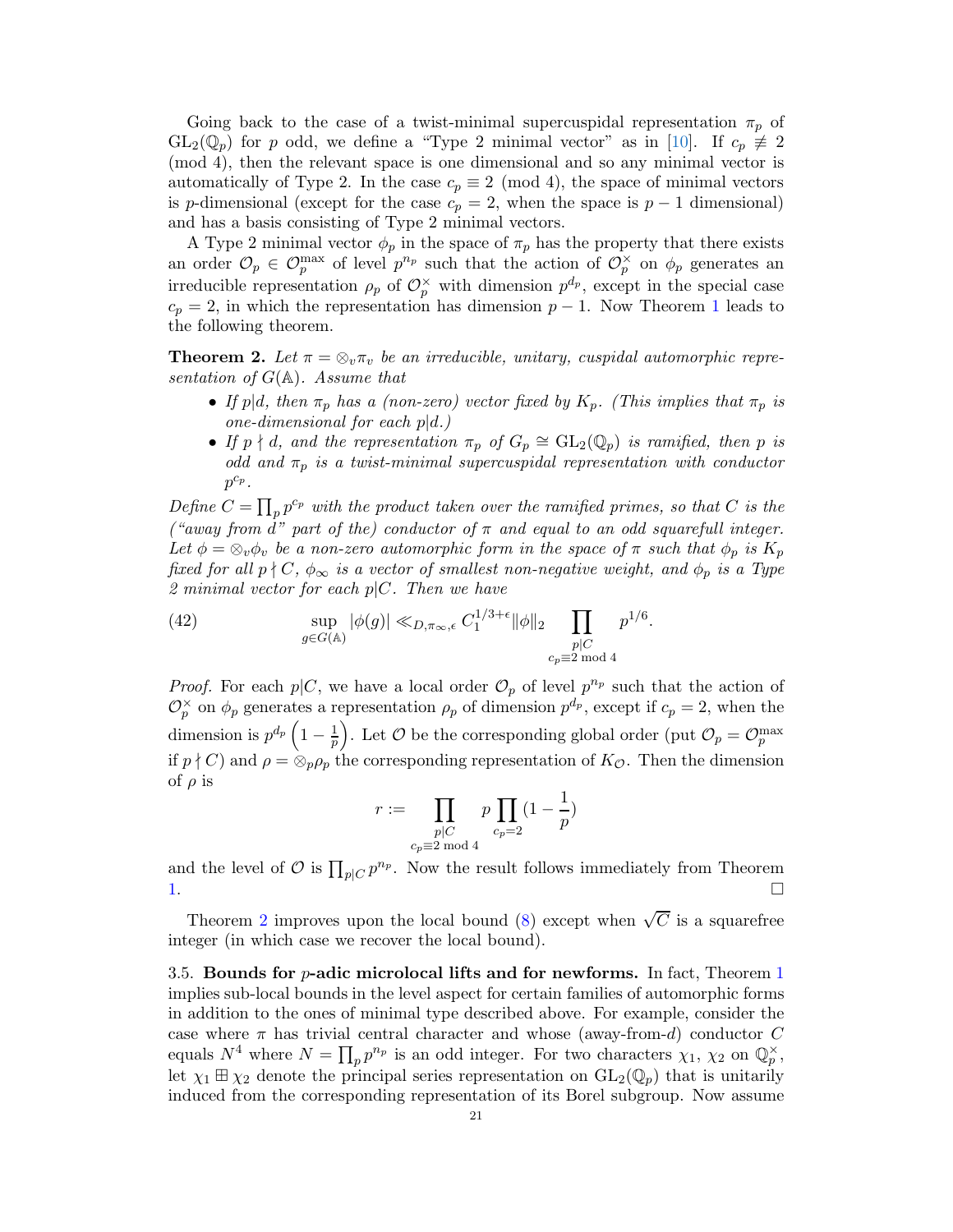that for each  $p|N$ ,  $\pi_p$  is of the form  $\chi_p \boxplus \chi_p^{-1}$  with  $a(\chi_p) = 2n_p$ . Let  $\phi_p \in V_{\pi_p}$  at these primes p correspond to p-adic microlocal lifts in the sense of  $[15]$ .

Consider the group

<span id="page-21-0"></span>
$$
K_p^*(n_p) = \left\{ \begin{pmatrix} a & b \\ c & d \end{pmatrix} \in \text{GL}_2(\mathbb{Z}_p), b \equiv c \equiv 0 \bmod p^{n_p} \right\}.
$$

Then, by [\[15,](#page-29-0) Lemma 22], we see that a *p*-adic microlocal lift  $\phi_p \in V_{\pi_p}$  is characterized by the property that  $\pi_p(\iota_p^{-1}(k))\phi_p = \chi_p^{\pm 1}(ab^{-1})\phi_p$  for all  $k = \begin{pmatrix} a & b \\ c & d \end{pmatrix} \in K_p^*(n_p)$ . On the other hand, it is easy to check that  $\iota_p^{-1}(K_p^*(n_p)) = \mathcal{O}_p^{\times}$  where  $\mathcal{O}_p$  is an order of level  $p^{2n_p}$ . Therefore (by identical arguments as in the proof of Theorem [2\)](#page-20-0), we obtain

(43) 
$$
\|\phi\|_{\infty} \ll_{D,\pi_{\infty},\epsilon} C^{\frac{1}{6}+\epsilon},
$$

which is a sub-local bound for sup-norms of "automorphic forms of  $p$ -adic microlocal type".

**Remark 3.3.** Minimal vectors and p-adic microlocal lifts are analogues of each other, the only difference being that the former live in supercuspidal representations and the latter live in principal series representations. Both these classes of vectors may be viewed as special cases (in the p-adic setting) of the more general class of "lo-calized" vectors. See also [\[16\]](#page-29-11) for a discussion of localized vectors in the archimedean setting, where they are termed "microlocalized" vectors.

Finally, we discuss what sort of bound Theorem [1](#page-18-1) gives us for newforms. We obtain the following general result:

<span id="page-21-1"></span>**Theorem 3.** Let  $\pi = \otimes_v \pi_v$  be an irreducible, unitary, cuspidal automorphic representation of  $G(\mathbb{A})$  with conductor C. Let M be the conductor of the central character of  $\pi$ . Let  $\phi$  in the space of  $\pi$  be a global newform, i.e.,  $\phi = \otimes_v \phi_v$  with  $\phi_p$  spherical if  $p \nmid C$ ,  $\phi_p$  equal to the local newvector for  $p|C$ , and  $\phi_{\infty}$  a vector of smallest non-negative weight. Then we have

(44) 
$$
\sup_{g \in G(\mathbb{A})} |\phi(g)| \ll_{D, \pi_{\infty}, \epsilon} C^{\epsilon} \min(\max(C^{\frac{1}{3}}, C^{\frac{1}{2}}_1), (C^2_1/C)^{-\frac{1}{24}} \text{lcm}(M, C_1)^{\frac{1}{2}}) ||\phi||_2.
$$

*Proof.* For any integer N, let  $\mathcal{O}_0(N)$  denote the Eichler order of level N. We first apply Theorem [1](#page-18-1) with  $\mathcal{O} = \mathcal{O}_0(C)$ . Since  $\phi$  transforms by character under the action of  $K_{\mathcal{O}_0(C)}$ , we obtain that

$$
\sup_{g \in G(\mathbb{A})} |\phi(g)| \ll_{D, \pi_{\infty}, \epsilon} C^{\epsilon} \max(C^{1/3}, C_1^{1/2}).
$$

Next, we apply the theorem with  $\mathcal{O} = \mathcal{O}_0(C')$  where  $C' = C_1^2/C$  is the squarefree integer obtained by taking the product of all primes which divide  $C$  to an odd power. Then, it was shown in [\[17,](#page-29-4) Sec. 2.7] that the action of  $K_{\mathcal{O}}$  on (a suitable right-translate of)  $\phi$  generates a representation of dimension  $\ll \frac{\text{lcm}(M,C_1)}{C'}$ . Now applying Theorem [1](#page-18-1) (and using the fact that right-translating does not change the sup-norm), we get that

$$
\sup_{g\in G(\mathbb{A})} |\phi(g)| \ll_{D,\pi_{\infty},\epsilon} C^{\epsilon}(C')^{-1/24} \operatorname{lcm}(M,C_1)^{1/2}).
$$

This completes the proof.  $\Box$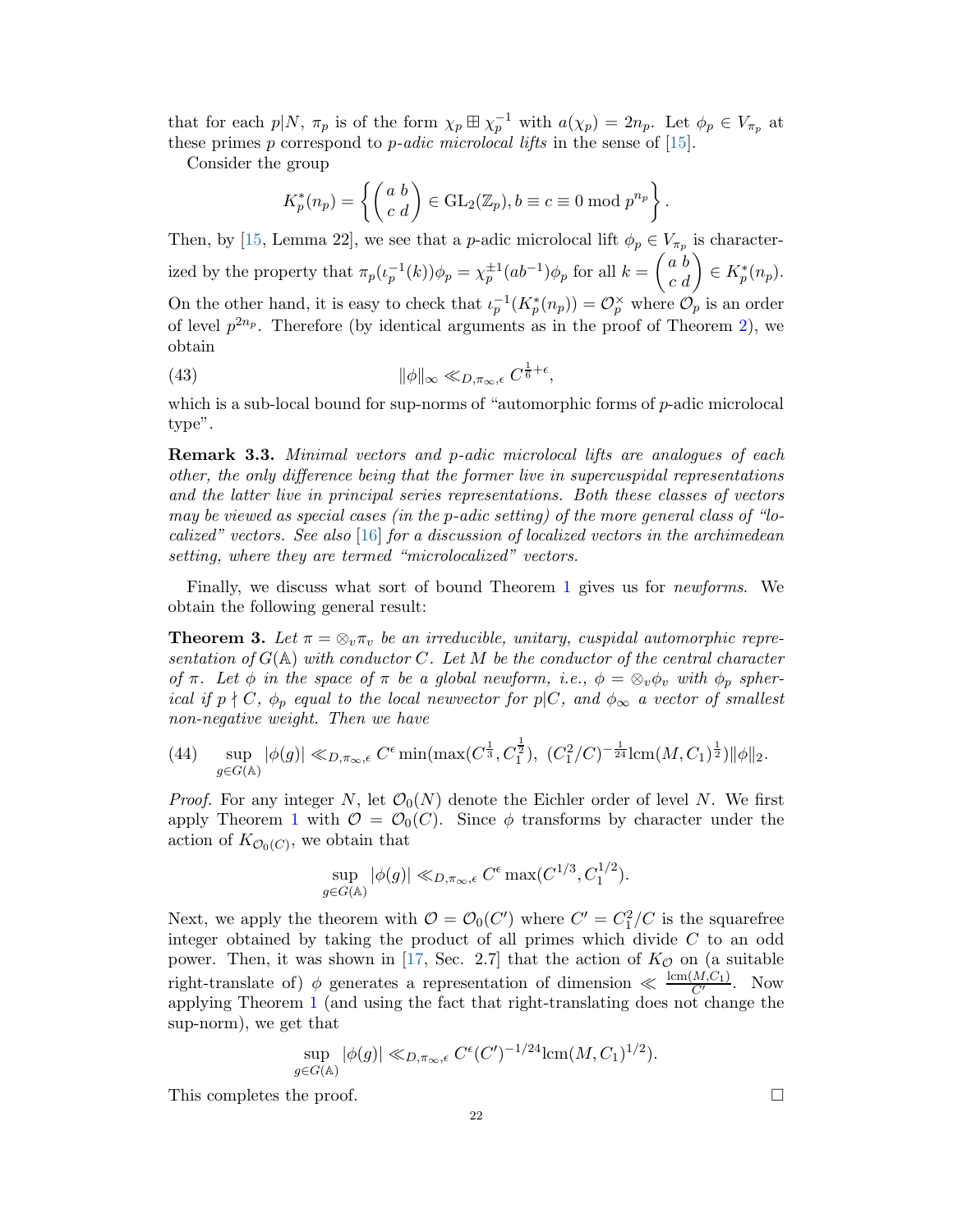Theorem [3](#page-21-1) generalizes several previously known bounds for the supnorms of newforms on  $G(\mathbb{A})$ , and its proof clearly demonstrates the flexibility of Theorem [1.](#page-18-1) Note however, that when the central character of  $\pi$  is trivial, then Theorem [3](#page-21-1) reduces to

<span id="page-22-0"></span>(45) 
$$
\|\phi\|_{\infty} \ll_{D,\pi_{\infty},\epsilon} C_1^{\frac{1}{2}+\epsilon}(C')^{-1/24}
$$

where  $C' = C_1^2/C$  is the squarefree integer obtained by taking the product of all primes which divide C to an odd power. This bound  $(45)$  fails to improve upon the local bound [\(8\)](#page-4-1) for any family of newforms  $\phi \in V_{\pi}$  for which  $\frac{C'}{C} \to 0$ .

In particular, a key outstanding case concerns the problem of beating the local bound for newforms of trivial central character in the depth aspect  $C = p^n$ ,  $n \to \infty$ where  $p$  is a fixed prime. This case will be treated in a sequel to this paper written with Y. Hu, where we will introduce a new technique in the setting described above (under an additional assumption that  $p$  is odd) which will enable us to replace the exponent  $1/2$  in  $(8)$  by the exponent  $5/24$  in this particular aspect.

3.6. Preparations for the proof. We now begin the proof of Theorem [1.](#page-18-1) The main part of the proof will be completed in Section [4](#page-24-0) (which will crucially rely on the counting results from Section [2\)](#page-8-3). In this subsection, we make a few simple but key observations, which will allow us to impose additional hypotheses without any loss of generality.

First of all, the property of being of minimal weight at the archimedean place, strictly speaking, depends on the local isomorphism  $\iota_{\infty}$  which has been fixed by us. However, a different choice of  $\iota_{\infty}$  simply corresponds to replacing  $\phi$  by a  $G_{\infty}$ translate of it, and (by definition) the sup-norm of this translated form coincides with the sup-norm of  $\phi$ . Therefore, fixing  $\iota_{\infty}$  does not change the sup-norm. Now we fix, once and for all, a compact fundamental domain  $\mathcal J$  for the action of

$$
\Gamma_{\mathcal{O}^{\max}} = \{ \gamma \in \iota_{\infty}(\mathcal{O}^{\max}), \ \det(\gamma) = 1 \}
$$

on H. Any element of  $G(A)$  can be left-multiplied by a suitable element of  $Z(A)G(\mathbb{Q})$ and right-multiplied by a suitable element of  $K_{\mathcal{O}^{\text{max}}}$  to get an element  $g_{\infty} \in G_{\infty}$  such that  $\det(\iota_{\infty}(g_{\infty})) > 0$  and  $\iota_{\infty}(g_{\infty})(i)$  lies in  $\mathcal{J}$ . Since  $|\phi(g)|$  is  $Z(\mathbb{A})G(\mathbb{Q})$  invariant, we may assume, for the purposes of proving  $(39)$ , that  $g = \prod_{v} g_v$  satisfies

<span id="page-22-3"></span>(46) 
$$
g_p \in K_p
$$
 for all  $p \in \mathbf{f}$ ,  $\det(\iota_\infty(g_\infty)) > 0$ , and  $\iota_\infty(g_\infty)(i) \in \mathcal{J}$ ,

where  $\mathcal J$  is our fixed compact set.

Secondly, suppose that  $\mathcal{O}' \subseteq \mathcal{O}^{\max}$  is any order in the same genus as  $\mathcal{O}$ . So there exists  $h \in G(\mathbb{A}_{f})$  such that  $h \cdot \mathcal{O} = \mathcal{O}'$  (recall the notations from Section [3.2\)](#page-17-2). Clearly  $\mathcal{O}'$  has the same level as  $\mathcal{O}$ . Let the finite dimensional representation  $\rho'$  of  $K_{\mathcal{O}'}$  be defined via  $\rho'(k) = \rho(h^{-1}kh)$  (So  $\rho$  and  $\rho'$  are isomorphic). Now define the automorphic form  $\phi' = \pi(h)\phi$ . Then  $\phi'$  is of  $(K_{\mathcal{O}'}, \rho')$  type and of minimal weight at the archimedean place. Further, it has the same sup-norm as  $\phi$ , being a translate. So it suffices to prove the Theorem for  $\phi'$  (which allows us to change the order from  $\mathcal{O}$  to  $\mathcal{O}'$ ). However, a very useful algebraic fact, that we will prove below in Section [3.7,](#page-23-0) is that each genus of orders contains an order with shape  $(M_1, M_2, M_3)$  and level N such that  $M_3|N_1$ . So, for the purpose of proving Theorem [1,](#page-18-1) we can and will assume the following:

(47) If  $(M_1, M_2, M_3)$  is the shape of  $\mathcal{O}$ , then  $M_3$  divides  $N_1$ .

<span id="page-22-2"></span><span id="page-22-1"></span>Thirdly, we may assume, for the purpose of proving Theorem [1,](#page-18-1) that

(48) 
$$
\rho \text{ is irreducible.}
$$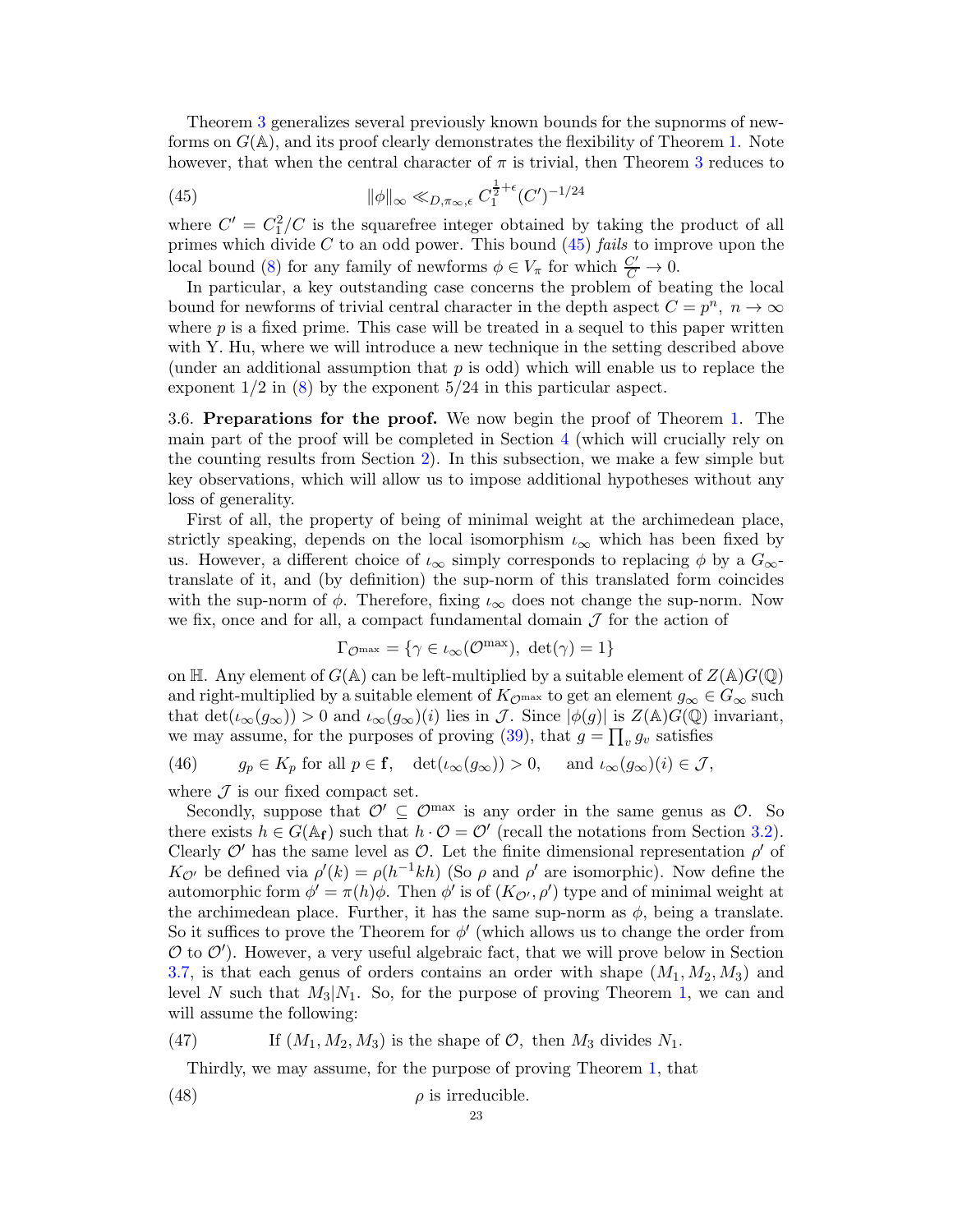Indeed, suppose we have proved the Theorem under [\(48\)](#page-22-1). Now for the general case, we simply write  $\phi$  as an orthogonal sum of automorphic forms  $\phi_i$ , each of which generates an irreducible representation  $\rho_i$  under the action of  $K_{\mathcal{O}}$ . Now apply the already proved result to each  $\phi_i$ , follow it by the triangle inequality and then Cauchy Schwartz, to obtain the desired result for  $\phi$  (using the facts that  $\dim(\rho) = \sum_i \dim(\rho_i)$ and  $\|\phi\|_2^2 = \sum_i \|\phi_i\|_2^2$ .

## <span id="page-23-0"></span>3.7. A result on balanced representatives for orders.

**Definition 3.4.** Given a pair of lattices  $\mathcal{L}_1$ ,  $\mathcal{L}_2$  in D such that  $\mathcal{L}_1 \subseteq \mathcal{L}_2$ ,

(1) The invariant factors of  $\mathcal{L}_1$  in  $\mathcal{L}_2$  are the unique quadruple of positive integers  $(a_1, a_2, a_3, a_4)$  such that  $a_1|a_2|a_3|a_4$  and

 $\mathcal{L}_2/\mathcal{L}_1 \simeq (\mathbb{Z}/a_1\mathbb{Z}) \times (\mathbb{Z}/a_2\mathbb{Z}) \times (\mathbb{Z}/a_3\mathbb{Z}) \times (\mathbb{Z}/a_4\mathbb{Z}).$ 

(2)  $\mathcal{L}_1$  is balanced in  $\mathcal{L}_2$  if the invariant factors  $(a_1, a_2, a_3, a_4)$  have the following property: If  $t_1$  denotes the smallest integer such that  $a_1a_2a_3a_4$  divides  $t_1^2$ , then  $a_4$  divides  $t_1$ .

Note that if  $\mathcal{L}_1$  and  $\mathcal{L}_2$  are orders, then the smallest invariant factor  $a_1$  equals 1.

**Remark 3.5.** Let  $\mathcal{O} \subseteq \mathcal{O}^{\text{max}}$  be an order with shape  $(M_1, M_2, M_3)$  and level N, and let  $N_1$  be the smallest integer such that  $N|N_1^2$ . Now, suppose that  $\mathcal O$  is balanced in Omax. Then by Remark [2.7,](#page-11-4) we see that  $M_3|N_1$ . In particular assumption [\(47\)](#page-22-2) holds.

The object of this subsection is to prove the following result, which was used in the previous subsection to show that we can always assume [\(47\)](#page-22-2) without any loss of generality.

<span id="page-23-1"></span>**Proposition 3.6.** Let  $\mathcal O$  be an order in D. Then there exists  $q \in G(A_f)$  such that  $g \cdot \mathcal{O}$  is balanced in  $\mathcal{O}^{\max}$ .

To prove the above Proposition, we first of all recall (see, e.g., [\[23,](#page-29-9) Chapter 24]) that the order O can be written as  $\mathcal{O} = \mathbb{Z} + f\mathcal{O}^{\text{gor}}$  where  $f \in \mathbb{Z}$  and  $\mathcal{O}^{\text{gor}}$  is a Gorenstein order. If for some  $g \in G(\mathbb{A}_{f})$  we know that  $g \cdot \mathcal{O}^{\text{gor}} \subseteq \mathcal{O}^{\text{max}}$  and that the invariant factors of  $g \cdot \mathcal{O}^{\text{gor}}$  in  $\mathcal{O}^{\text{max}}$  are  $(1, a_2, a_3, a_4)$  then it easily follows that the invariant factors of  $g \cdot \mathcal{O}$  in  $\mathcal{O}^{\max}$  are  $(1, fa_2, fa_3, fa_4)$ . In particular,  $g \cdot \mathcal{O}$  is balanced in  $\mathcal{O}^{\text{max}}$  whenever  $g \cdot \mathcal{O}^{\text{gor}}$  is. So it suffices to prove Proposition [3.6](#page-23-1) for Gorenstein orders.

Being Gorenstein is a local property. Now from the local-global principle for orders (see Section [3.2\)](#page-17-2), Proposition [3.6](#page-23-1) follows from the next statement.

<span id="page-23-2"></span>**Proposition 3.7.** Let  $\mathcal{O}_p \subseteq \mathcal{O}_p^{\max}$  be a Gorenstein order of  $D_p$ . Then there exists an order  $O'_p$  of  $D_p$  with the following properties:

- (1)  $\mathcal{O}'_p \simeq \mathcal{O}_p$ ,
- (2)  $\mathcal{O}_p' \subseteq \mathcal{O}_p^{\max}$ ,
- (3) If  $(m_1, m_2, m_3)$  are the unique triple of non-negative integers such that  $m_1 \leq$  $m_2 \leq m_3$  and there is an isomorphism as  $\mathbb{Z}_p$ -modules

<span id="page-23-3"></span>
$$
\mathcal{O}_p^{\max}/\mathcal{O}'_p \simeq (\mathbb{Z}_p/p^{m_1}\mathbb{Z}_p) \times (\mathbb{Z}_p/p^{m_2}\mathbb{Z}_p) \times (\mathbb{Z}_p/p^{m_3}\mathbb{Z}_p), \text{ then}
$$

(49) 
$$
m_3 \le \left\lceil \frac{m_1 + m_2 + m_3}{2} \right\rceil \text{ holds.}
$$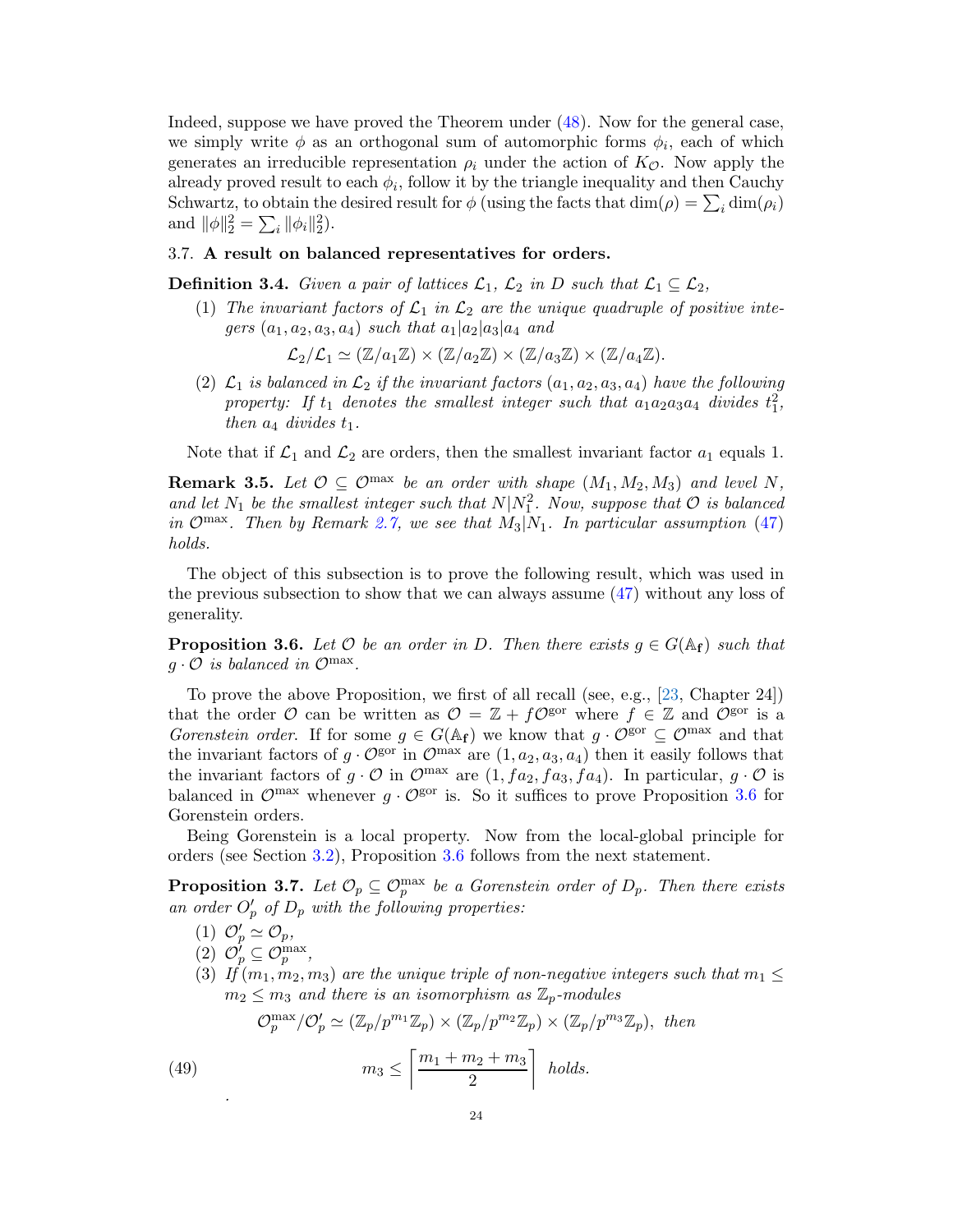We now prove Proposition [3.7.](#page-23-2) We rely heavily on the work of Brzezinski [\[6\]](#page-28-10) who gives a complete list of Gorenstein orders (up to isomorphism) and their resolutions in terms of explicit linear combinations of generators of  $\mathcal{O}^{\max}$ . It is therefore easy (albeit tedious) to compute the triple  $(m_1, m_2, m_3)$  for each order in his list (by bringing the corresponding matrices to Smith normal form). We do this and observe that most orders in his list already satisfy [\(49\)](#page-23-3); the ones that aren't can be conjugated by a simple element and made to satisfy it. We give the key details below, omitting some of the routine calculations.

First consider the case when  $D_p \simeq M_2(\mathbb{Q}_p)$ . Put  $x_1 = \begin{pmatrix} 1 & 0 \\ 0 & 0 \end{pmatrix}$ ,  $x_2 = \begin{pmatrix} 0 & 1 \\ 0 & 0 \end{pmatrix}$ ,

 $x_3 = \begin{pmatrix} 0 & 0 \\ 1 & 0 \end{pmatrix}$ . Note that  $\mathcal{O}_p^{\max} = \langle 1, x_1, x_2, x_3 \rangle$ . According to Prop. 5.4 of [\[6\]](#page-28-10),  $\mathcal{O}_p$  is isomorphic to one of the cases  $(a) - (d'_3)$  described there. We denote  $r_n =$  $\begin{pmatrix} p^{\lfloor \frac{n}{2} \rfloor} & 0 \\ 0 & 1 \end{pmatrix}$ . We write down the required order  $\mathcal{O}'_p$  in each case, using the notation from Proposition 5.4 of [\[6\]](#page-28-10).

Case (a). In this case we take  $\mathcal{O}'_p = r_n E_n^{(1)} r_n^{-1}$ .

Case (b). In this case we take  $\mathcal{O}'_p = E_n^{(-1)}$ .

- Case (c). In this case we take  $\mathcal{O}'_p = E_n^{(0)}$ .
- Case  $(d_1)$ . In this case we take  $\mathcal{O}'_p = r_n E_{n,s}^{(1)} r_n^{-1}$ .
- Case  $(d_2)$ . In this case we take  $\mathcal{O}'_p = E_{n,s}^{(-1)}$ .
- Case (d<sub>3</sub>). In this case we take  $\mathcal{O}'_p = E_{n,s}^{(0)}$ .
- Case  $(d'_3)$ . In this case we take  $\mathcal{O}'_p = E_{2,s+}^{(0)}$ .

Next, we consider the case when  $p|d$ , i.e,  $D_p$  is a division algebra. Let  $x_1, x_2, x_3$ be as in [\[6,](#page-28-10) (5.5)]. Then  $\mathcal{O}_p^{\max} = \langle 1, x_1, x_2, x_3 \rangle$ . According to Prop. 5.6 of [\[6\]](#page-28-10),  $\mathcal{O}_p$  is isomorphic to one of the cases  $(a) - (c_2)$  described there.

- Case (a). In this case we take  $\mathcal{O}'_p = \Gamma_n^{(-1)}$ .
- Case (b). In this case we take  $\mathcal{O}'_p = \Gamma_n^{(0)}$ .
- Case  $(c_1)$ . In this case we take  $\mathcal{O}'_p = \Gamma_{n,s}^{(-1)}$ .
- Case  $(c_2)$ . In this case we take  $\mathcal{O}'_p = \Gamma_{n,s}^{(0)}$ .

In all cases above, the description of  $\mathcal{O}'_p$  given in [\[6\]](#page-28-10) provides an explicit  $\mathbb{Z}_p$ basis for  $\mathcal{O}'_p$  in terms of a  $\mathbb{Z}_p$ -basis for  $\mathcal{O}_p^{\max}$ . We reduce the resulting matrix into Smith normal form via elementary operations, and observe that the invariant factors  $(1, p^{m_1}, p^{m_2}, p^{m_3})$  of the resulting matrix always satisfies [\(49\)](#page-23-3). (We remark here that in the case  $(d_2)$  for  $p \nmid d$ , and the cases (b),  $(c_1)$  for  $p|d$ , the reference [\[6\]](#page-28-10) gives five generators for  $\mathcal{O}'_p$ . However, once the generator matrix is brought into Smith normal form, we get exactly four non-zero rows; these correspond to a  $\mathbb{Z}_p$ -basis of the form required.)

<span id="page-24-0"></span>This completes the proof of Proposition [3.7,](#page-23-2) and therefore of Proposition [3.6.](#page-23-1)

## 4. Amplification

In this Section, we complete the proof of Theorem [1.](#page-18-1) Throughout this section, we assume the setup of Section [3.3.](#page-18-5) We fix an order  $O \subseteq \mathcal{O}^{\max}$  of level N, an automorphic form  $\phi$  in  $V_{\pi}$  with

$$
\|\phi\|_2 = 1,
$$
  

$$
25
$$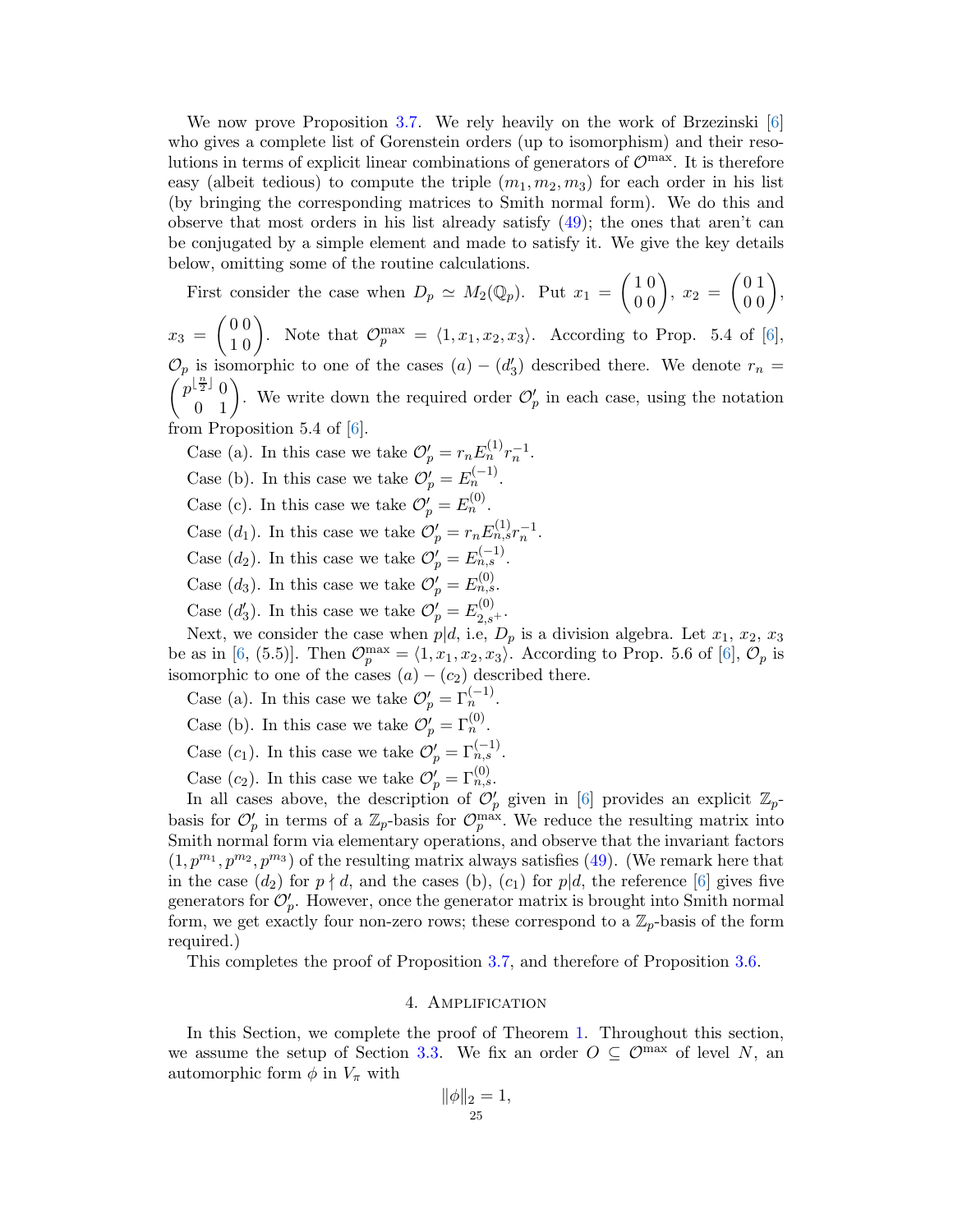and a finite dimensional representation  $\rho$  of  $K_{\mathcal{O}}$  such that the conditions of Theorem [1](#page-18-1) are satisfied. Given the above data, and some  $g \in G(\mathbb{A})$  satisfying [\(46\)](#page-22-3), our goal in this section is to prove

<span id="page-25-1"></span>(50) 
$$
|\phi(g)| \ll_{D,\pi_{\infty},\epsilon} N^{\epsilon} \min(\max(N^{1/3}, N_1^{1/2}), N^{11/24}) \dim(\rho)^{1/2},
$$

which will complete the proof of Theorem [1.](#page-18-1) As explained previously, we can and will assume (without loss of generality) that  $(47)$  and  $(48)$  hold.

4.1. Test functions. Our main tool is the amplification method. From the adelic point of view, amplification corresponds to an appropriate choice of test function  $\kappa$ on  $G(\mathbb{A})$  which increases the contribution of the particular automorphic form  $\phi$  in the resulting pre-trace formula. In this subsection, we describe this test function  $\kappa$ (which will depend on  $\phi$  and  $\mathcal{O}$ ) and note its key properties.

Recall that f denotes the set of finite primes, which we identify with the nonarchimedean places of Q. The representation  $\rho$  is isomorphic to  $\otimes_{p\in f}\rho_p$  where  $\rho_p$  is a representation of  $\mathcal{O}_p^{\times}$  with  $\rho_p$  trivial for almost all p. We choose a finite subset  $S \subset \mathbf{f}$  with the following properties:

- (1) S contains all primes dividing  $dN$ ,
- (2) If  $p \notin S$ , then  $\rho_p$  is trivial.

For convenience, we denote  $G_S = \prod_{p \in S} G_p$ ,  $\mathbb{Q}_S^{\times} = \prod_{p \in S} \mathbb{Q}_p^{\times}$ , and  $\mathcal{O}_S^{\times} = \prod_{p \in S} \mathcal{O}_p^{\times}$ . Put  $\rho_S = \otimes_{p \in S} \rho_p$ . So  $\rho_S$  is an irreducible representation of  $\mathcal{O}_S^{\times}$  with  $\dim(\rho_S) =$  $\dim(\rho)$  and  $V_{\rho_S}$  is the subspace of  $V_{\pi}$  generated by the action of  $\mathcal{O}_S^{\times}$  on  $\phi$ . It follows that  $\rho_S$  is unitary with respect to the Petersson inner product. Let  $\mathbf{ur} = \mathbf{f} \setminus S$  be the set of primes not in S. We will choose  $\kappa$  of the form  $\kappa = \kappa_S \kappa_{\text{ur}} \kappa_{\infty}$ .

We define the function  $\kappa_S$  on  $G_S$  as follows:

$$
\kappa_S(g_S) = \begin{cases} 0 & \text{if } g_S \notin \mathbb{Q}_S^\times \mathcal{O}_S^\times, \\ \omega_\pi^{-1}(z) \langle \phi, \pi(k)\phi \rangle & \text{if } g_S = zk, \quad z \in \mathbb{Q}_S^\times, \ k \in \mathcal{O}_S^\times. \end{cases}
$$

Our assumptions and basic properties of finite dimensional irreducible representations of compact groups imply that

<span id="page-25-0"></span>(51)  

$$
R(\kappa_S)\phi := \int_{\mathbb{Q}_S^\times \backslash G_S} \kappa_S(g)(R(g)\phi) \, dg
$$

$$
= \int_{\mathcal{O}_S^\times} \langle \phi, \rho_S(k)\phi \rangle (\rho_S(k)\phi) \, dk
$$

$$
= \frac{\text{vol}(K_{\mathcal{O}})}{\text{dim}(\rho)} \phi,
$$

where we have used the fact that  $vol(\mathcal{O}_S^{\times}) = vol(K_{\mathcal{O}})$  (since  $\mathcal{O}_p^{\times} = (\mathcal{O}_p^{\max})^{\times}$  for primes  $p \notin S$ ). Observe also that the formula in the first line above gives us a self-adjoint, non-negative operator  $R(\kappa<sub>S</sub>)$  on the space of all automorphic forms on  $D^{\times}(\mathbb{A})$  which have central character  $\omega_{\pi}$ .

Next, we consider the primes  $p \in \mathbf{ur}$ . Note that  $\pi_p$  is unramified for each such prime (indeed for such p,  $\rho_p$  is trivial and hence  $\phi$  is  $K_p$ -fixed). Let  $\mathcal{H}_{\text{ur}}$  be the set of all compactly supported functions on  $\prod_{p\in\mathbf{ur}} GL_2(\mathbb{Q}_p)$  that are bi- $GL_2(\mathbb{Z}_p)$  invariant for each  $p \in \mathbf{ur}$  and transform under the action of the centre by  $\omega_{\pi}^{-1}$ . For each positive integer  $\ell$  satisfying  $(\ell, S) = 1$ , define the functions  $\kappa_{\ell}$  in  $\mathcal{H}_{ur}$  as in Section 3.5 of [\[17\]](#page-29-4); these correspond to the usual Hecke operators  $T_{\ell}$ .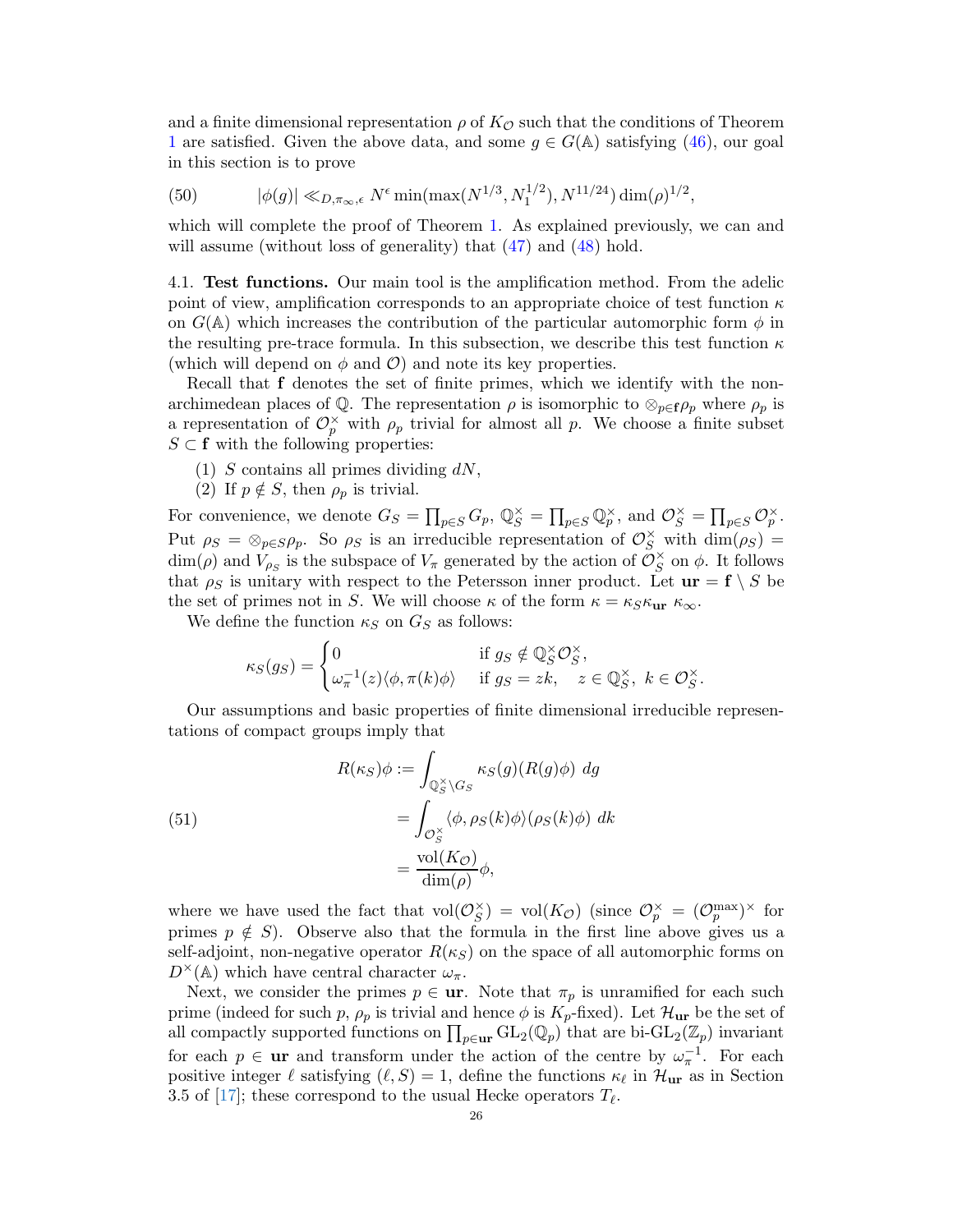Recall that for each  $p \in \mathbf{ur}$ , we have fixed an isomorphism  $\iota_p : D_p \xrightarrow{\cong} M(2, \mathbb{Q}_p)$ such that  $\iota_p(\mathcal{O}_p) = M(2,\mathbb{Z}_p)$ . Put  $G_{\text{ur}} := \prod_{p \in \text{ur}} G_p$ ,  $K_{\text{ur}} = \prod_{p \in \text{ur}} \mathcal{O}_p^{\times}$ . Using the local isomorphisms  $\iota_p$ , we identify  $\mathcal{H}_{\text{ur}}$  with the set of compactly supported functions on  $G_{\text{ur}}$  that are bi- $K_{\text{ur}}$  invariant and transform under the action of the centre by  $\omega_{\pi}^{-1}$ . (This identification does not depend on the choice of the local isomorphisms.) In particular, we can now identify the functions  $\kappa_{\ell}$  with functions on  $G_{\text{ur}}$ . For each  $\kappa \in \mathcal{H}_{ur}$ , we obtain in the usual manner an operator  $R(\kappa)$  on the space of all automorphic forms on  $D^{\times}(\mathbb{A})$  which have central character  $\omega_{\pi}$ . We have the standard involution  $\kappa \mapsto \kappa^*$  on  $\mathcal{H}_{\text{ur}}$  given by  $\kappa^*(g) = \kappa(g^{-1})$  which makes  $R(\kappa^*)$ the adjoint of  $R(\kappa)$ . Given elements  $\kappa_1$  and  $\kappa_2$  in  $\mathcal{H}_{ur}$ , we define their convolution  $\kappa_1 * \kappa_2 \in \mathcal{H}_{\text{ur}}$  to be the function defined as follows:

(52) 
$$
(\kappa_1 * \kappa_2)(h) = \int_{Z \backslash G} \kappa_1(g^{-1}) \kappa_2(gh) dg.
$$

Note that  $R(\kappa_1 * \kappa_2) = R(\kappa_1)R(\kappa_2)$ .

For each positive integer m such that  $(m, S) = 1$ , we let  $\lambda_{\pi}(m)$  be the coefficient of  $m^{-s}$  in the Dirichlet series corresponding to  $L(s, \pi)$ , where we normalize the L-function to have functional equation  $s \mapsto 1 - s$ .

Let  $\Lambda \geq 1$  be a real number. We define

$$
\mathcal{P} = \{ \ell : \ell \text{ prime}, \ell \in \mathbf{ur}, \ \Lambda \le \ell \le 2\Lambda \}.
$$

Define for each integer r satisfying  $(r, S) = 1$ ,  $c_r = \frac{|\lambda_\pi(r)|}{\lambda_\pi(r)}$ . We put  $\delta_{\mathbf{u}\mathbf{r}} = \sum_{r \in \mathcal{P}} c_r \kappa_r$ , and  $\gamma_{\mathbf{ur}} = \sum_{r \in \mathcal{P}} c_{r^2} \kappa_{r^2}$ . Finally, put

<span id="page-26-0"></span>
$$
\kappa_{\mathbf{ur}} = \delta_{\mathbf{ur}} * \delta_{\mathbf{ur}}^* + \gamma_{\mathbf{ur}} * \gamma_{\mathbf{ur}}^*.
$$

It is clear that  $R(\kappa_{\text{ur}})$  is a normal, non-negative operator. Moreover, by a standard argument (see  $(5.6-5.8)$  of  $[3]$  and Section 3.7 of  $[17]$ ) we get that

(53) 
$$
R(\kappa_{\mathbf{u}\mathbf{r}})\phi = \lambda_{\mathbf{u}\mathbf{r}}\phi, \quad \lambda_{\mathbf{u}\mathbf{r}} \gg_{\epsilon} \Lambda^{2-\epsilon}.
$$

Furthermore, the well-known relation

<span id="page-26-1"></span>
$$
\kappa_m * \kappa_n^* = \sum_{t | \gcd(m,n)} \left( \prod_{p | t} \omega_{\pi_p}(t) \right) \left( \prod_{p | n} \omega_{\pi_p}^{-1}(n) \right) \kappa_{mn/t^2},
$$

gives us that

(54) 
$$
\kappa_{\mathbf{u}\mathbf{r}} = \sum_{1 \leq l \leq 16\Lambda^4} y_l \kappa_l
$$

where the complex numbers  $y_l$  satisfy:

<span id="page-26-2"></span>(55) 
$$
|y_l| \ll \begin{cases} \Lambda, & l = 1, \\ 1, & l = \ell_1 \ell_2 \text{ or } l = \ell_1^2 \ell_2^2 \text{ with } \ell_1, \ell_2 \in \mathcal{P}, \\ 0, & \text{otherwise.} \end{cases}
$$

Finally, we consider the infinite place. As we are not looking for a bound in the archimedean aspect, the choice of  $\kappa_{\infty}$  is unimportant. However for definiteness, let us fix the function  $\kappa_{\infty}$  on  $G_{\infty}$  as in [\[17\]](#page-29-4) (see end of Section 3.5). In particular this choice has the property that

$$
\kappa_{\infty}(g) \neq 0 \Rightarrow \det(\iota_{\infty}(g_{\infty})) > 0, \ u(\iota_{\infty}(g_{\infty})) \leq 1
$$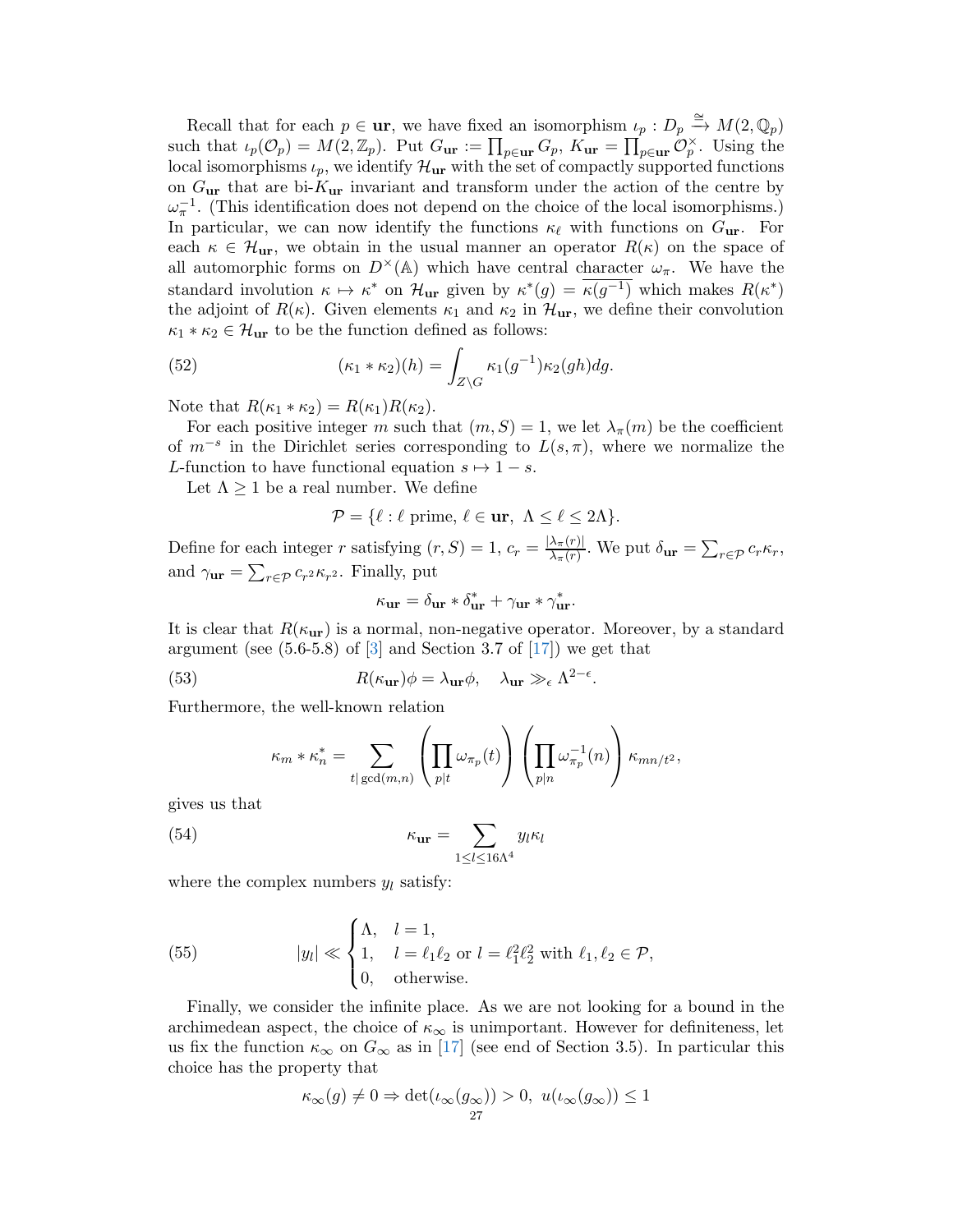where for  $g \in GL_2(\mathbb{R})^+$ , we let  $u(g) = \frac{|g(i) - i|^2}{4 \text{Im}(g(i))}$  denote the hyperbolic distance from  $g(i)$  to i. Furthermore, the operator  $R(\kappa_{\infty})$  is self-adjoint, non-negative and satisfies

(56) 
$$
R(\kappa_{\infty})\phi_{\infty} = \lambda_{\infty}\phi_{\infty}, \quad \lambda_{\infty} \gg_{\pi_{\infty}} 1.
$$

4.2. The automorphic kernel and spectral expansion. Note that the function  $\kappa$  on  $G(\mathbb{A})$  defined in the previous subsection transforms by  $\omega_{\pi}^{-1}$  under the action of the centre  $\mathbb{A}^{\times}$ . In particular,  $\kappa$  is  $\mathbb{Q}^{\times}$ -invariant. Define the automorphic kernel  $K_{\kappa}(g_1, g_2)$  for  $g_1, g_2 \in G(\mathbb{A})$  via

<span id="page-27-0"></span>
$$
K_{\kappa}(g_1,g_2)=\sum_{\gamma\in G'(\mathbb{Q})}\kappa(g_1^{-1}\gamma g_2).
$$

Using  $(35)$ ,  $(51)$ ,  $(53)$ , and  $(56)$ , we see that

<span id="page-27-2"></span>
$$
R(\kappa)\phi = \lambda\phi, \quad \text{where } \lambda \gg_{\pi_{\infty},\epsilon} \frac{N^{-1-\epsilon}\Lambda^{2-\epsilon}}{\dim(\rho)}.
$$

Now, spectrally expanding  $K_{\kappa}(g, g)$  and using the non-negativity of the operator  $R(\kappa)$ , we obtain,

(57) 
$$
\dim(\rho)^{-1} N^{-1-\epsilon} \Lambda^{2-\epsilon} |\phi(g)|^2 \ll_{\pi_{\infty,\epsilon}} K_{\kappa}(g,g).
$$

Write  $K_S = \prod_{p \in S} K_p$ . Now, let  $g \in G(\mathbb{A})$  satisfy  $(46)$ ; so  $g_S \in K_S$ . Put  $z =$  $g_{\infty}(i) \in \mathcal{J}$ . Using [\(54\)](#page-26-1), we see that

<span id="page-27-1"></span>(58) 
$$
K_{\kappa}(g,g) = \sum_{1 \leq l \leq 16\Lambda^4} y_{\ell} \sum_{\gamma \in G'(\mathbb{Q})} \kappa_S(g_S^{-1} \gamma_S g_S) \kappa_{\ell}(\gamma) \kappa_{\infty}(g_{\infty}^{-1} \gamma_{\infty} g_{\infty}).
$$

<span id="page-27-3"></span>**Definition 4.1.** Given a lattice  $\mathcal{L}, z \in \mathbb{H}$ , and a positive integer  $\ell$ , let  $S(\ell, \mathcal{L}; z)$  be the set of  $\gamma \in G'(\mathbb{Q})$  satisfying the following properties:

(1)  $\gamma_p \in \mathbb{Q}_p^{\times} \mathcal{L}_p(\ell)$  for all  $p \in \mathbf{f}$ , where  $\mathcal{L}_p(\ell) = {\alpha \in \mathcal{L}_p : \text{nr}(\alpha) \in \ell \mathbb{Z}_p^{\times} }$ . (2) det $(\iota_{\infty}(\gamma_{\infty})) > 0$ ,  $u(z, \iota_{\infty}(\gamma_{\infty})z) \leq 1$ .

Our definition of  $\kappa$  implies that if  $\kappa_S(g_S^{-1}\gamma_S g_S)\kappa_\ell(\gamma)\kappa_\infty(g_\infty^{-1}\gamma_\infty g_\infty) \neq 0$  then we must have  $\gamma \in S(\ell, g \cdot \mathcal{O}; z)$ . Since  $\kappa_{\ell}(\gamma) \leq {\ell}^{-1/2}$ , and  $|\kappa_S| \leq 1$ ,  $|\kappa_{\infty}| \leq 1$ , the triangle inequality on  $(58)$ , together with  $(55)$  and  $(57)$ , now gives us

$$
(59)
$$

<span id="page-27-4"></span>
$$
|\phi(g)|^2 \ll_{\pi_{\infty},\epsilon} \dim(\rho) N^{1+\epsilon} \Lambda^{-2+\epsilon} \sum_{1 \leq \ell \leq 16\Lambda^4} \frac{|y_{\ell}|}{\sqrt{\ell}} |S(\ell, g \cdot \mathcal{O}; z)|
$$
  

$$
\ll \dim(\rho) N^{1+\epsilon} \Lambda^{\epsilon} \left( \Lambda^{-1} |S(1, g \cdot \mathcal{O}; z)| + \Lambda^{-3} \sum_{\ell_1, \ell_2 \in \mathcal{P}} |S(\ell_1 \ell_2, g \cdot \mathcal{O}; z)| + \Lambda^{-4} \sum_{\ell_1, \ell_2 \in \mathcal{P}} |S(\ell_1^2 \ell_2^2, g \cdot \mathcal{O}; z)| \right).
$$

4.3. The endgame. We can now wrap up the proof, beginning with a simple proposition that links it all back to Section [2.](#page-8-3)

**Proposition 4.2.** For any lattice L and non-zero integer  $\ell$ , the natural map  $G(\mathbb{Q}) \rightarrow$  $G'(\mathbb{Q})$  induces a bijection of finite sets  $\pm 1 \setminus \mathcal{L}(\ell; z, 1) \cong S(\ell, \mathcal{L}; z)$ . In particular

$$
|S(\ell, \mathcal{L}; z)| = \frac{1}{2} |\mathcal{L}(\ell; z, 1)|.
$$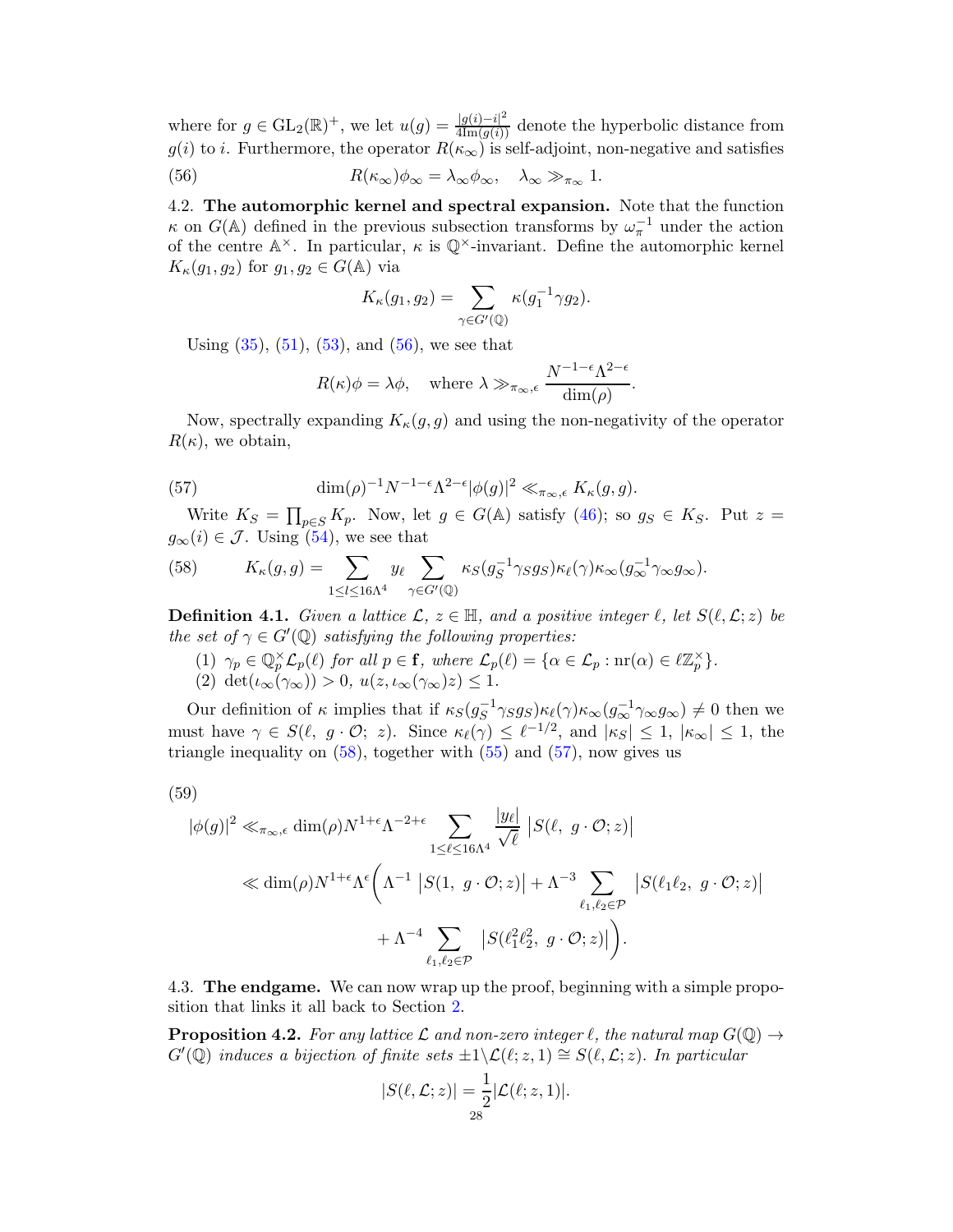*Proof.* It is clear that any element of  $\mathcal{L}(\ell; z, 1)$  satisfies the two conditions defining  $S(\ell,\mathcal{L};z)$ . Furthermore, if two elements  $\gamma_1, \gamma_2$  in  $\mathcal{L}(\ell; z, 1)$  represent the same class in  $G'(\mathbb{Q})$ , then putting  $t\gamma_1 = \gamma_2$ , we obtain (taking norms) that  $t^2 = 1$  which means that  $\gamma_1 = \pm \gamma_2$ . Therefore we get an injective map  $\pm 1 \setminus \mathcal{L}(\ell; z, 1) \to S(\ell, \mathcal{L}; z)$ . To complete the proof, we need to show that this map is surjective. Let  $\gamma \in G(\mathbb{Q})$  be an element whose image in  $G'(\mathbb{Q})$  lies in  $S(\ell,\mathcal{L};z)$ . We need to prove that there exists  $t_0 \in \mathbb{Q}^\times$  such that  $t_0 \gamma \in \mathcal{L}(\ell; z, 1)$ . By Definition [4.1,](#page-27-3) we can find for each prime p, an element  $t_p \in \mathbb{Q}_p^{\times}$  such that  $\gamma_p \in t_p \mathcal{L}_p(\ell)$  for all primes p. By strong approximation for  $\mathbb{Q}$ , we can choose  $t_0 \in \mathbb{Q}$  such that  $t_0 t_p \in \mathbb{Z}_p^{\times}$  for all primes p. Now consider the element  $t_0\gamma$ . For each prime p, we have that the p-component of  $t_0\gamma$  lies in  $\mathcal{L}_p$ . So by [\(34\)](#page-17-0), we have  $t_0\gamma \in \mathcal{L}$ . Furthermore, we have that the p-component of  $\text{nr}(t_0\gamma)$  lies in  $\ell\mathbb{Z}_p^{\times}$  for all primes p, and hence  $\text{nr}(t_0\gamma) = \pm \ell$ . But by assumption  $\text{nr}(\gamma) > 0$ . Hence  $\text{nr}(t_0\gamma) = \ell$ . It follows that  $t_0\gamma \in \mathcal{L}(\ell)$ . Since  $u(z, t_0\gamma)z \leq 1$ , it is now immediate that  $t_0\gamma \in \mathcal{L}(\ell; z, 1)$ .  $u(z, \iota_{\infty}(\gamma)z) \leq 1$ , it is now immediate that  $t_0 \gamma \in \mathcal{L}(\ell; z, 1)$ .

Now let us go back to  $(59)$ . We will prove two bounds. For the first, we choose  $\Lambda = \frac{1}{2}C^{1/4}N^{1/12}$  and apply Proposition [2.14](#page-15-0) to [\(59\)](#page-27-4). (Note here that  $g \cdot \mathcal{O}$  has the same level N as  $\mathcal{O}$ ). This gives us

(60) 
$$
|\phi(g)| \ll_{\pi_{\infty,\epsilon}} \dim(\rho)^{1/2} N^{\frac{11}{24}+\epsilon}.
$$

For the second bound, we apply Proposition [2.8](#page-11-0) to [\(59\)](#page-27-4). By the assumption [\(46\)](#page-22-3), the orders O and  $g \cdot O$  have the same shape, which we denote by  $(M_1, M_2, M_3)$ . Furthermore, by [\(47\)](#page-22-2),  $M_1M_2 \gg N/N_1$ . Now, applying Proposition [2.8](#page-11-0) to [\(59\)](#page-27-4), we get

<span id="page-28-12"></span><span id="page-28-11"></span>
$$
|\phi(g)|^2 \ll_{\pi_{\infty}, \epsilon} \dim(\rho) N^{1+\epsilon} \left( \Lambda^{-1} + \frac{\Lambda^2}{N} + \frac{N_1}{N} \right)
$$

.

Choosing  $\Lambda = N^{1/3}$  above gives us

(61) 
$$
|\phi(g)| \ll_{\pi_{\infty}, \epsilon} \dim(\rho)^{1/2} N^{\epsilon} \max(N^{1/3}, N_1^{1/2}).
$$

Combining  $(60)$  and  $(61)$ , we obtain  $(50)$ .

### **REFERENCES**

- <span id="page-28-5"></span>[1] Edgar Assing. On sup-norm bounds part I: ramified Maaß newforms over number fields. *Preprint*, 2017.
- <span id="page-28-8"></span>[2] U. Betke, M. Henk, and J. M. Wills. Successive-minima-type inequalities. *Discrete Comput. Geom.*, 9(2):165–175, 1993.
- <span id="page-28-9"></span>[3] Valentin Blomer, Gergely Harcos, and Djordje Milićević. Bounds for eigenforms on arithmetic hyperbolic 3-manifolds. *Duke Math. J.*, 165(4):625–659, 2016.
- <span id="page-28-4"></span>[4] Valentin Blomer, Gergely Harcos, Djordje Milićević, and Peter Maga. The sup-norm problem for GL(2) over number fields. *J. Eur. Math. Soc. (JEMS)*. To appear.
- <span id="page-28-1"></span>[5] Valentin Blomer and Roman Holowinsky. Bounding sup-norms of cusp forms of large level. *Invent. Math.*, 179(3):645–681, 2010.
- <span id="page-28-10"></span><span id="page-28-2"></span>[6] J. Brzeziński. On orders in quaternion algebras. *Comm. Algebra*, 11(5):501–522, 1983.
- [7] Gergely Harcos and Nicolas Templier. On the sup-norm of Maass cusp forms of large level: II. *Int. Math. Res. Not. IMRN*, 2012(20):4764–4774, 2012.
- <span id="page-28-3"></span>[8] Gergely Harcos and Nicolas Templier. On the sup-norm of Maass cusp forms of large level. III. *Math. Ann.*, 356(1):209–216, 2013.
- <span id="page-28-7"></span><span id="page-28-6"></span>[9] Yueke Hu. Sup norm on  $PGL_n$  in depth aspect.  $ArXiv$  e-prints, 2018. arXiv:1809.00617.
- [10] Yueke Hu and Paul D. Nelson. New test vector for Waldspurger's period integral. *ArXiv eprints*, 2018. arXiv:1810.11564v1.
- <span id="page-28-0"></span>[11] Yueke Hu, Paul D. Nelson, and Abhishek Saha. Some analytic aspects of automorphic forms on GL(2) of minimal type. *Comm. Math. Helv.*, To appear, 2017.